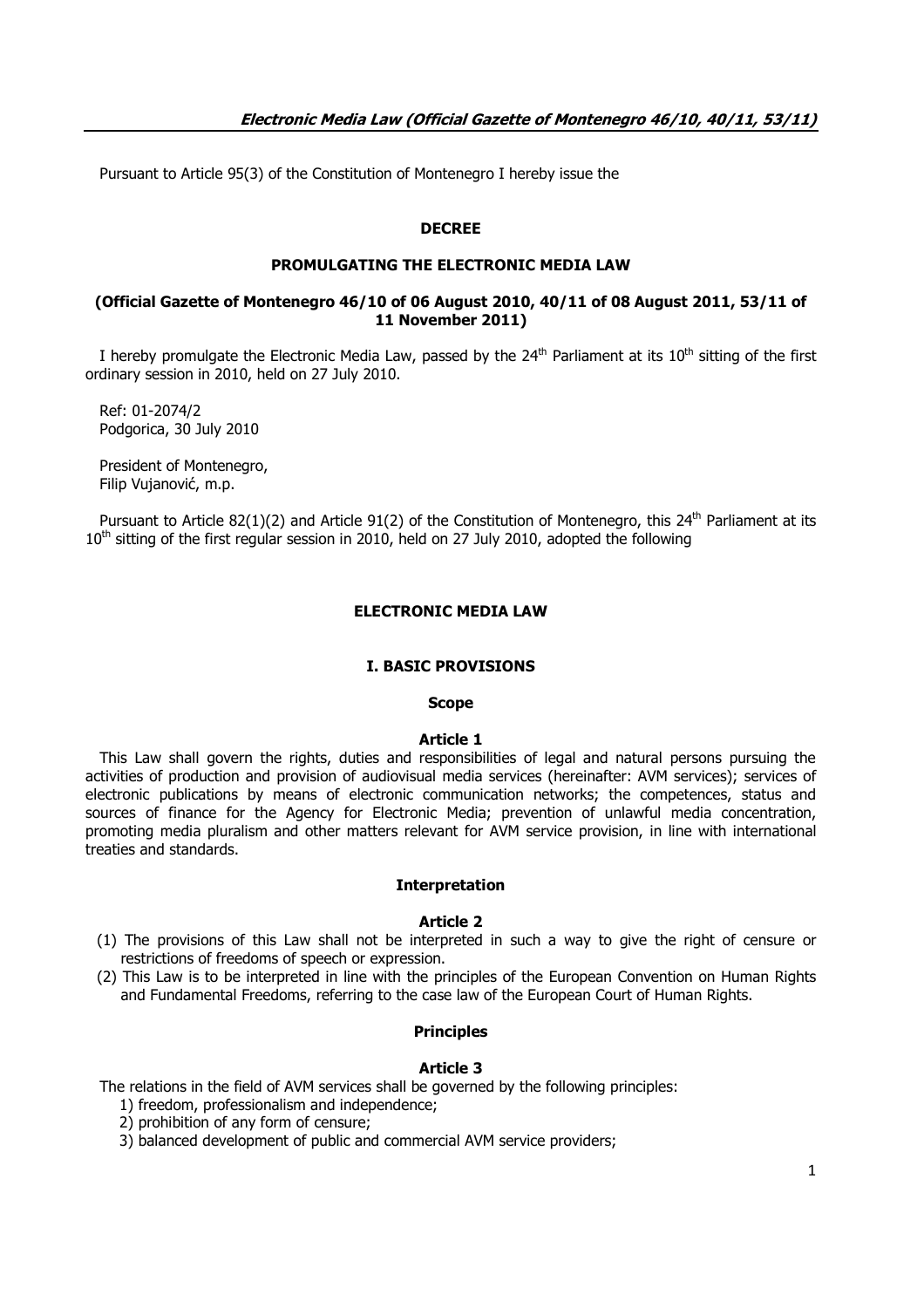- 4) free and equitable access to all AVM services providers;
- 5) development of competition and pluralism;
- 6) adherence to international standards;

7) objectivity, prohibition of discrimination, and transparency.

# **AVM service provider**

### **Article 4**

- (1) An AVM service provider means a natural or a legal person established in Montenegro and providing AVM services in accordance with this Law and specific laws governing media and electronic communication.
- (2) An AVM service provider shall be deemed to be established in Montenegro if:
	- 1) an AVM service provider has its head office or residence in Montenegro and the editorial decisions are taken Montenegro;
	- 2) an AVM service provider has its head office or residence in Montenegro and the editorial decisions are taken in another country, provided that a significant part of the workforce involved in the pursuit of the audiovisual media service activity operates in Montenegro;
	- 3) an AVM service provider has its head office or residence in Montenegro, the editorial decisions are taken in an European Union (EU) Member State, a significant part of the workforce involved in the pursuit of the audiovisual media service activity operates both in Montenegro and the respective EU Member State;
	- 4) an AVM service provider has its head office or residence in Montenegro, the editorial decisions are taken in an EU Member State, a significant part of the workforce involved in the pursuit of the audiovisual media service activity does not operate either in Montenegro or the respective EU Member State, but started media service provision in Montenegro provided that it maintains a stable and effective link with Montenegrin economy.
- (3) The provisions of this Law shall apply to an AVM service provider established in another country if this provider uses the satellite up-link situated in the territory of Montenegro and/or uses the satellite capacity appertaining to Montenegro.
- (4) If, pursuant to paragraph 2 and 3 above, it is impossible to ascertain whether the AVM service provider falls under the jurisdiction of Montenegro or an EU Member State, the AVM service provider shall fall under the Member State in which it was established in accordance with Articles 52 to 58 of the Stabilisation and Association Agreement between Montenegro and the European Union and its Member States.

# **Freedom of reception and retransmission of AVM services**

### **Article 5**

 Montenegro shall ensure freedom of reception and retransmission of AVM services from EU Member States and other European countries signatories to the European Convention on Transfrontier Television; in certain cases, it may restrict the freedom of reception and retransmission in accordance with international treaties and this Law.

### **Restrictions on reception and retransmission of AVM services**

- (1) The restrictions referred to in Article 5 herein may be imposed against television broadcasts and ondemand AVM services from other countries if the following conditions are fulfilled:
	- 1) for television broadcasting:
		- during the previous 12 months, the broadcaster coming from an EU Member State has infringed manifestly, seriously or gravely on at least two prior occasions Article 48(2), Article 55(1) and 55(2) of this Law,
		- Montenegro has notified the broadcaster and the Commission in writing of the alleged infringements and of the measures it intends to take should any such infringement occur again,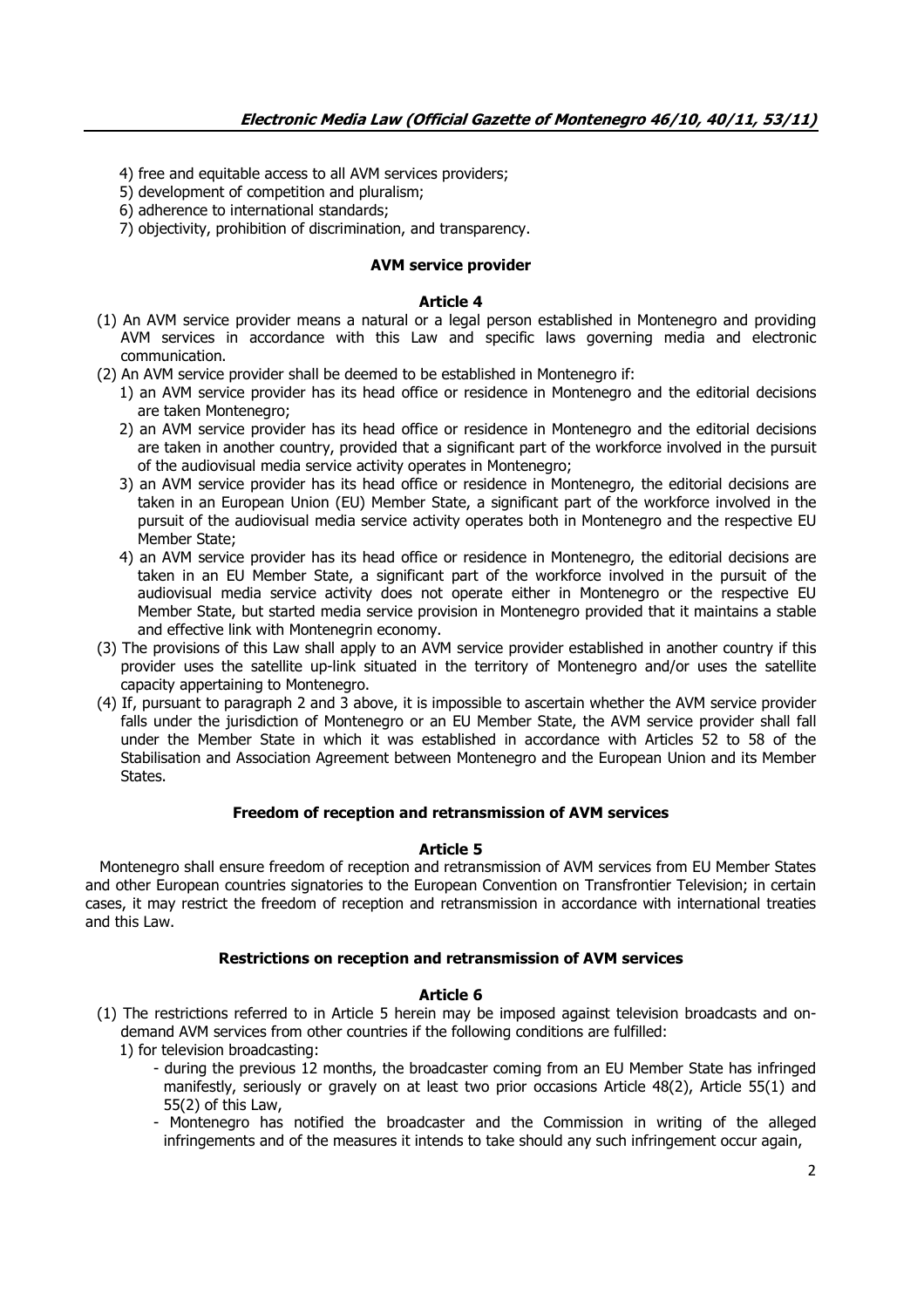- the consultations Montenegro had with the EU Member State under whose jurisdiction the said broadcaster fall and the European Commission have not produced an amicable settlement within 15 days of the notification provided for in paragraph 1 indent 1 of this Article, and the alleged infringement persists;
- 2) for on-demand AVM service:
	- service provision jeopardises or seriously threatens prevention, investigation, detection and prosecution of criminal offences, the protection of minors, fight against any incitement to hatred on grounds of race, sex, religion or nationality, violation of human dignity, protection of public health and public security, safeguarding of national security and defence or protection of consumers, including investors,
	- before taking any measures to restrict the freedom of reception and retransmission of ondemand AVM services, Montenegro asked of the Member State under whose jurisdiction the media service provider falls to take measures and the latter did not take such measures or the measures taken were inadequate,
	- Montenegro notified the European Commission and the Member State under whose jurisdiction the media service provider falls of its intention to take such measures.
- (2) In case of urgency, Montenegro may take measures to restrict the freedom of reception and retransmission of on-demand AVM services without the conditions stipulated under paragraph 1 item 2 indents 2 and 3 of this Article being met, notifying the European Commission and the Member State under whose jurisdiction the media provider falls of the measures taken, indicating the reasons for urgency.
- (3) Montenegro shall abolish the restriction measures referred to in paragraphs 1 and 2 of this Article if the European Commission determines that the measures taken are incompatible with the European Union acquis.

## **Development Programme for AVM service sector**

### **Article 7**

- (1) The Government of Montenegro (hereinafter: Government) shall adopt the Development Programme for AVM service sector.
- (2) The Programme referred to in paragraph 1 of this Article shall contain in particular: vision; goals and objectives; means of attaining goals and objectives; timeframe, expected development of structures and types of AVM service providers, as well as other issues relevant for the development of the AVM services sector.
- (3) Following public discussion, the Council of the Agency for Electronic Media shall approve the draft Development Programme for AVM services sector, and shall submit it to Government for adoption.

### **Definition of terms**

### **Article 8**

Certain terms used in this Law shall have the following meaning:

- 1) **AVM service** means a service under editorial responsibility of an AVM service provider the principal purpose of which is the provision of programmes in order to inform, entertain or educate, to the general public by electronic communications networks, and may take the form of electronic media (radio or television broadcast), an on-demand AVM service or audiovisual commercial communication;
- 2) **AVM service provider** means the natural or legal person who has editorial responsibility for the choice of content of the AVM service and determines the manner in which it is organised;
- 3) **electronic media** (a linear AVM service) means a radio or television broadcast which presents a set of information in the form of images and/or sound or combination thereof (audiovisual content) constituting an individual item, under the same name, intended to inform and meet the cultural, educational, social and other needs of the public, which enables simultaneous listening to and/or viewing of programmes on the basis of a programme schedule;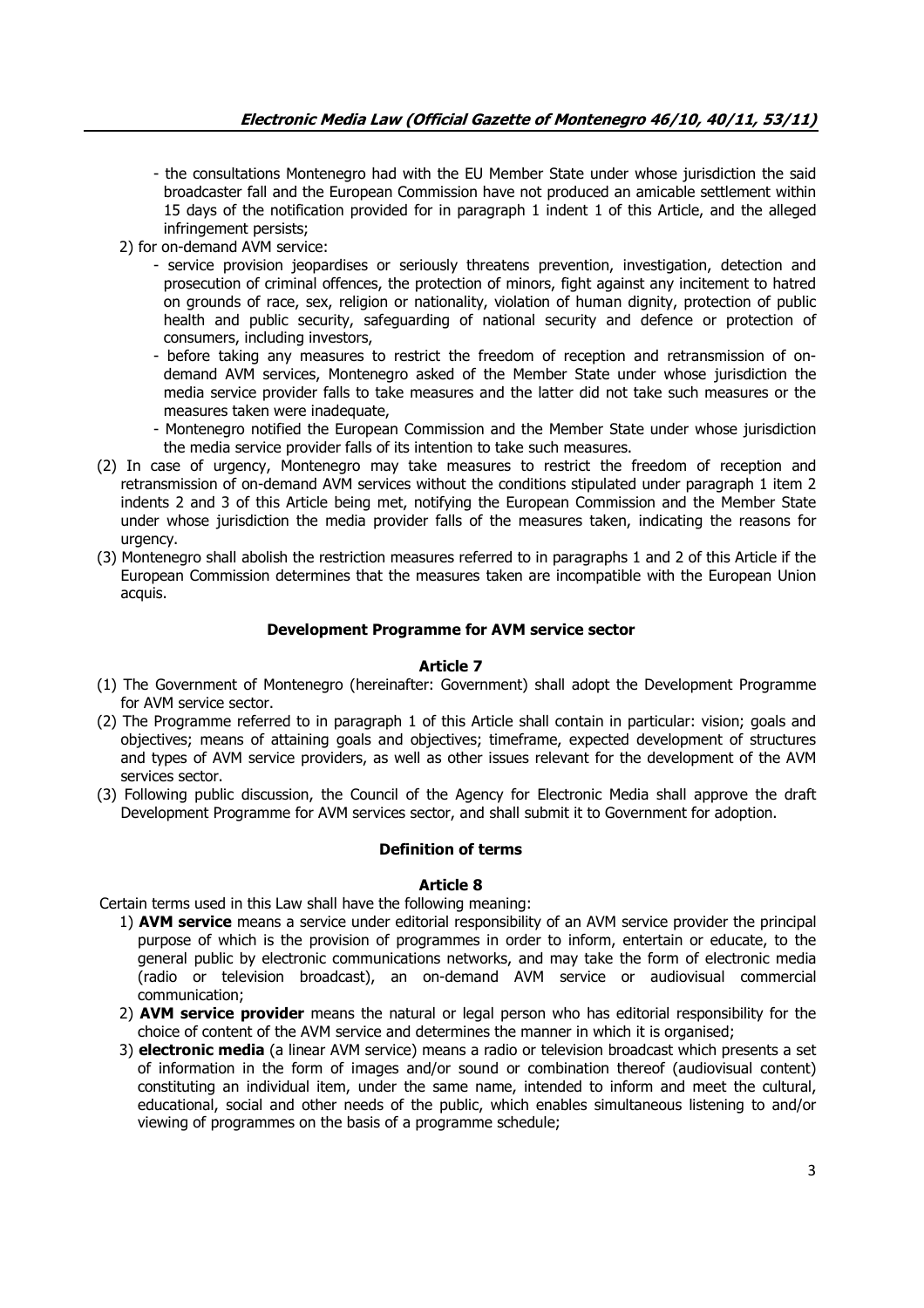- 4) **broadcaster** means an AVM service provider registered for radio and television broadcasting who, in terms with this Law, was granted a licence for television and/or radio broadcasts;
- 5) **programme** means a set of moving images with or without sound constituting an individual item within a schedule or a catalogue established by an AVM service provider and whose form and content is comparable to the form and content of television or radio broadcasting;
- 6) **editorial responsibility** means the exercise of effective control both over the selection of the programmes and over their organisation either in a chronological schedule, in the case of television and radio broadcasts, or in a catalogue, in the case of on-demand AVM services;
- 7) **programme base** means a document containing the programme schedule determining: (1) types of programmes, i.e. their classification into various groups, (2) share of specific programme types, (3) maximum share of advertising and sponsored content, and (4) share of own production;
- 8) **on-demand audiovisual service** (non-linear or encrypted AVM service) means an individual media service which enables the reception of radio and/or television broadcasts based on the individual user request and the catalogue of programmes selected by the AVM service provider, available solely based on a user contract or other form of prior individual authorisation;
- 9) **on-demand AVM service provider** means a natural or a legal person registered for telecommunication activity who, in accordance with this Law, was granted a licence for distribution of television and/or radio broadcasts or other on-demand media services;
- 10) **multiplex** means a standardised set of digital signals containing several radio and/or television broadcasts and/or other data transmitted simultaneously within one radio frequency channel;
- 11) **catalogue of programmes** means a document containing a list of radio and/or television broadcasts or other content offered by the on-demand media service provider as a single service package of programmes to subscribers by means of electronic communications networks;
- 12) **subscriber** means a person using the on-demand media services based on a contract with such media service provider in return for payment, or subscription fee;
- 13) **audiovisual commercial communication** means including in a programme a set of images with or without sound designed: (a) to promote, directly or indirectly, the goods, services or image of a natural or legal entity pursuing an economic activity, in return for payment or for similar consideration or (b) for self-promotional purposes;
- 14) **radio or television advertising** means audiovisual commercial communication which implies any form of announcement broadcast in return for payment or broadcast for self-promotional purposes by a natural or a legal entity which aims to present or draw attention to a certain product, service, including immovable property, right and obligations, i.e. to encourage consumers to use or buy the said product or service, in return for payment;
- 15) **surreptitious advertising** means the representation in words or pictures of goods, services, the name, the trademark or the activities of a producer of goods or a provider of services in radio and/or television programmes when such representation is intended to serve as advertising and might mislead the public as to its nature;
- 16) **teleshopping** means audiovisual commercial communication which implies direct offers for sale of products and services, in return for payment;
- 17) **sponsorship** means audiovisual commercial communication which implies any contribution made by a natural or a legal entity not engaged in providing AVM services or in the production of audiovisual works, to the financing of radio and/or television programmes with a view to promoting its name, its trademark, its image, its attractiveness, its products or services;
- 18) **product placement** means any form of audiovisual commercial communication consisting of indication within the programme (by inclusion of or reference to) of a product, a service or the trademark thereof, in return for payment or for similar consideration;
- 19) **electronic publication** means editorially shaped web pages and/or portals containing electronic versions of print media and/or information from the media in a way accessible to a wider public regardless of their scope;
- 20) **encrypted service** means an AVM service whose availability in a decoded form is conditioned by signing a user contract or other form of prior individual authorisation (conditional access);
- 21) **conditional access** measures means technology, a device or a part thereof designed or adjusted to enable or restrict access to an encrypted service;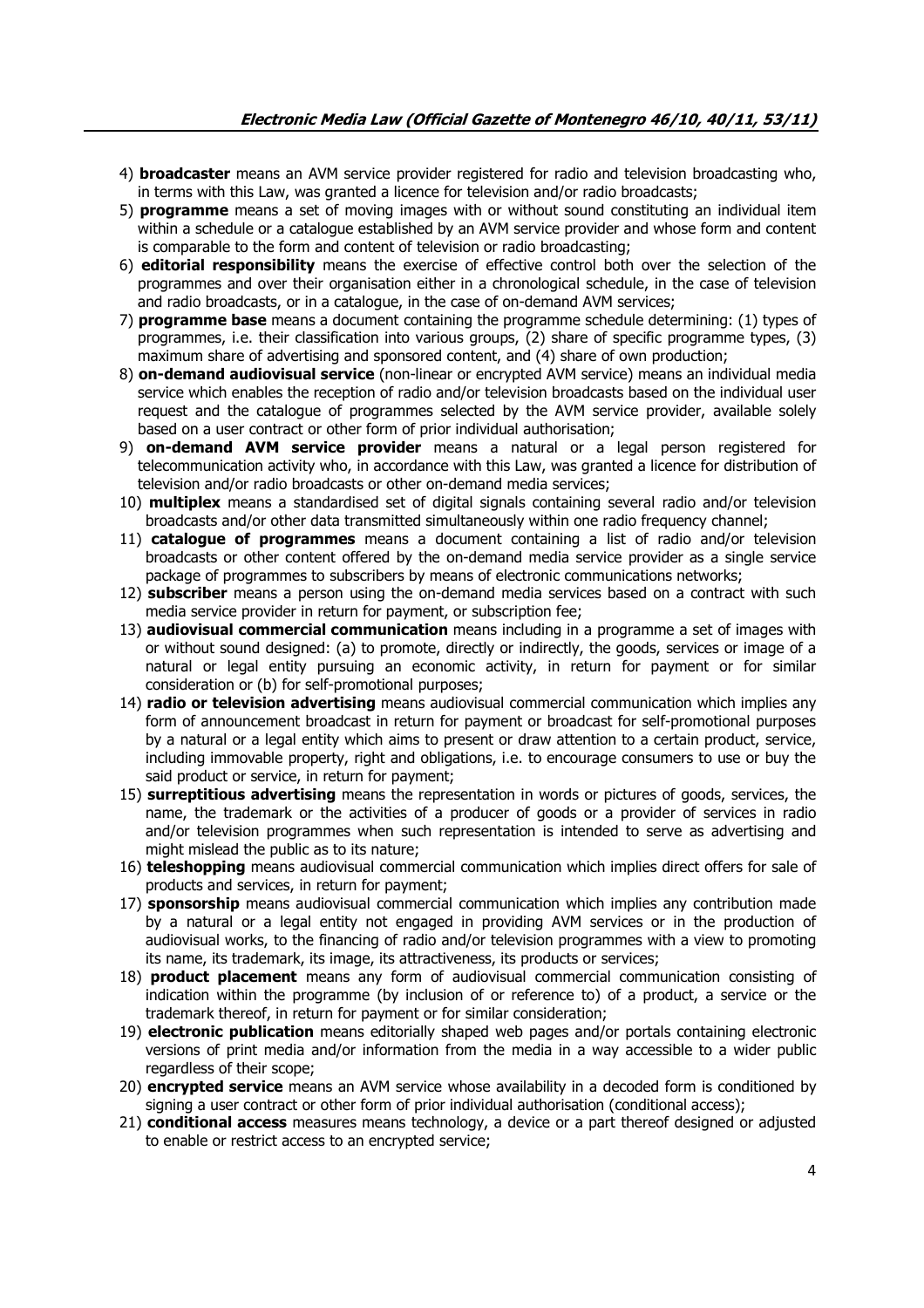22) **supplementary service for conditional access** means a service which implies installation, maintenance or replacement of conditional access measures, as well as provision of audiovisual commercial communication services related to them or encrypted services.

#### **Use of gender sensitive language**

#### **Article 9**

 Any term used in this Law for natural persons in masculine gender shall mean the same term in the feminine gender.

### **II. AGENCY FOR ELECTRONIC MEDIA**

#### **Status of the Agency for Electronic Media**

#### **Article 10**

- (1) The Agency for Electronic Media (hereinafter referred to as AEM) shall be an independent AVM service regulatory body with public authorities acting pursuant to this Law.
- (2) AEM shall act in the public interest.
- (3) AEM shall be an autonomous legal entity, functionally independent from any state authority, and any legal and natural persons engaging in production and broadcasting of radio and TV programmes, or provision of other AVM services.
- (4) AEM shall be founded by the state.
- (5) Rights of the founder shall be exercised by the AEM Council in accordance with the law.
- (6) AEM shall enjoy the status of a legal entity and shall be registered with the Central Register of the Commercial Court.

### **Coordination with other regulators and state authorities**

### **Article 11**

- (1) In accordance with this Law and a separate law governing electronic communications, AEM and a regulatory body responsible for electronic communications are obliged to mutually cooperate and coordinate their work as regards radio frequencies allocated for AVM services.
- (2) AEM shall cooperate with the regulatory body responsible for electronic communications and the administration body responsible for electronic communications and the administration body responsible for competition as regards electronic communications market analysis which constitutes a requirement for provision of and/or access to AVM services.
- (3) Before deciding on granting a licence for provision of AVM services, AEM may exchange information with regulatory bodies of EU Member States on media service providers if radio or television broadcasting or provision of other AVM services concerns other EU Member States.
- (4) With a view of sharing experiences, improvement of operation, and alignment with international experiences and standards, AEM shall cooperate with counterpart regulatory bodies of other countries.
- (5) In coordination with competent state administration authorities, AEM shall cooperate with relevant international organisations.
- (6) Before accepting international conventions and other instruments pertaining to provision of AVM services, responsible administration bodies are obliged to obtain the AEM's opinion.

### **AEM responsibilities**

### **Article 12**

Within the scope of its competences, AEM shall:

1) draft the AVM services Development Programme;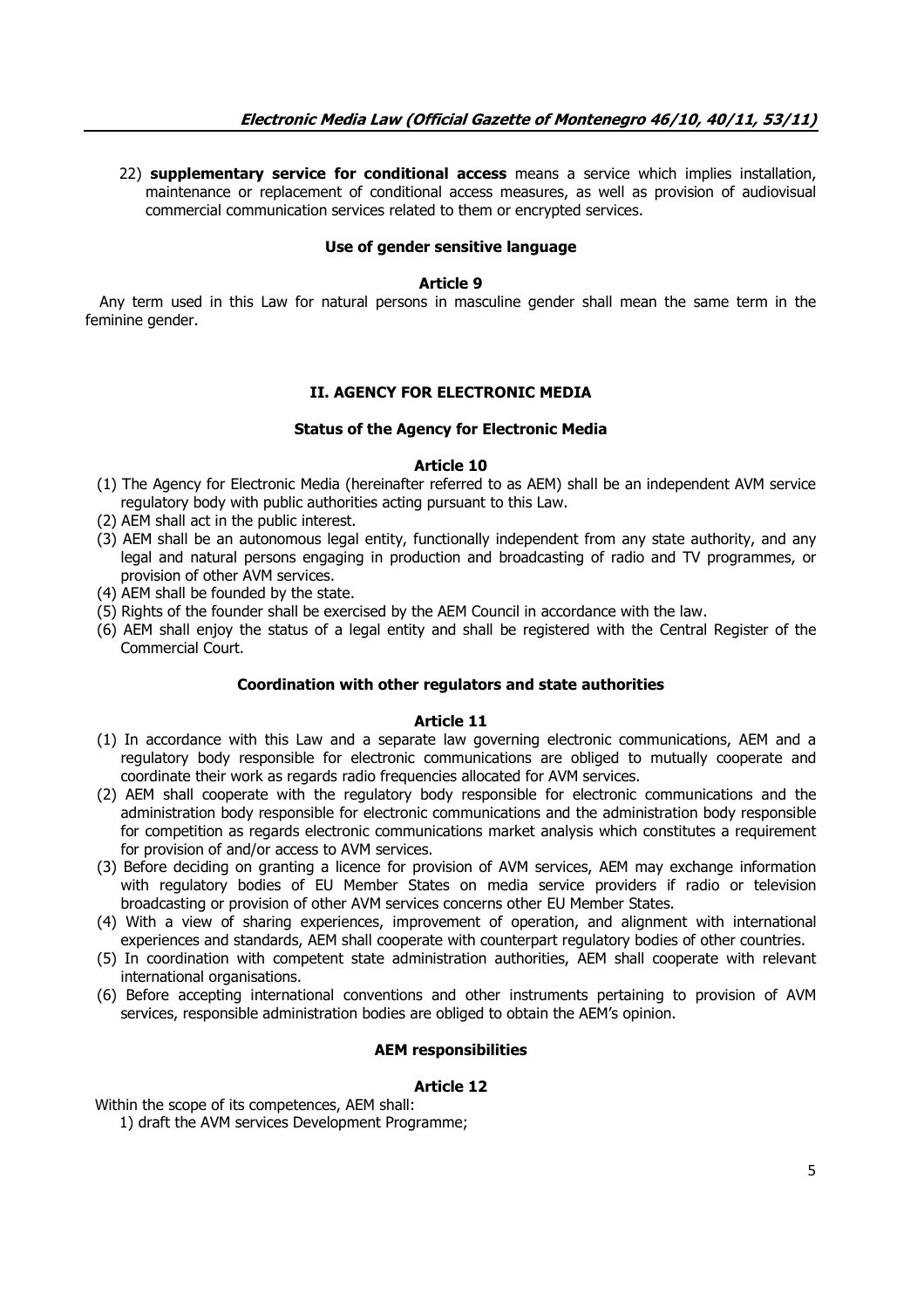- 2) in cooperation with the regulatory body responsible for electronic communications, draft background paper for developing a plan for the use of the radio-frequency band, in the section designated for terrestrial broadcasting;
- 3) approve draft radio frequency allocation plan, as regards terrestrial broadcasting;
- 4) give opinion to the regulatory body for electronic communication on the need to designate an operator with significant market power if the analysis determines that relevant electronic communication services market, which constitutes grounds for provision of and/or access to the AVM services, is not competitive enough;
- 5) issue licences for provision of AVM services (broadcasting licence and on-demand AVM services provision licence);
- 6) determine the fee amount for issuance and use of AVM service provision licence;
- 7) keep a register of AVM service providers and electronic publications;
- 8) decide as per complaints of natural and legal persons regarding the operation of AVM service providers;
- 9) oversee the Law implementation;
- 10) adopt and implement secondary legislation accompanying this Law;
- 11) perform other tasks, as per the Law and the AEM Articles of Association.

# **AEM bodies**

# **Article 13**

AEM bodies shall be:

- 1) AEM Council and
- 2) AEM director.

## **Competences of the Council**

### **Article 14**

AEM Council (hereinafter: Council) shall:

- 1) adopt the AEM Articles of Association;
- 2) draft AVM service sector Development Programme;
- 3) give opinion on the background paper for developing a plan for the use of the radio-frequency band, in the section designated for terrestrial broadcasting, developed by the regulatory body for electronic communications;
- 4) approve draft radio frequency allocation plan, as regards terrestrial broadcasting;
- 5) invite public tenders for granting the right to AVM service provision;
- 6) decide on granting the right to AVM service provision;
- 7) approve temporary or permanent assignment, rental or otherwise transferral of AVM service provision licence;
- 8) adopt the rules on the amount, the method of calculation and payment of a registration fee and licence fees for provision of AVM services;
- 9) adopt rules on programme standards for AVM service provision;
- 10) adopt rules on requirements regarding minimum proportions reserved for European audiovisual works and independent productions, in line with European standards;
- 11) adopt rules determining requirements and proportions reserved for audiovisual commercial communication, in line with European standards;
- 12) adopt rules governing the method of taking measures against AVM service providers and taking decisions as per complaints regarding their operation;
- 13) decide as per appeals against AEM's first instance decisions;
- 14) take measures for temporary restrictions to the freedom of reception and retransmission of AVM services from other countries in accordance with Article 6 of this Law;
- 15) report to the European Commission in accordance with this Law and the ensuing implementing legislation;
- 16) adopt Council's Rules of Procedure;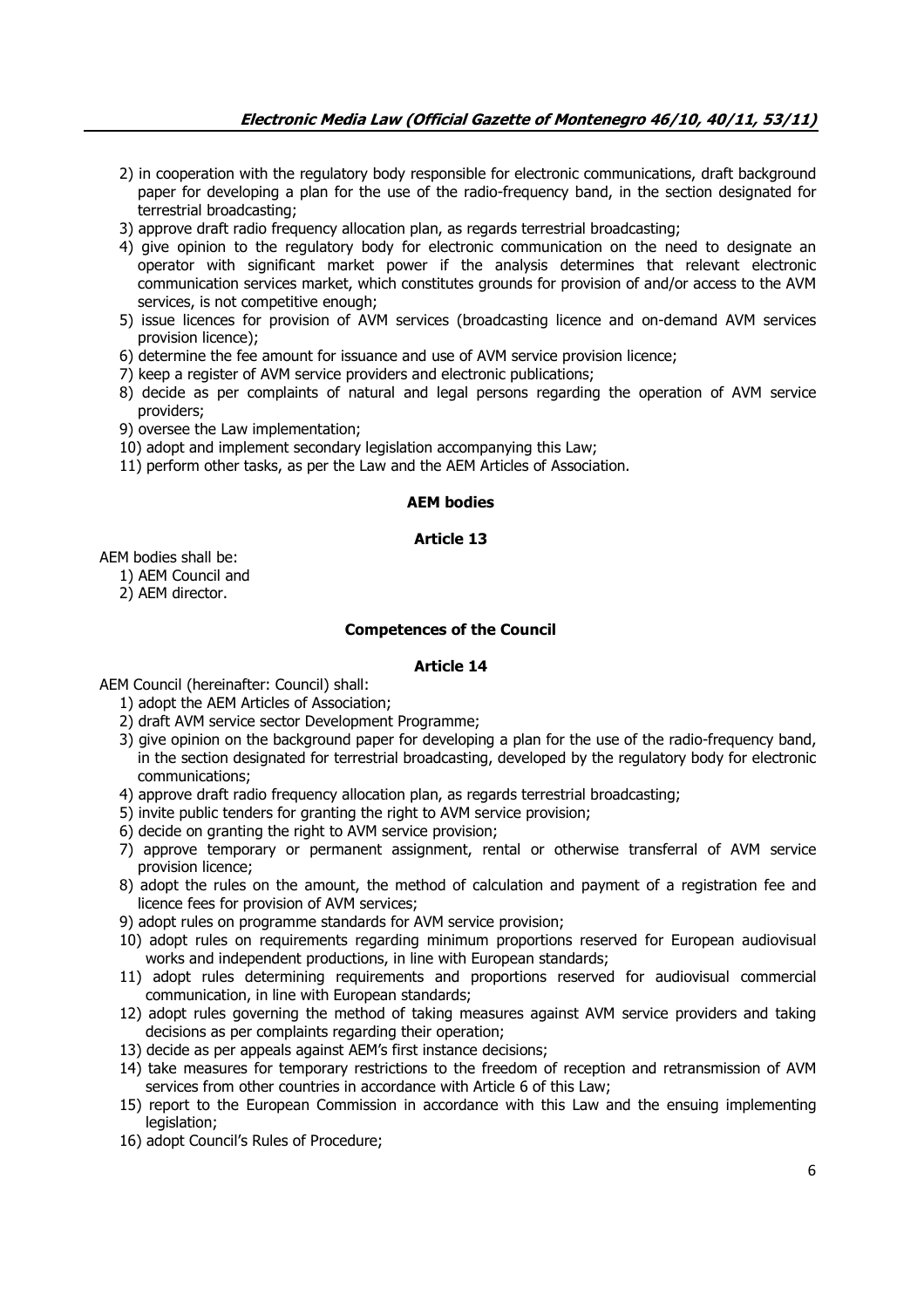17) elect the Chair from among the Council members;

18) appoint and dismiss the AEM Director;

19) adopt the general legal act on internal organisation and job systematisation;

20) adopt work plans, activity reports and periodic and annual accounts of AEM;

- 21) adopt the financial plan for the coming year and the financial statements for the previous year;
- 22) hire an independent certified auditor to audit final accounts of AEM;
- 23) adopt other rules for implementing this Law;

24) perform other tasks, as per the Law and the AEM Articles of Association.

## **Publicity of AEM's operation**

## **Article 15**

(1) Council is obliged, not later than by the end of June of the current year, to make publicly available, by posting it on the AEM's website, the following documents:

1) AEM Activity Report for the previous year, focusing on the performance of responsibilities envisaged by law;

2) AEM Financial Report for the previous year, with the audit report from an authorised auditor.

(2) Council is obliged, without delay, to make all documents pertaining to rights and obligations of legal or natural persons available to the public, accompanied by a statement of reasons.

# **Council members**

### **Article 16**

(1) Council shall have five members.

(2) Council members shall be elected from among renowned experts in the fields relevant for AEM's work, holding university degrees, who are Montenegrin citizens and reside in Montenegro.

# **Conflict of interest**

- (1) The following shall not be eligible for Council members:
	- 1) members of the national Parliament and local councils;
	- 2) persons elected, nominated or appointed by the President, the Parliament or the Government of Montenegro;
	- 3) political party officials (presidents, Presidency members, their deputies, members of Executive and Main Boards, and other party officials);
	- 4) persons holding a stake, share-holders, members of management, employees, contracted persons, etc, having a stake in legal entities engaged in production, transmission and/or distribution of radio and/or television programmes or other AVM services and related activities (advertising, electronic communications, etc);
	- 5) persons convicted for misuse of office, corruption, fraud or theft, regardless of the punishment pronounced or convicted for other criminal offences to imprisonment sentence exceeding six months, for the period for which the legal consequences of the conviction take effect;
	- 6) spouses of persons listed under items 1 to 4 of this paragraph or who are related to them in straight line regardless of the degree of kinship or in indirect family relations up to the second degree and inlaws.
- (2) Should a Council member be in a conflict of interest situation as regards the decision-making as per an item under the scope of Council's competences, he is obliged to inform other Council members thereof in order to be excluded from consideration and decision-making on the matter at hand.
- (3) If a Council member took part in decision-making notwithstanding being in the conflict of interest situation, other Council members are obliged to reconsider the decisions made and may declare them null and void.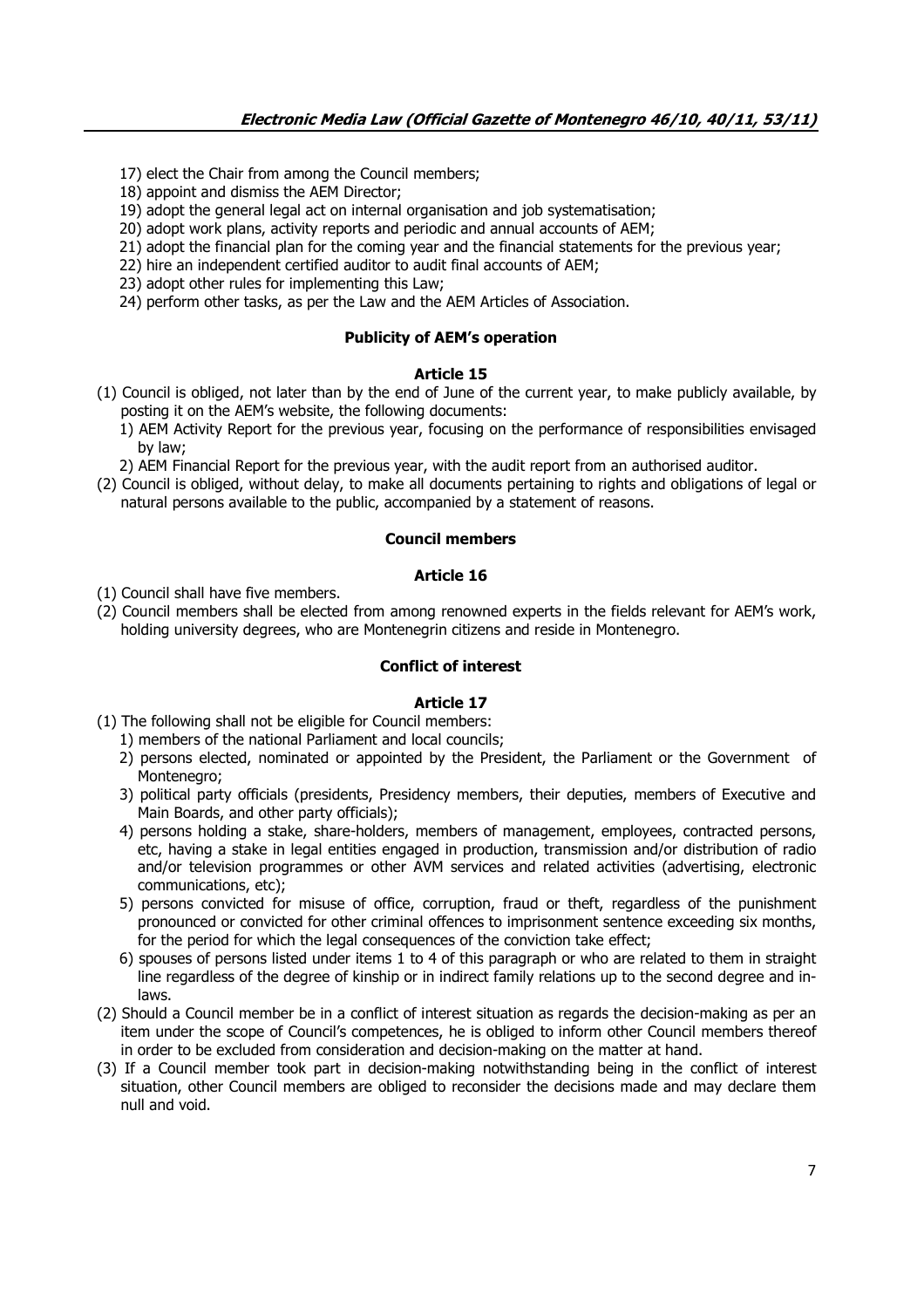(4) A Council Member shall not be a founder of an AVM service provider or in any other way participate as an applicant for obtaining a licence for AVM service provision within 12 months after the termination of their term.

# **Appointment and dismissal of Council members**

# **Article 18**

Council shall be appointed and dismissed by the Parliament of Montenegro (hereinafter: Parliament).

## **Authorised nominators**

## **Article 19**

- (1) Candidates for Council members shall be nominated by:
	- 1) academia, one member;
	- 2) non-governmental organisations dealing with human rights and freedoms, one member;
	- 3) non-governmental organisations dealing with the media, one member;
	- 4) Montenegrin PEN Centre, one member;
	- 5) commercial broadcaster associations, one member.
- (2) The person nominated does not necessarily need to come from the ranks of the given authorised nominator.
- (3) The nominators referred to in items 1, 2, 3 and 5 of paragraph 1 may jointly or separately be proposed for Council members.
- (4) The nominees for Council members are nominated by competent bodies of legal entities referred to in paragraph 1 above, in line with their respective Articles of Association.

## **Contents of Council member nomination proposal**

# **Article 20**

- (1) Council member nomination proposal shall contain: name and surname, address and short resume of the nominee, and shall be signed and certified by the authorised nominator or nominators.
- (2) The nominees for Council members are nominated on a form envisaged by the Parliament's body responsible for appointments (hereinafter: parliamentary committee).
- (3) The proposal from paragraph 1 herein shall be accompanied by:
	- 1) proof that the nominee is a Montenegrin national residing in Montenegro;
	- 2) proof of nominee's professional qualifications;
	- 3) nominee's statement of acceptance of nomination and that there are no obstacles as referred to in Article 16 of this Law for his/her appointment as a Council member.
- (4) Apart from the proofs referred to in paragraph 3 herein, non-governmental organisations as nominators are obliged to submit also the following:
	- 1) proof of entry into the NGO register kept by the relevant state administration body;
	- 2) memorandum and articles of association, identical to the one held by the relevant state administration body;
	- 3) activity reports and financial statements for the past three years.
- (5) The proposal with nominees for Council members not aligned with paragraphs 1, 2, 3 and 4 above shall not be considered.

# **An NGO as an authorised nominator**

- (1) An NGO may be a nominator of Council members if meeting the following requirements:
	- 1) being registered with the relevant state administration body for not fewer than three years before the publication of the call for nominations;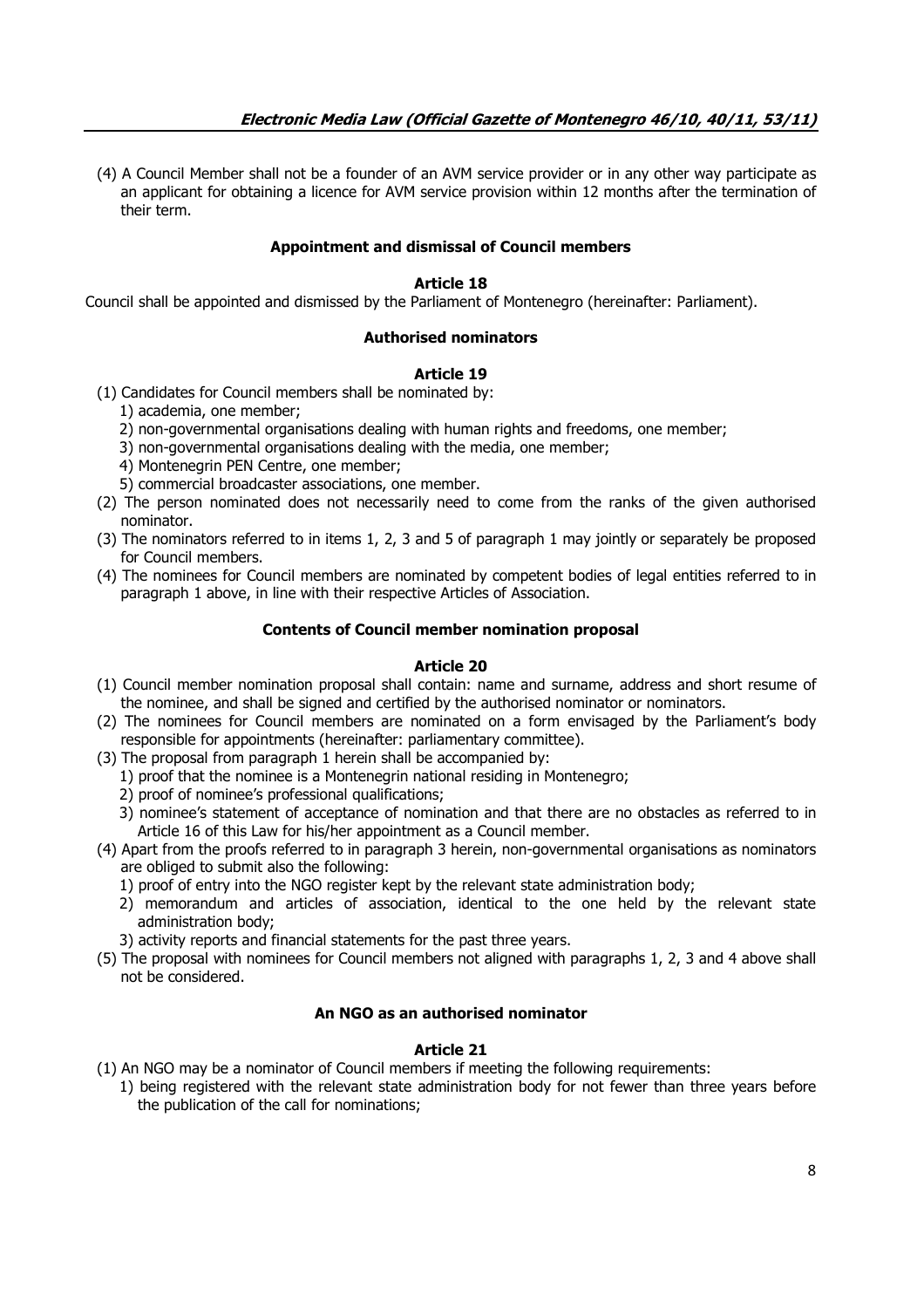- 2) that their Memorandum and Articles of Association should envisage, as main goals and tasks, the matters pertaining to areas envisaged by Article 19(1) items 2, 3 and 5 of this Law and to be dealing with these matters in continuity over the last three years.
- (2) One and the same NGO may nominate candidates for Council members only within one category of authorised nominators referred to in Article 19(1) herein.

## **Independence of Council members**

#### **Article 22**

- (1) Council members shall not represent the nominating institutions or organisations, but shall discharge their duties autonomously, independently, to the best of their knowledge and in line with their consciousness for the sake of exercising the public interest in line with the Law, the Articles of Association and other general legal acts of the AEM.
- (2) No one shall have the right to influence in any way the work of the Council members, nor is a Council member obliged to follow any instruction regarding his/her work, except the ruling of a competent court.

## **Council's term of office**

## **Article 23**

- (1) The Council's term of office shall start on the day of appointment and last five years.
- (2) Notwithstanding paragraph 1 above, on the occasion of the first appointment, three Council members shall be appointed for five years, and two members for four years only.
- (3) The term in office for the members of the first Council shall be determined by drawing lots in the presence of authorised nominators.
- (4) The same person may not be appointed for a Council member for more than two consecutive times.
- (5) The Council may hold sessions and decide validly when at least three Council members have been appointed.

### **Launching Council member appointment procedure**

### **Article 24**

 Council member appointment procedure shall be launched by the parliamentary committee by a public call to authorised nominators not later than six months before the expiry of the term of office of the current Council member.

### **Public call**

### **Article 25**

 The public call referred to in Article 24 herein shall be published in the Official Gazette of Montenegro, posted on Parliament's website and published in at least one daily in Montenegro.

### **Contents of the public call**

#### **Article 26**

The public call shall contain in particular:

- 1) data on authorised nominators referred to in Article 19(1) herein;
- 2) requirements a nominee for a Council member needs to meet;
- 3) requirements that NGOs as authorised nominators need to meet;
- 4) a list of supporting documents accompanying nominations;
- 5) name and address of the body receiving nominations;
- 6) manner and deadline for submission of nominations.

### **Deadline for nominations**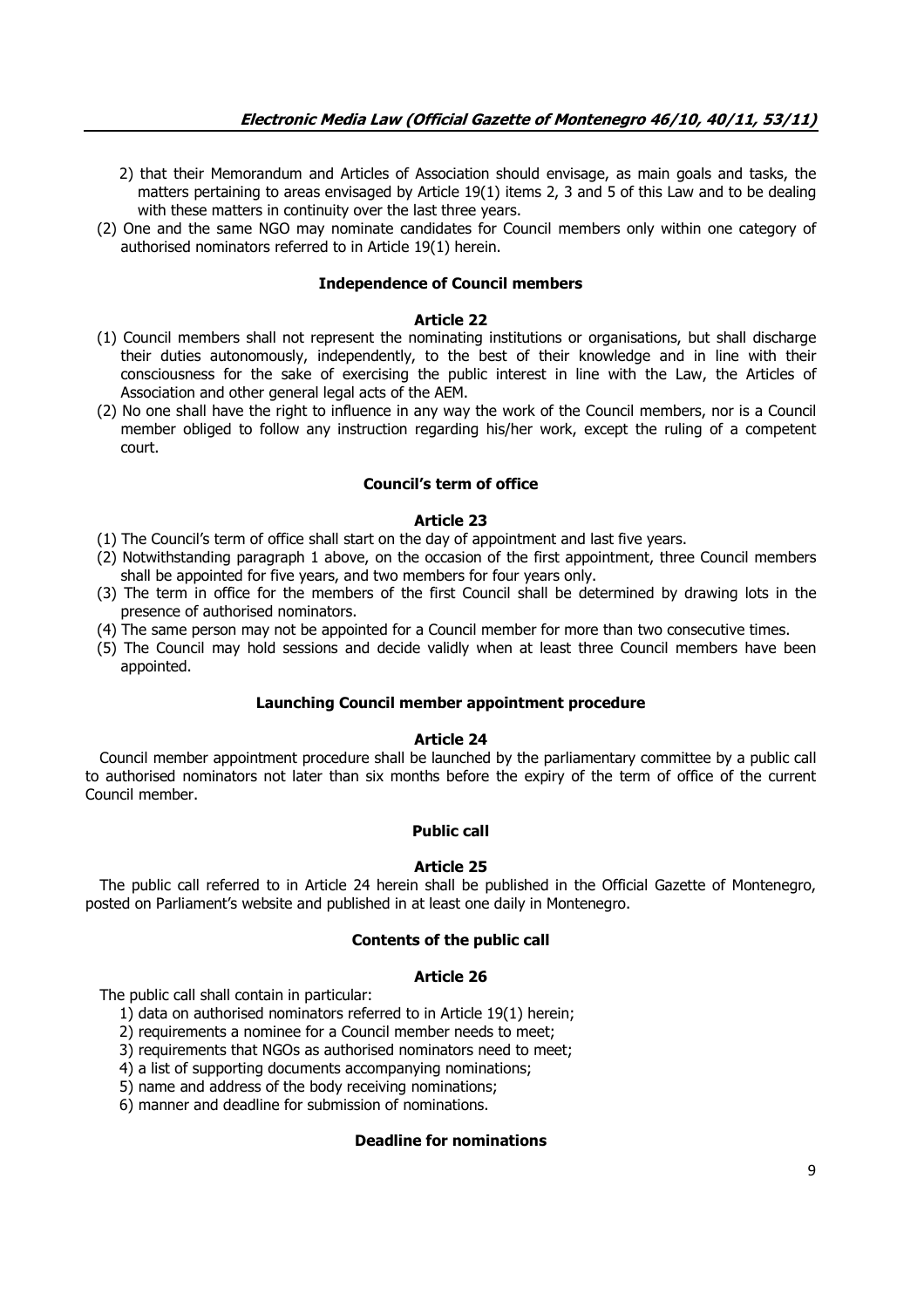#### **Article 27**

- (1) The deadline for submission of nominations for Council members shall start running with the day of public call published in a daily newspaper.
- (2) The nominations for Council members shall be submitted within 45 days since the publication of the public call.

### **List of nominees for Council members**

#### **Article 28**

- (1) The Parliamentary committee is obliged, within eight days from the expiry of the deadline for nominations, to publicise the list of timely and orderly nominations for Council members, following the same procedure as for the pubic call.
- (2) The Parliamentary committee is obliged, within eight days from the expiry of the deadline for nominations, to establish the list of nominees for Council members by authorised nominators.
- (3) Should nominators from a certain category referred to in Article 19(1) items 1, 2, 3 and 5 submit more separate nominations, the draft list shall include the nomination meeting the following criteria: 1) enjoying support of the greatest number of authorised nominators;

2) the nominee with more years of experience relevant for AEM scope of activities.

(4) Draft List of Nominees for Council Members, with rationale and report of the procedure followed, shall be submitted to the Parliament for consideration and decision.

#### **Deciding on nominations**

### **Article 29**

- (1) Parliament is obliged, within 60 days from submission of the Draft List of Nominees and the Report as referred to in Article 28(4) herein to pass the decision on the Draft List of Nominees.
- (2) Parliament shall decide on the Draft List of Nominees in its entirety.

## **Repeated procedure**

#### **Article 30**

- (1) If the Draft List of Nominees for Council members is not complete, the procedure shall be repeated for appointing the Council members from the category of nominators whose nominees were not determined.
- (2) Should a situation referred to in paragraph 1 above occur, the Parliamentary committee is obliged, within 15 days from establishing the Draft List, to publish the repeated call for nominators whose nominees have not been determined.
- (3) The term of office of a Council member appointed as per the repeated procedure shall be determined in accordance with Article 23 of this Law.

#### **Remuneration for Council members**

#### **Article 31**

 For the time served on the Council, Council members shall be entitled to remuneration in the amount of an average net salary of AEM staff in the month preceding the payment of remuneration and covering of costs incurred in exercising duties, in line with the AEM Articles of Association.

# **Termination of office of a Council member**

- (1) A Council member's term in office shall terminate:
	- 1) with the expiry of the time for which he/she was appointed;
	- 2) upon dismissal;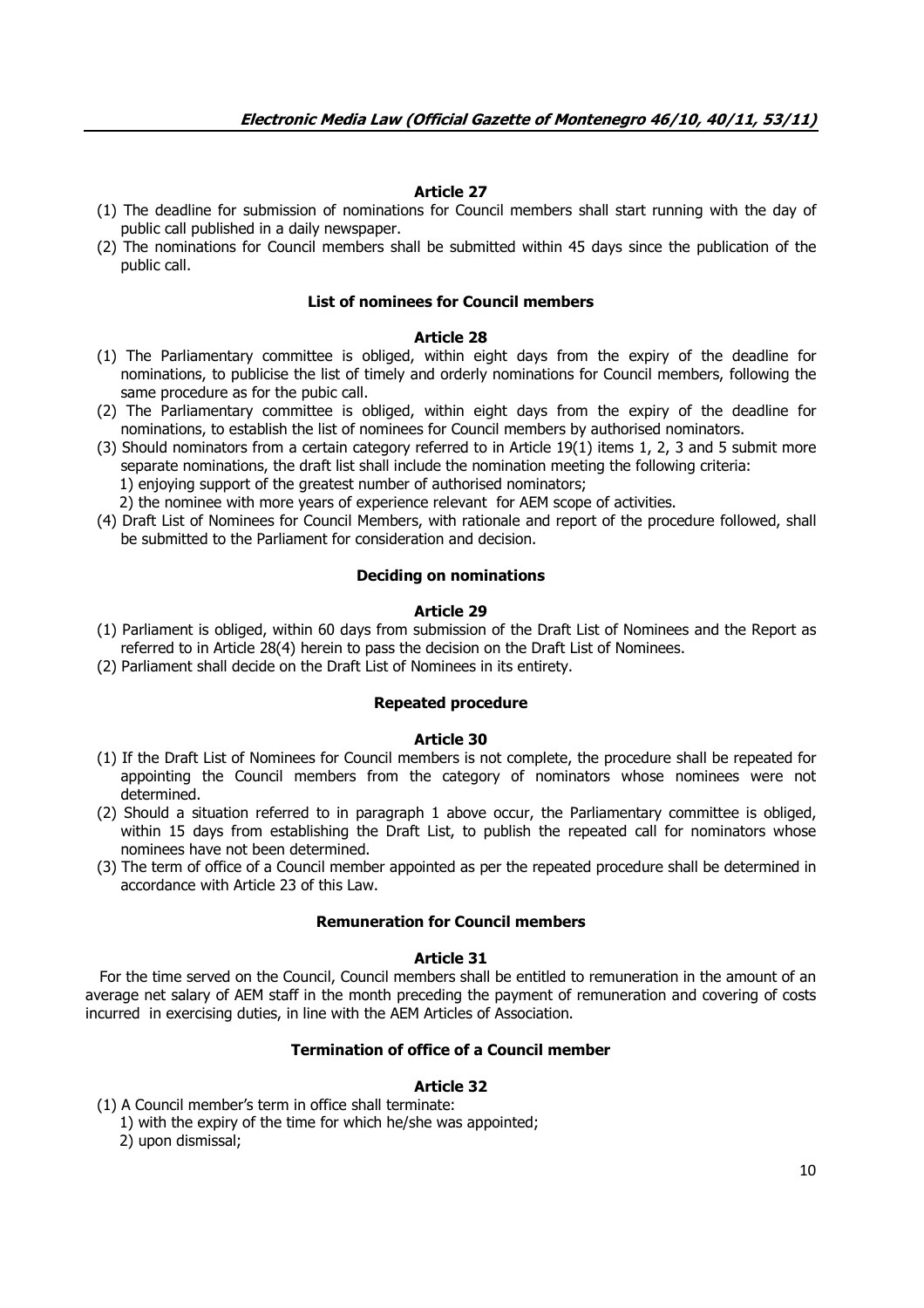3) by submitting letter of resignation.

(2) A resigning Council member is obliged to inform the Council and the authorised nominator of his resignation within eight days from submitting a letter of resignation.

# **Dismissal of Council members**

# **Article 33**

The Parliament shall dismiss a Council member and appoint another in case:

- 1) it is determined he provided wrongful data or omitted presenting data and circumstances significant for the appointment;
- 2) he fails to attend the Council session over the period longer than six months;
- 3) during the term in office some circumstance referred to in Article 17 herein occurred;
- 4) of illness, substantiated by findings of the competent medical establishment, when he is unable to perform the duties of a Council member for a period exceeding six months.

### **Dismissal procedure for Council members**

### **Article 34**

- (1) The dismissal procedure for Council members may be launched by the Council or the Parliamentary committee.
- (2) Parliament passes the dismissal decision for Council members after having followed a procedure establishing relevant facts.
- (3) A Council member against whom a dismissal procedure has been launched shall be given the opportunity to express his views of the reasons for launching the dismissal procedure.

### **Suspension**

### **Article 35**

 By two-third majority of the total number of its members, Council may decide, awaiting Parliament's decision, to suspend the Council member against whom the dismissal procedure has been launched.

### **Appointment of a new Council member**

### **Article 36**

- (1) In case of termination of the term in office before the expiry of the term to which the Council member was appointed, the Parliamentary committee is obliged, within 15 days from the termination of the term in office, to publish a public call to the authorised nominator to nominate a new Council member.
- (2) The provisions of this Law governing the nomination of a Council member shall apply mutatis mutandis to the nomination procedure referred to in paragraph 1 above.
- (3) The term in office of the new Council member shall last until the expiry of the Council member he replaced.
- (4) A Council member who, in accordance with Article 33 items 1 and 2 herein was dismissed before the expiry of the term in office may not be re-nominated for a Council member.

### **Termination of Council's work**

## **Article 37**

 Should, due to the termination of office of individual members, the number of Council members be lower than three, the Council may not validly operate and decide until the appointment of new Council members.

# **Dismissal of the Council**

# **Article 38**

(1) Parliament shall dismiss the Council in case it fails: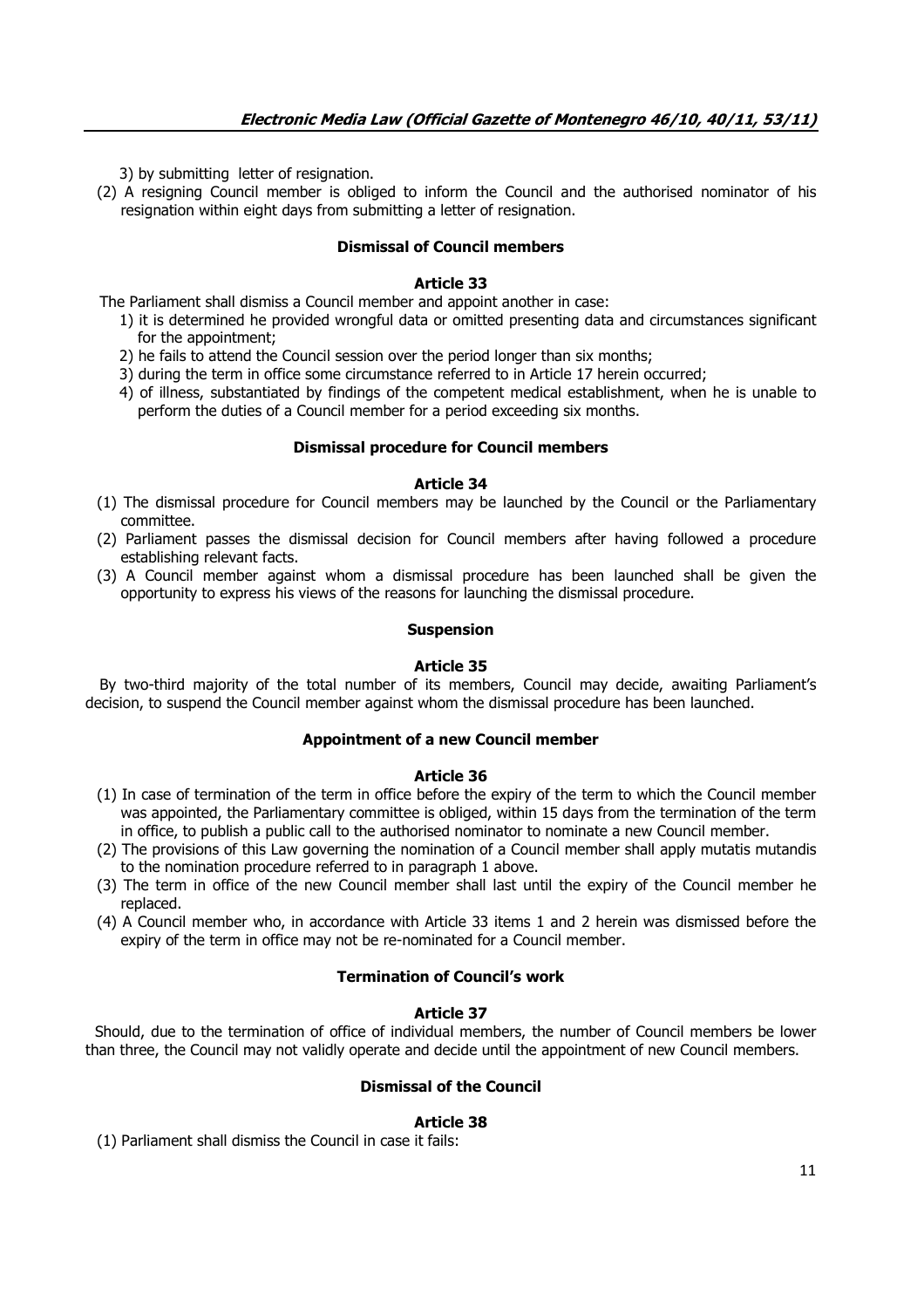1) to meet for more than six months without a justified reason;

2) to act in accordance with Article 15(1) herein.

(2) In cases referred to in paragraph 1 herein, the Council dismissal procedure shall be launched by the Parliamentary Committee.

## **Council's operation**

# **Article 39**

(1) Council shall work in sessions.

- (2) Council sessions shall be held as need be, and not fewer than once a month.
- (3) Council shall be convened by all means at the request of not fewer than three Council members or the AEM director.
- (4) Council shall decide by majority vote of the total number of its members, if not stipulated otherwise by this Law.
- (5) Council sessions shall be open for the public, unless Council by majority vote of its members decides otherwise.
- (6) The AEM Director has the right to take part in the Council session, without the right to vote.
- (7) The participation of other persons in the work of the Council shall be governed by its Rules of Procedure.

# **AEM Director**

### **Article 40**

- (1) The AEM director shall be appointed by the Council, following a public competition.
- (2) The person eligible for the AEM director, apart from general requirements stipulated by law, shall meet also the following:
	- 1) be a Montenegrin national and reside in Montenegro;
	- 2) hold a university degree;
	- 3) have at least five years of work experience.
- (3) The AEM Director shall:
	- 1) represent and act on behalf of the AEM;
	- 2) manage and guide the AEM work;
	- 3) be accountable to the Council;
	- 4) be responsible for the operation and regularity of AEM's work;
	- 5) propose a general act on AEM's internal organisation and job systematisation;
	- 6) propose AEM work plans;
	- 7) submit AEM activity reports and financial statements to the Council;
	- 8) propose a general act on minimum activity in case of staff being on strike;
	- 9) propose to the Council decisions on purchase, sale and mortgaging of AEM's assets, as well as on taking bank loans and issuing financial guarantees, in accordance with the law and the AEM's Articles of Association;
	- 10) adopt the decision granting and revoking licences for AVM services provision, in accordance with this Law;
	- 11) perform other tasks in accordance with the law and the AEM Articles of Association.
- (4) AEM director shall be appointed for the term of four years.
- (5) The same person may be appointed as the AEM Director not more than for two consecutive terms.
- (6) A person not eligible for a Council member, in accordance with the provisions of this Law, may not be appointed as the AEM director.

### **AEM Articles of Association**

### **Article 41**

 The AEM Articles of Association shall contain in particular the provisions on: 1) the AEM head office;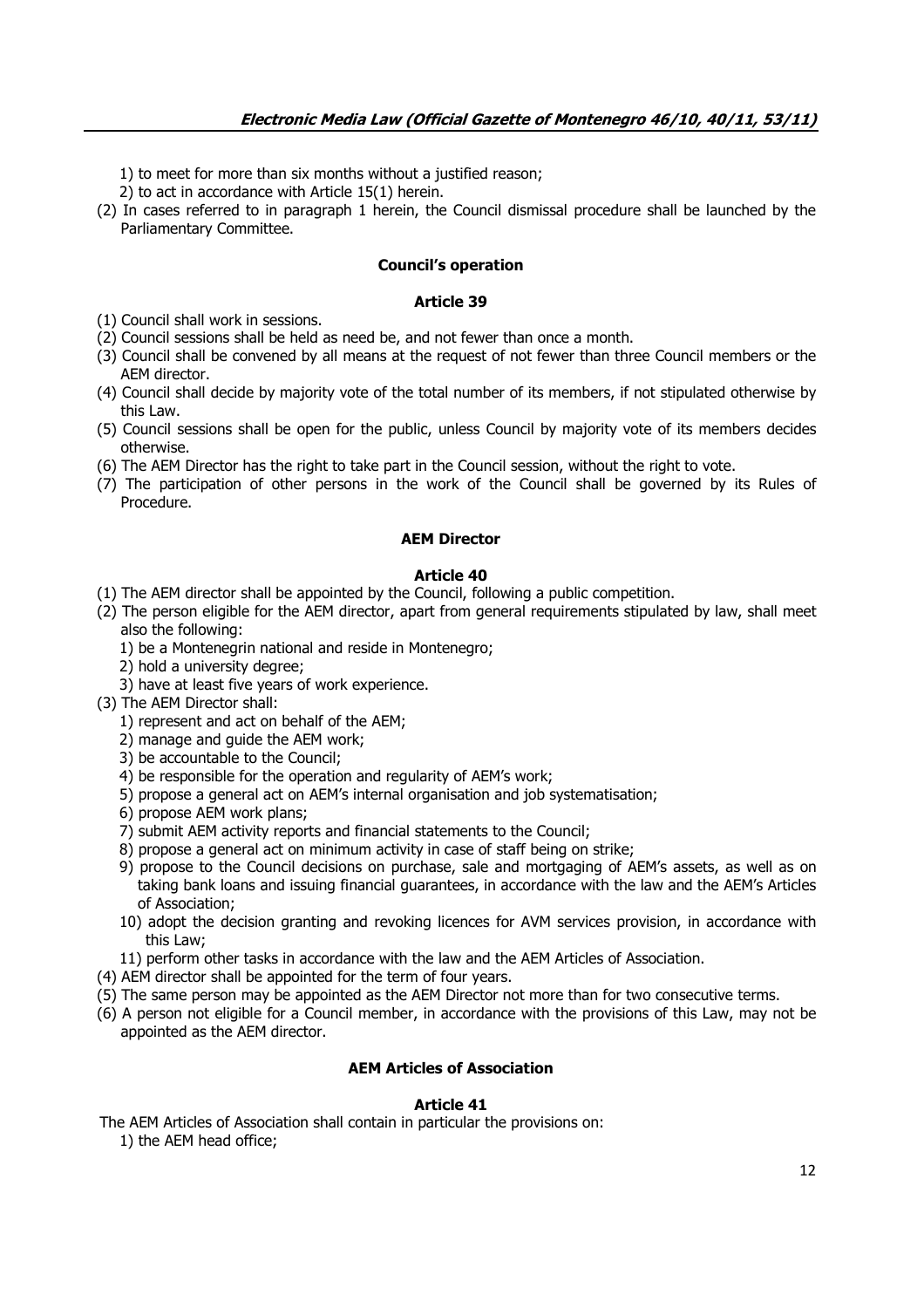- 2) AEM's internal organisation;
- 3) method of operation, decision-making and responsibilities of AEM managing bodies and persons with special authorizations;
- 4) method of publishing AEM acts;
- 5) other matters in accordance with the Law.

## **AEM funding**

### **Article 42**

- (1) AEM shall acquire funds from:
	- 1) non-recurrent fees for registration of AVM service providers;
	- 2) annual fees payable as per issued licences for AVM service provision (transmission fee, on-demand AVM service provision fee);
	- 3) other sources of funds in accordance with the law.
- (2) The amount of the fee, referred to in paragraph 1 above, shall be determined by Council, on the basis of AEM's annual programme of work and financial plan.
- (3) Surplus of AEM's revenues over expenditures may be used solely for pursuit of legal requirements related to the performance of this function.

#### **AEM's Financial Plan Article 43**

- (1) AEM shall be funded in accordance with the financial plan, which is adopted by the Council for each year, not later than three months before the beginning of the fiscal year.
- (2) Overall costs of AEM's work covered by the Financial Plan, including reserves for contingencies, shall reflect realistic AEM's costs needed for successful attainment of its role.
- (3) All AEM's revenues and expenditures shall be subject to annual audit by an independent authorised auditor.

#### **Fees**

- (1) An AVM service provider shall pay a non-recurrent registration fee, which is determined based on the amount of actual AEM's costs incurred in the registration process.
- (2) An AVM service provider shall pay an annual fee as per the licence for provision of AVM services in four equal instalments and it can be either:
	- 1) the annual broadcasting fee; or
	- 2) the annual fee for provision of on-demand AVM services.
- (3) The annual broadcasting fee shall be determined based on:
	- 1) size by coverage zone judged by total population covered;
	- 2) attractiveness of areas within the coverage zone;
	- 3) type of electronic media (radio or television broadcasting);
	- 4) transmission platform (terrestrial broadcasting systems, cable and MMDS systems, public land or mobile telecommunication networks, satellite distribution systems and other electronic communication networks).
- (4) Annual fee for provision of on-demand AVM service shall be determined based on:
	- 1) the fixed amount determined by the size of the area of service provision for the period until the end of the calendar year in which the operation commenced, provided that the fee amount may not exceed the amount of the broadcasting fee for the same area and using the same platform used for service provisions (terrestrial broadcasting systems, cable and MMDS systems, public land or mobile telecommunication networks, satellite distribution systems and other electronic communications networks);
	- 2) the annual revenues of service provider accrued on that ground over the previous calendar year for the current year, provided that the fee amount may not exceed 5% of such revenues.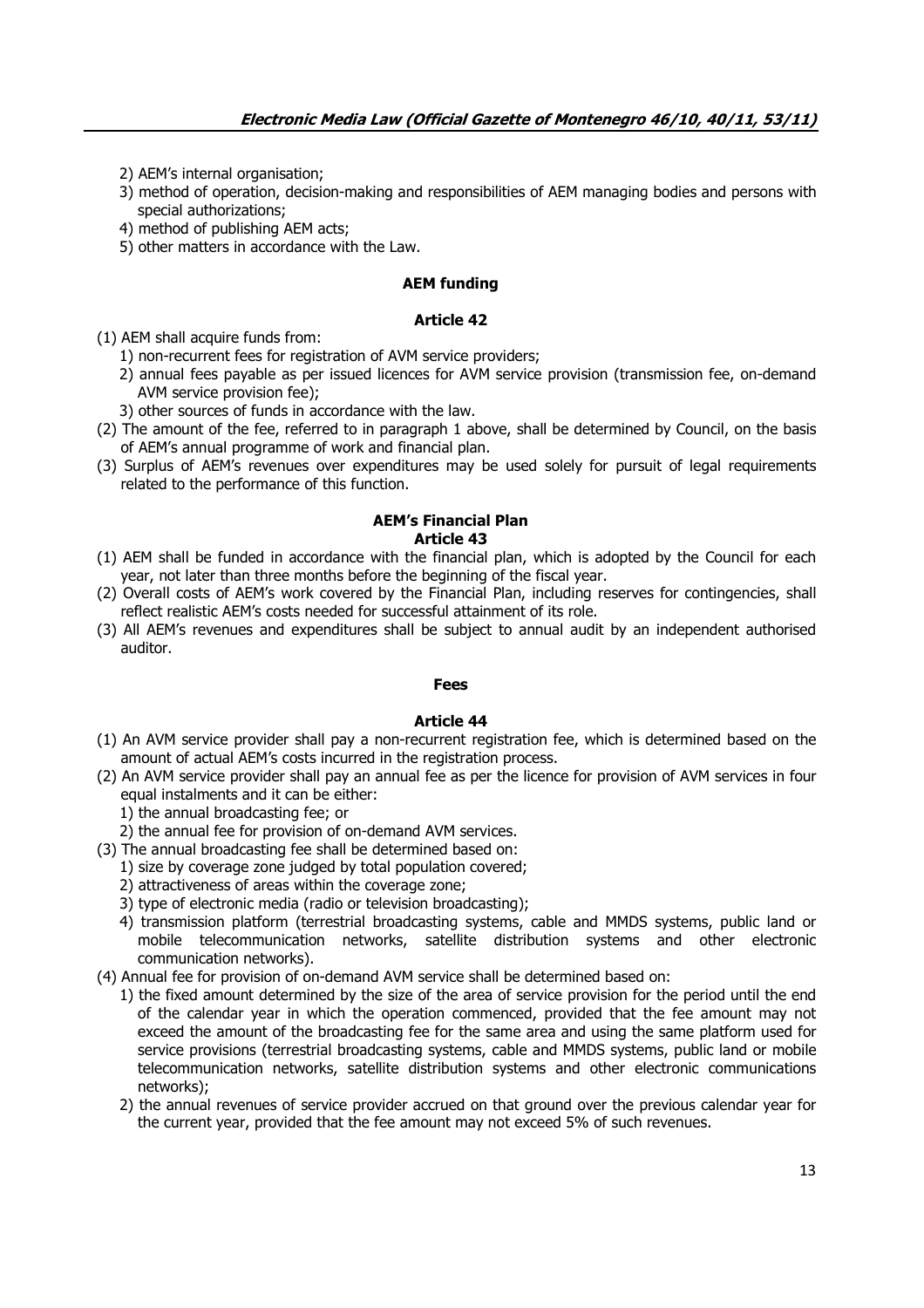- (5) More detailed methodology for determining the amount and method of payment of the registration fee for AVM service providers and the fee payable upon issued licence for provision of AVM service shall be determined in a document adopted by the Council, following a public debate.
- (6) The document referred to paragraph 5 herein shall be published in the Official Gazette of Montenegro and posted on AEM's website.

# **AEM internal acts**

### **Article 45**

- (1) AEM shall adopt general and individual legal acts governing in more details the rights and obligations of AVM service providers and electronic publications in line with this Law and regulations adopted pursuant to this Law.
- (2) AEM is obliged to draft general legal acts from paragraph 1 above, the draft act shall be posted on its website and send invitation to all interested entities to give their comments, proposals and suggestions within a deadline which may not be shorter than 15 days.

# **III. AUDIOVISUAL MEDIA SERVICES**

### **Types of AVM services and the duty for their identification Article 46**

- (1) An AVM service may be in the form of:
	- 1) electronic media (radio or television broadcasting),
	- 2) on-demand AVM service;
	- 3) audiovisual commercial communication.
- (2) An AVM service provider is obliged to make easily, directly and permanently accessible to the recipients of a service at least the following information:
	- 1) the name of the AVM service provider;
	- 2) AVM service provider's head office, or place of residence, his electronic mail address or website;
	- 3) the competent body of the AV service provider;
	- 4) the competent regulatory body.

### **Right to correction and reply**

### **Article 47**

 The right to correction of and reply to information published through an AVM service shall be exercised in accordance with the law governing media.

### **Bans**

### **Article 48**

- (1) Provision of AVM service threatening the constitutional order and national security shall be prohibited.
- (2) An AVM service must not incite, enable incitement or spread hatred or discrimination on the grounds of race, ethnic background, skin colour, language, religion, political or other belief, national or social background, financial standing, trade union membership, education, social status, marital or family status, age, health status, disability, genetic heritage, gender identity or sexual orientation.
- (3) The publication of information revealing the identity of a minor under 18 years of age involved in any case of violence, regardless of whether being a witness, a victim or an offender, or disclosing any particulars of the family relations and private life of a child shall be prohibited.

# **Prize competitions**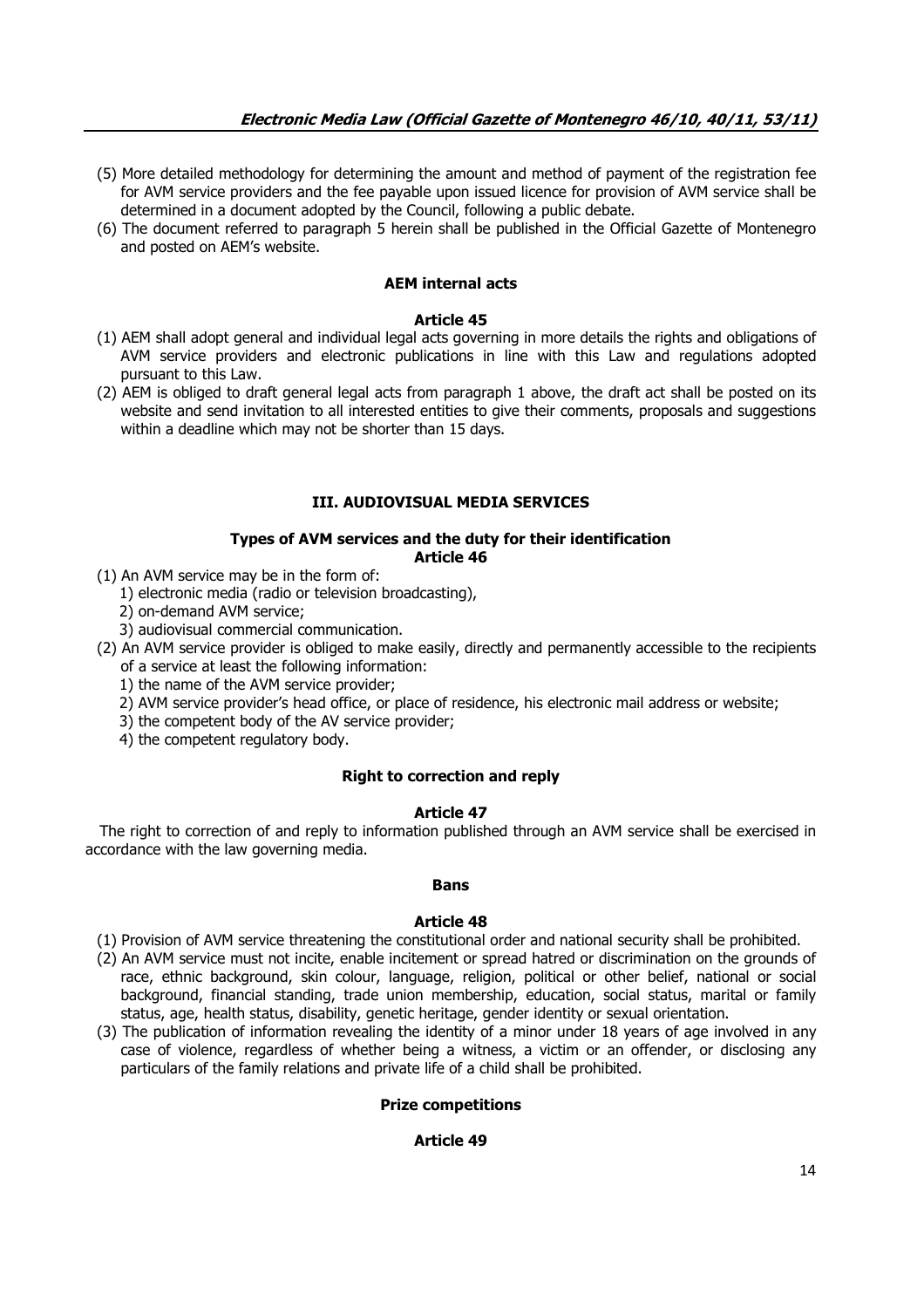- (1) An AVM service provider is obliged to conduct fair prize competitions publishing set rules.
- (2) More detailed requirements for provision of the AVM service referred to in paragraph 1 above shall be set by Council.

#### **Cinematographic works**

#### **Article 50**

 AVM service providers are obliged to transmit cinematographic works in accordance with the law and the contract concluded with the copyright and related rights holder.

### **Persons with a hearing or visual disability**

#### **Article 51**

 Council is obliged to encourage AVM service providers to make their service gradually accessible to people with a hearing or visual disability.

### **Mandatory publication**

### **Article 52**

 An AVM service provider is obliged, upon a reasoned request of a state administration body, or state authorities, without remuneration, to publish notifications and official statements in case of threat to life and public health, national security, and public peace and order.

### **Co-regulation or self-regulation**

#### **Article 53**

- (1) Co- or self-regulation may, in accordance with this law, govern the manner and requirements for the attainment of the following goals:
	- 1) ensuring that AVM services are gradually made accessible to people with a visual or hearing disability;
	- 2) enforcement of codes of conduct for AVM service providers as regards children's programmes including or accompanied by audiovisual commercial communication of foods and beverages containing nutrients and substances with a nutritional or physiological effect, in particular those such as fat, trans-fatty acids, salt/sodium and sugar, excessive intakes of which in the overall diet are not recommended;
	- 3) enforcement of rules regarding audiovisual commercial communication.
- (2) The regimes referred to in paragraph 1 above shall be such that they are broadly accepted by the main stakeholders (associations of AVM service providers, consumers), that they provide for effective enforcement and are approved by Council.
- (3) Council is obliged to post on the AEM's website the documents pertaining to the regulation of matters related to this Article.

#### **1. Electronic media**

#### **Requirements for radio and television broadcasting**

- (1) A broadcasting licence holder may be a legal or a natural person registered with the competent authority, or competent court, for radio and television programme production and broadcasting.
- (2) Apart from the requirements set in Article 4(1) herein, an AVM service provider shall meet special technical, office and staff requirements for radio and television programme production and broadcasting.
- (3) Compliance with the requirements from paragraph 2 above shall be verified during regular inspection supervision, following granting of a broadcasting licence.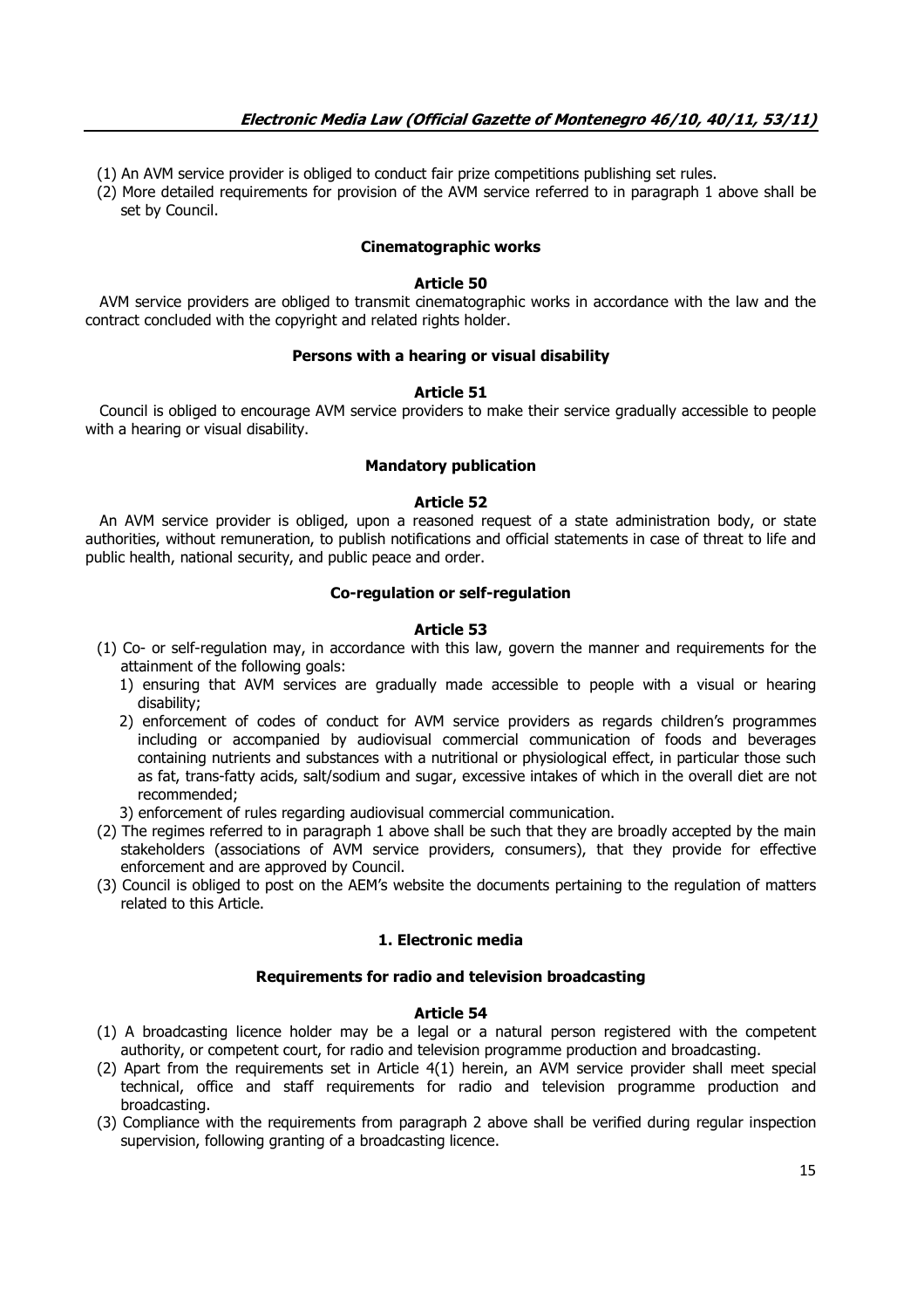(4) More detailed requirements from paragraph 2 above shall be set by Council.

# **Programme-related obligations of broadcasters**

### **Article 55**

- (1) A broadcaster is obliged to respect the privacy and dignity of citizens and protect the integrity of minors.
- (2) A broadcaster is obliged to publish audio and visual warning for programmes which may impair physical, health, moral, mental, intellectual, emotional and social development of minors and clearly identify such programmes by the presence of a visual symbol throughout their duration and to broadcast such programmes at the time and in the manner in which it is least likely that minors will normally hear or see it.
- (3) Transmission of programmes referred to in paragraph 2 above outside the watershed to be established by Council shall be prohibited.
- (4) Transmission of programmes containing pornography or whose content emphasise and support violence, drug addiction or similar forms of criminal conduct, as well as the programmes exploiting credulity of viewers or listeners shall be prohibited.
- (5) A broadcaster is obliged to store transmitted programmes in line with regulations governing media and regulations governing preservation of cultural assets.
- (6) A broadcaster is obliged to contribute to:
	- 1) free, true, integral, impartial and timely information of the public of events in the country and abroad;
	- 2) respect and promote fundamental human rights and freedoms, democratic values, institutions and pluralism of ideas;
	- 3) foster culture of public dialogue and respect for linguistic standards.
- (7) Broadcasters are obliged to transmit radio or television programmes in Montenegrin language in Latin or Cyrillic script or in other language in official use, in accordance with the law.
- (8) The use of Montenegrin language is not mandatory in case of:
	- 1) showing films and other audio and audiovisual works in their original form;
	- 2) showing works of music with lyrics partly or wholly in a foreign language,
	- 3) programmes partly or fully intended for study of a foreign language and script.
- (9) The use of Montenegrin language is not mandatory in programmes intended for members of minority nations and other minority communities.

# **Programme base and duties**

- (1) Programme base of a general television or radio broadcasting contains the schedule which determines: 1) type of programme, or their classification into specific groups;
	- 2) envisaged shares of specific programme groups;
	- 3) envisaged maximum share of advertising contents;
	- 4) envisaged share of own audiovisual works;
	- 5) transmission time.
- (2) The programme base referred to in paragraph 1 above determines the proportions for European works referred to in Articles 60 and 61 herein and independent productions as referred to in Articles 62 and 63 herein.
- (3) The programme base of a specialised television or radio broadcast contains the schedule which determines:
	- 1) programme type, of which over 50% shall be programmes of the same type;
	- 2) envisaged proportions of different types of programmes;
	- 3) envisaged maximum share of advertising;
	- 4) share of European audiovisual production and other works for specialised television broadcasting; 5) transmission time.
- (4) Radio or television broadcasts shall meet the following requirements: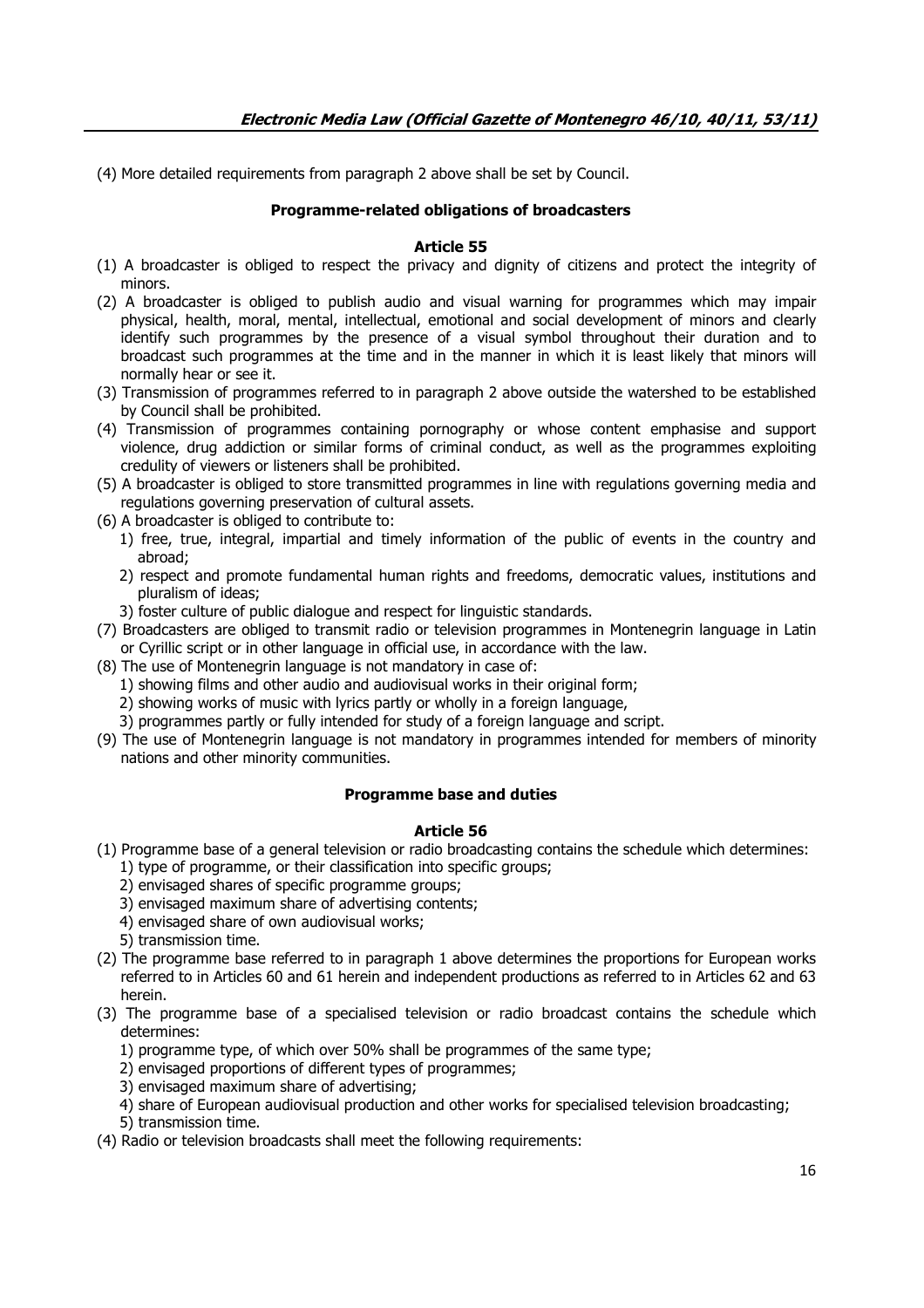- 1) events shall be realistically shown, and difference of approaches and opinions shall be adequately present;
- 2) news shall truly and accurately present facts and events, shall be impartial and professionally accurate;
- 3) opinions and comments shall be separated and their source or author recognizable;
- 4) impartiality shall be encouraged, respecting the difference of opinion on political or economic matters.

#### **Obligation of electronic media identification**

#### **Article 57**

- (1) The name, symbol or short identification sign of the electronic media shall be continuously displayed throughout television broadcasts, and during radio broadcasts it must be stated at least once every hour of the programme.
- (2) The use of a name, symbol or short identification sign which does not correspond to the registered name of the electronic media shall be prohibited.
- (3) The name, symbol or short identification sign of an electronic media must be displayed even when retransmitting broadcasts, and when broadcasting independent productions, the name shall be stated in the beginning and/or the end of the broadcast.

# **Change of structure of radio or television broadcasts**

#### **Article 58**

- (1) A broadcaster is obliged to ask for AEM's approval, in writing, of all significant intended changes in the structure of a radio or television broadcast.
- (2) A significant change in the programme structure, in the sense of paragraph 1 herein, shall be any change over 10% in the programme structure based on which broadcasting licence was granted.
- (3) AEM may deny a broadcaster the approval for the change of programme structure should it determine that it would lead in the area covered by a certain radio or television broadcast to a lack of a certain type of programmes for which the broadcaster was licensed to use frequencies which by the Radio Frequency Allocation Plan were envisaged for analogue broadcasting or in case of acquiring the right of access to multiplex for digital terrestrial broadcasting.

#### **Transmission time**

#### **Article 59**

- (1) Day transmission time includes all programmes within a radio or television broadcast from 0 to 24 hours, unless otherwise stipulated by this Law.
- (2) Annual transmission time includes all radio and television broadcasts between 01 January and 31 December of the current year, with the exception of programmes excluded from it by this Law.
- (3) A broadcaster is obliged on daily basis to broadcast at least 12 hours of programmes.
- (4) A broadcaster is obliged to assign at least 10% of total weekly air time to news and current affairs from the coverage zone.
- (5) A broadcaster is obliged to broadcast at least 30 minutes of news a day within which it should have at last one block lasting at least 20 minutes.
- (6) Paragraphs 4 and 5 above do not refer to broadcasters of specialised radio and/or television programme.

### **European audiovisual works**

### **Article 60**

(1) European audiovisual works means the following: 1) works originating in EU Member States;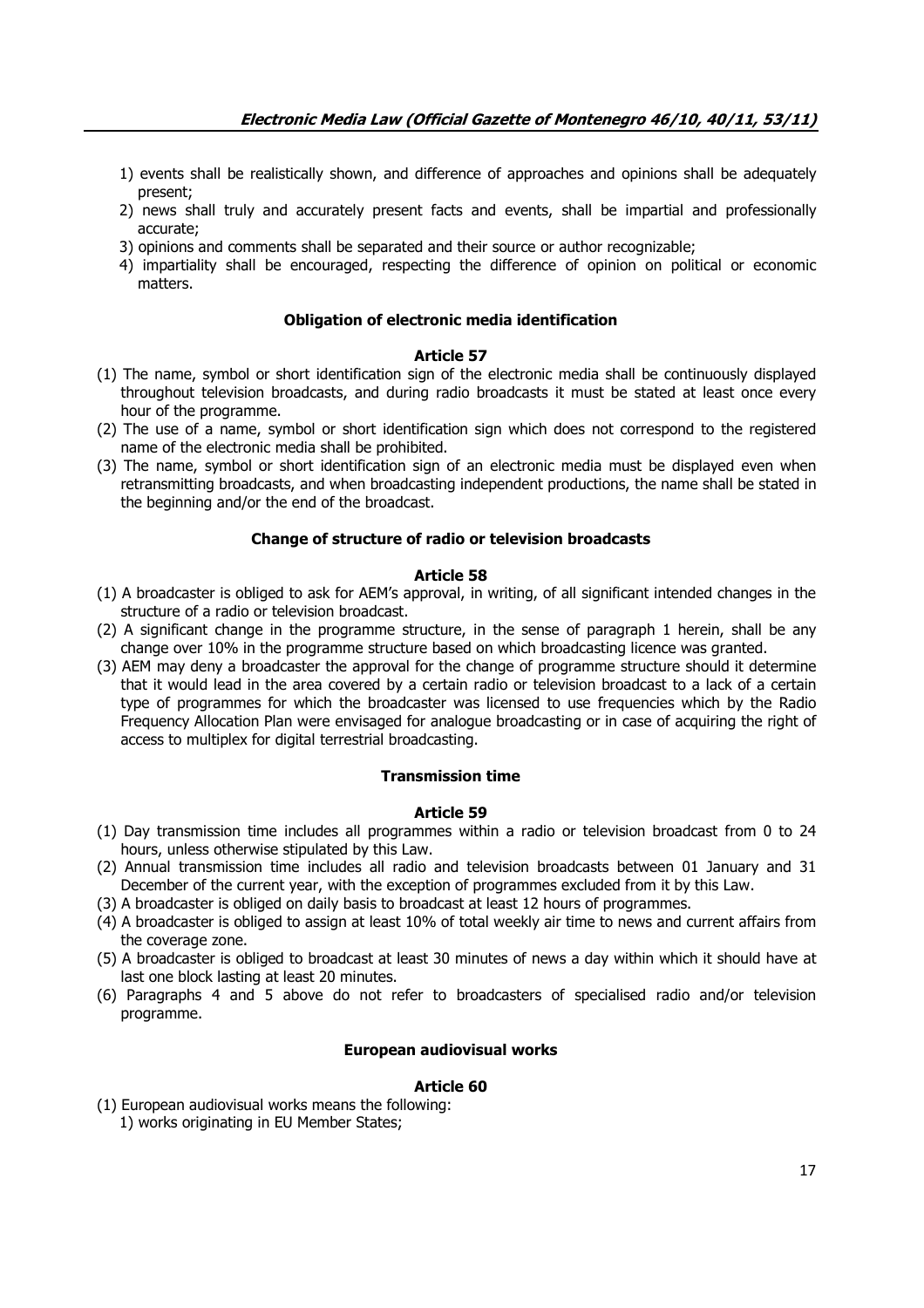- 2) works originating in the state parties to the European Convention on Transfronitier Television and fulfilling the conditions of paragraph 3 below;
- 3) works co-produced within the framework of agreements related to the audiovisual sector concluded between EU Member States and third countries and fulfilling the conditions defined in each of those agreements.
- (2) Application of provisions of paragraph 1 items 2 and 3 above shall be conditional on audiovisual works originating in EU Member States not being subject of discriminatory measures.
- (3) The works referred to in items 1 and 2 of paragraph 1 above are works mainly made with authors and workers residing in EU Member States or state parties to the European Convention on Transfrontier Television provided that they comply with one of the following conditions:
	- 1) they are made by one or more producers established in one or more of those States;
	- 2) production of works is supervised and actually controlled by one or more producers established in one or more of those States;
	- 3) the contribution of co-producers of those States to the total co-production costs is preponderant and the co-production is not controlled by one or more producers established outside those States.
- (4) Works that are not European works within the meaning of paragraph 1 above but that are produced within the framework of bilateral co-production treaties concluded between EU Member States and third countries shall be deemed to be European works provided that the co-producers from the Community supply a majority share of the total cost of production and that the production is not controlled by one or more producers established outside the territory of the EU Member States.

### **Share of European audiovisual works**

## **Article 61**

- (1) A broadcaster is obliged to ensure that European audiovisual works make up at least 51% of its annual transmission time.
- (2) The time intended for news, sport events, advertising, teletext and teleshopping is not included in the annual transmission time from paragraph 1 above.
- (3) Audiovisual works of own production are also included in European audiovisual works.
- (4) A broadcaster who fails to achieve the share of European works from paragraph 1 above is obliged each year to increase this share as compared to the previous year, with least initial share which cannot be under 5% of annual air time.
- (5) More detailed conditions for increasing the share of European audiovisual works shall be set by Council.
- (6) Council is obliged to report to the European Commission of the implementation of provisions of paragraphs 1 to 3 above not later than by 31 December 2014, and every two years afterwards.

### **Audiovisual works of independent producers**

- (1) An independent producer of audiovisual works is a legal or a natural person (hereinafter: independent producer):
	- 1) registered for production of audiovisual works and with its head office in Montenegro or an EU Member State;
	- 2) not included in the organisational structure of the broadcaster;
	- 3) with television broadcaster having up to a 25% share in capital or up to 25% managerial, or voting rights;
	- 4) having not more than one half of won annual production ordered by one television broadcaster;
	- 5) with average share of finance for coverage of total production costs, or co-production, that they took part over the last three years, greater than 10%.
- (2) An independent producer is also a legal or natural person registered for audiovisual works production seated outside Montenegro or an EU Member State if European works make up more than 50% of its audiovisual production over the last three years and if meeting the requirements of items 2 and 3 of paragraph 1 above.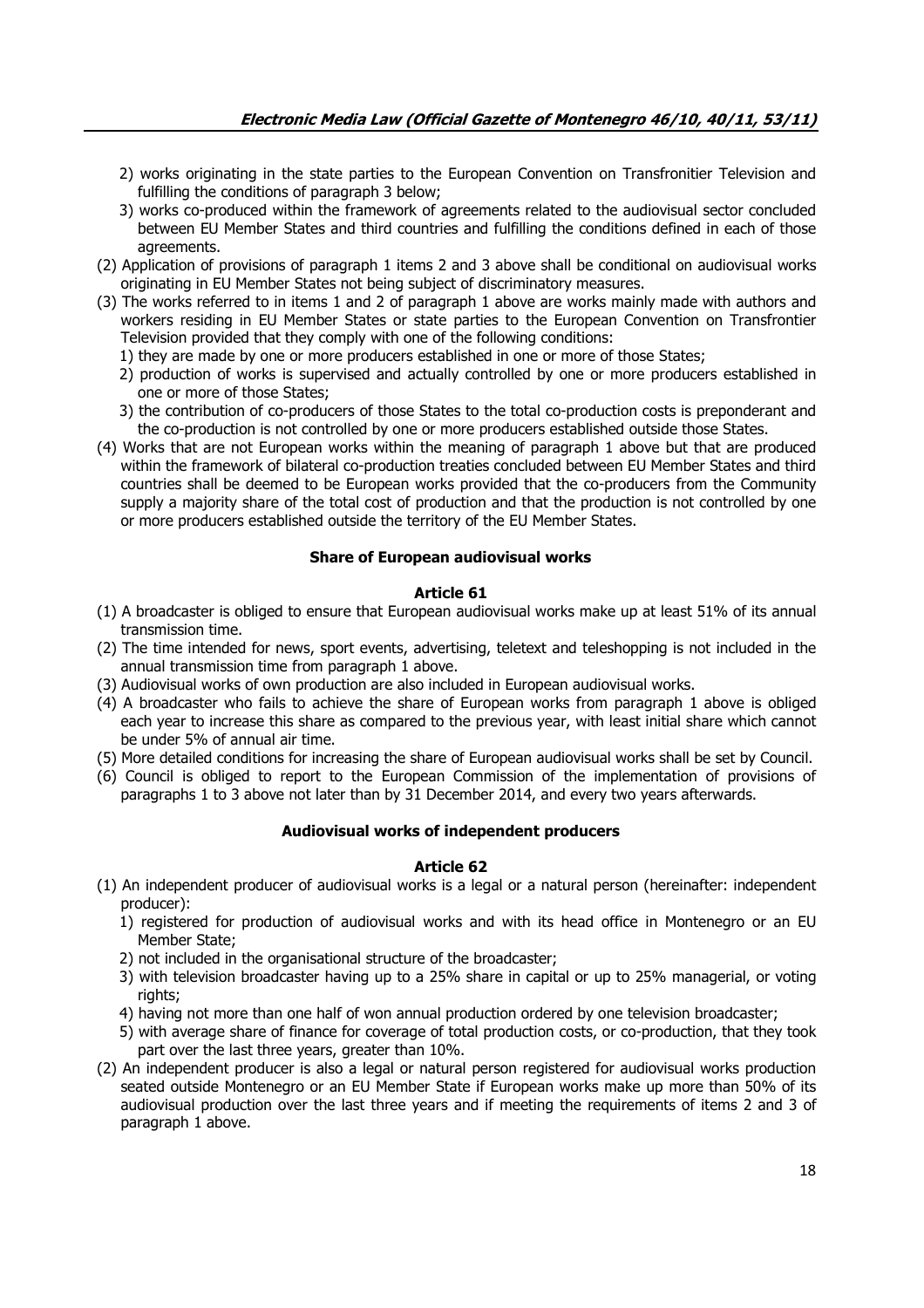# **Share of audiovisual works of independent producers**

# **Article 63**

- (1) A broadcaster is obliged to ensure that audiovisual works of independent producers make up at least 10% of its annual transmission time.
- (2) The time intended for news, sport events, advertising, teletext service and teleshopping is not included in the annual transmission time from paragraph 1 above.
- (3) A broadcaster who fails to achieve the share of audiovisual works from paragraph 1 above is obliged each year to increase this share in accordance with the requirements set by Council.
- (4) At least half of the works from paragraph 1 above must be produced over the last five years.

## **Exceptions from provisions on European works and independent productions**

### **Article 64**

 Provisions of Articles 61 and 63 of this Law do not pertain to broadcasters licensed to broadcast locally and regionally, broadcasters not included in regional or national networks, non-for-profit broadcasters and radio broadcasters.

### **Own production**

## **Article 65**

- (1) Own production is deemed to include information, culture, art, music, sport and other contents, as well as other original programmes, produced by the broadcaster or as per his orders and for his account.
- (2) Own production includes first showings and first reruns.
- (3) Reruns of radio and television programmes must be clearly designated.
- (4) Advertising and teleshopping do not count as programmes created in own production.
- (5) More detailed conditions for programmes deemed as own production shall be set by Council.

### **Events of major importance for society**

### **Article 66**

- (1) A television broadcaster under the jurisdiction of Montenegro shall not exercise the exclusive rights purchased after this Law entered into force in such a way that a substantial proportion of the public in an EU Member State or the state party to the international treaty binding Montenegro is deprived of the possibility of following events of major importance for the society and which are in line with its domestic legislation designated for whole or partial live coverage, or where necessary or appropriate for objective reasons in the public interest, whole or partial deferred coverage on free television.
- (2) A broadcaster may not be granted the right to broadcast on exclusive basis events of major importance for Montenegrin public unless they are able to ensure following of such events by live coverage or deferred coverage on free television for at least 60% of Montenegro's population or if additional payment would be needed for following such broadcasts.
- (3) Several electronic media may be granted the right to broadcast on an exclusive basis an event of major importance for Montenegro's society provided that by networking they ensure good quality reception of television programme for at least 85% of Montenegro's population.

### **List of events of special public interest in Montenegro**

### **Article 67**

(1) The Council shall draw up a list of national or non-national events of major importance for Montenegro's society for which it shall determine whether these events should be available by whole or partial live coverage, or where necessary or appropriate for objective reasons in the public interest, whole or partial deferred coverage.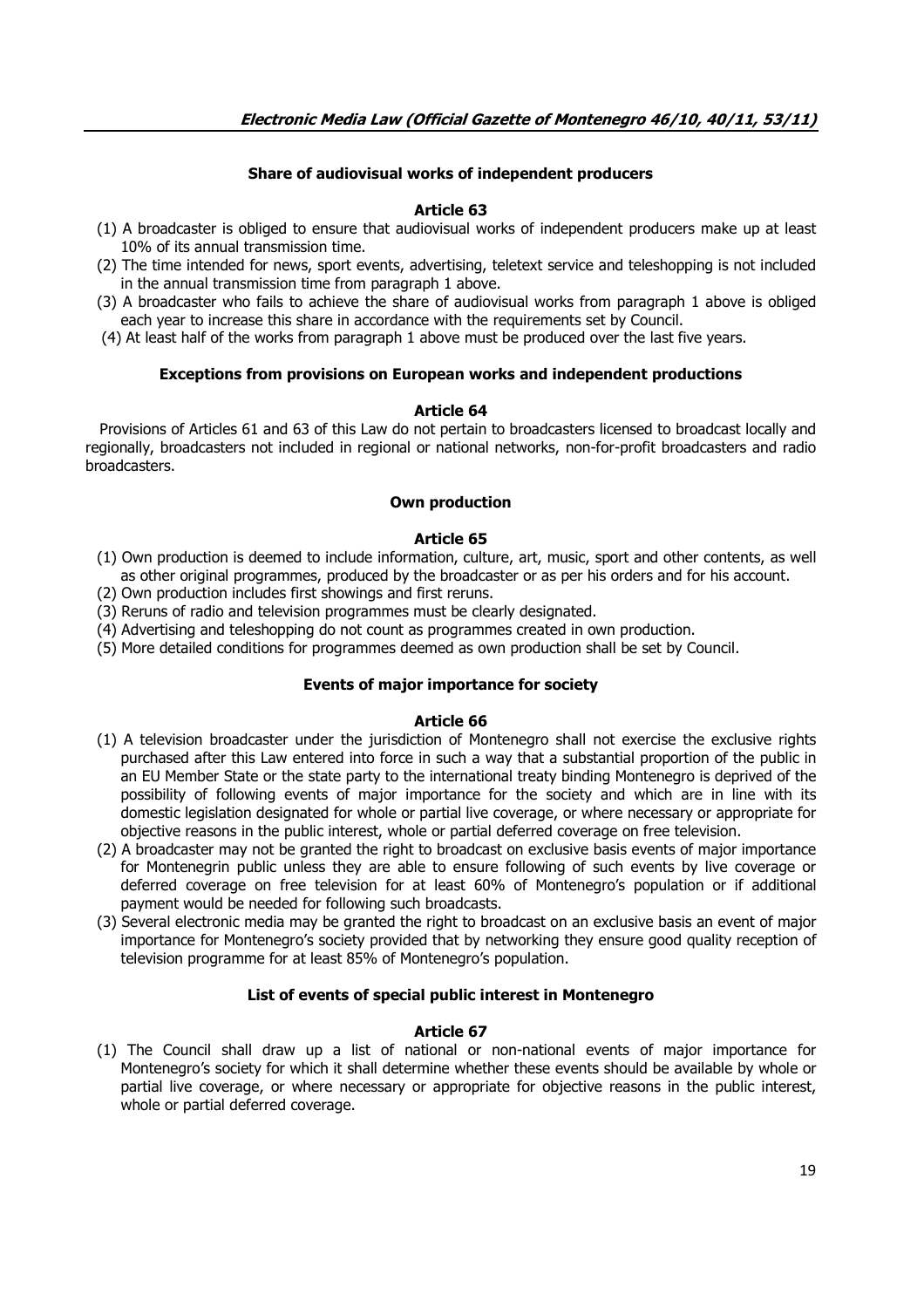(2) The Council is obliged to notify immediately of such list the European Commission, the Standing Committee for Transfrontier Television and state parties to the European Convention on Transfrontier Televisions and international treaties binding Montenegro.

## **Right of access to events of major interest to society**

# **Article 68**

- (1) For the purpose of short news reports, any broadcaster established in European Union or a state party to an international treaty binding Montenegro has access under equal terms to events of high interest to the public which are transmitted on an exclusive basis by broadcasters under the jurisdiction of Montenegro.
- (2) If another broadcaster established in Montenegro as the broadcaster seeking access has acquired exclusive rights to the event of high interest to the public, access shall be sought from that broadcaster.
- (3) Council shall set more detailed conditions for acquiring the right of access to events from paragraphs 1 and 2 above by allowing broadcasters to freely choose short extracts from the transmitting broadcaster's signal.
- (4) A broadcaster may, before and instead of access to transmission signal in the meaning of paragraph 3 above, acquire access to events from paragraphs 1 and 2 above and access to the scene of such events for shooting short extracts or using footage of another broadcaster having exclusive rights to broadcast event of high interest for the public.
- (5) Short extracts shall be used solely for general news programmes, and may be used in on-demand AVM services only if the same programme is offered on a deferred basis by the same AVM service provider.

## **Right to short information**

### **Article 69**

- (1) A piece of news lasting not more than 90 seconds published within news programmes is deemed to be short information.
- (2) The right to short information shall be exercised so as not to interrupt the course of the event.
- (3) When an event of high interest for the public consists of several organisationally independent events, in the light of the exercise of the right to short information, each independent event is deemed as an event of special interest for the public.
- (4) When an event of high interest for the public lasts more than two days, the broadcaster has the right each day to produce short information of the event.
- (5) The broadcaster who exercised the right to short information must enable non-recurrent use of the event footage to another broadcaster unable to shoot the event and has the right to seek compensation of the proportional share of actually incurred costs, and featuring its name in the announcement.
- (6) In accordance with Article 68 above, the right to short information may be established even as regards access to major events for the society not broadcasted as per exclusive rights.

# **Types of broadcasters**

# **Article 70**

- (1) By being granted a broadcasting licence, a legal or a natural person acquires the status of a broadcaster.
- (2) A broadcaster may produce and transmit radio and/or television programmes as:
	- 1) a commercial broadcaster;
	- 2) a non-for-profit broadcaster;
	- 3) a public broadcaster.

# **Commercial broadcaster**

### **Article 71**

A commercial broadcaster may produce and broadcast radio and/or television programmes as: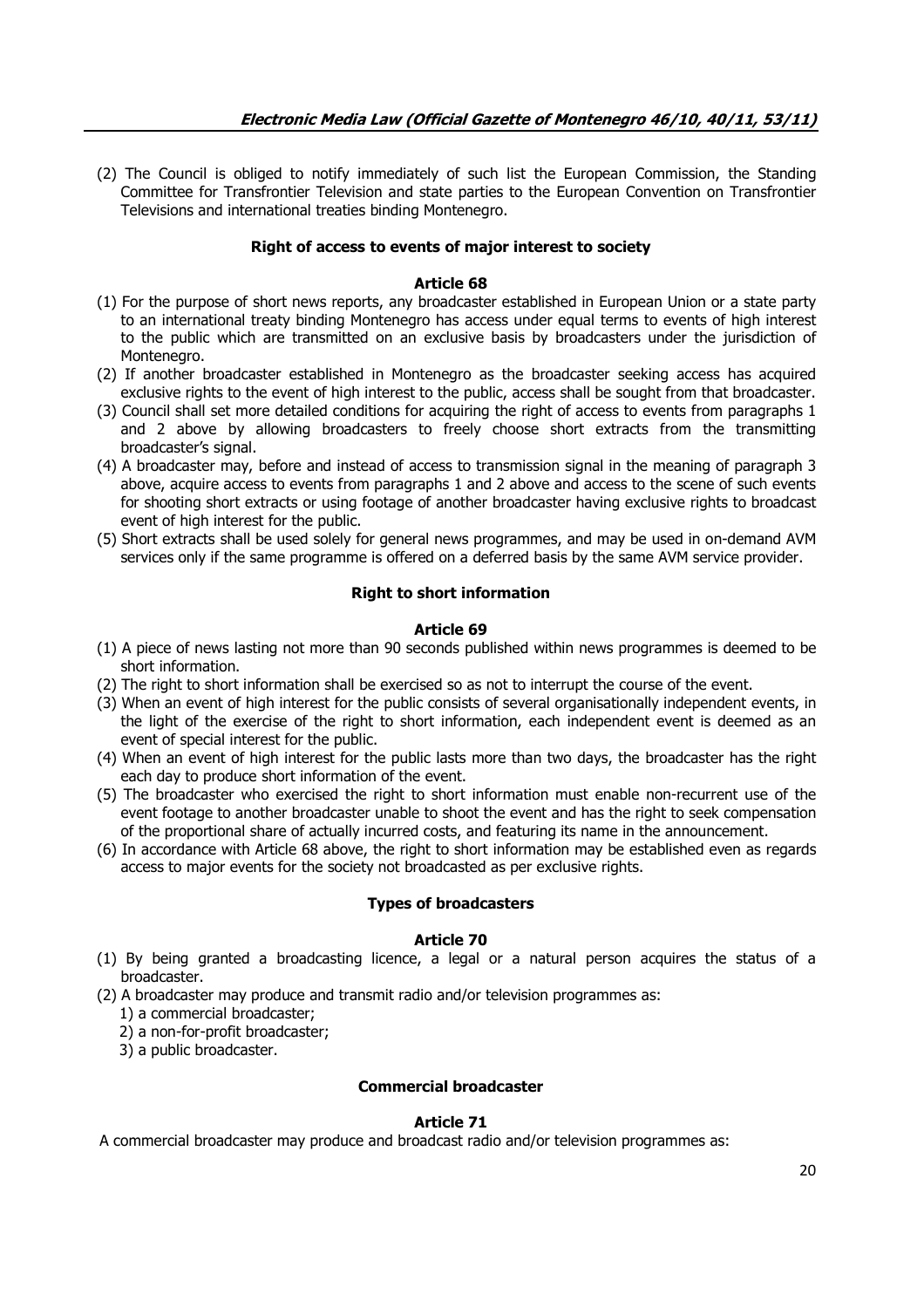- 1) a national commercial broadcaster covering at least 75% of population in more than 10 local selfgovernment units (national coverage or commercial broadcaster network);
- 2) a regional commercial broadcaster if covering at least 80% of the population within the territory covering between four and 10 local self-government units (regional coverage or commercial broadcaster network);
- 3) a local commercial broadcaster if covering at least 85% of the population within the territory covering less than four local self-government units (local coverage or commercial broadcaster network).

### **Non-for-profit broadcaster**

### **Article 72**

- (1) The status of a non-for-profit broadcaster, as defined by this Law, shall be determined by the Council on the occasion of granting the broadcasting licence.
- (2) The provisions of Articles 98 to 115 herein shall apply mutatis mutandis to the procedure of granting or revoking broadcasting licences to non-for-profit broadcasters.
- (3) Non-for-profit broadcasters may only be educational establishments, religious, student and nongovernmental organisations registered at least three years before applying for acquiring the status of a non-for-profit broadcaster.
- (4) A non-for-profit broadcaster is a broadcaster who transmits daily 50% of own production of news, cultural, educational and entertainment programmes, with at least 25% of day production which shall serve the informational, educational, scientific, professional, artistic, cultural and other needs of the public.
- (5) The provisions of this Law referring to programme obligations of public broadcasters shall apply to nonfor-profit broadcasters.
- (6) The funds for the operation of non-for-profit broadcasters may be raised from donations, contributions of citizens, sponsorships and other sources of revenues, in accordance with a special law governing the establishment and operation of non-governmental organisations.
- (7) Non-for-profit broadcasters are exempted from payment of the broadcasting licence fee.
- (8) A non-for-profit broadcaster may use profits from radio ad/or television programme production and transmission solely to improve and develop own activity.

#### **Public broadcaster**

## **Article 73**

- (1) A public broadcaster may be:
	- 1) a national public broadcaster, founded by the state;
	- 2) a regional public broadcaster, founded by several local self-government units;
	- 3) a local public broadcaster, founded by a local self-government unit.
- (2) National public broadcasters are obliged to ensure good quality reception of radio and television programmes for at least 85% of Montenegro's population (national coverage by a public broadcaster).
- (3) Regional public broadcasters are obliged to ensure good quality reception of radio and television programmes for at least 80% of population of each local self-government unit within whose territory the programme is broadcast (regional coverage by a public broadcaster).
- (4) Local public broadcasters are obliged to ensure good quality reception of radio or television programmes for at least 85% of population of the local self-government unit within whose territory the programme is broadcast (local coverage by a public broadcaster).

### **Exercise of public interest**

#### **Article 74**

(1) Public broadcasters are obliged to produce and transmit radio and/or television broadcasts with information, cultural, art, educational, scientific, children's, entertainment, sport and other programmes ensuring the exercise of rights and interests of citizens and other entities in the information sector.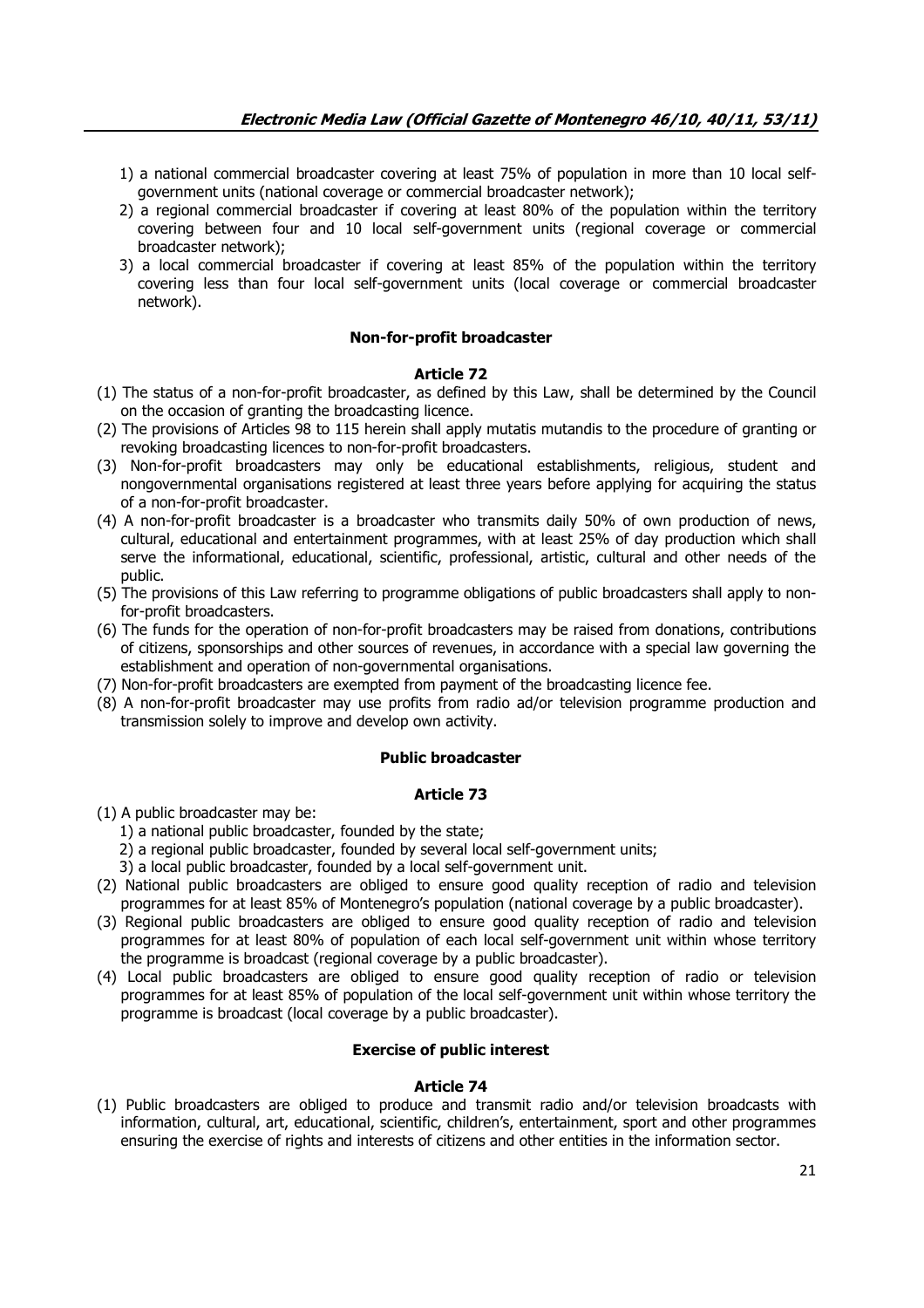- (2) With a view of exercising public interest in the information sector, public broadcasters are obliged to:
	- 1) autonomously and independently produce, edit and transmit programmes not in the service of political, economic or other levers of power;
	- 2) inform the public in and objective and timely fashion of political, economic, cultural, educational, scientific, sport and other major events and occurrences in the country and abroad;
	- 3) produce and transmit programmes intended for different groups in society, free of discrimination, particularly taking into account specific societal groups such as children and the young, members of minority nations and other minority communities, persons with disabilities, socially and health disadvantaged groups, etc;
	- 4) cherish public communication culture and linguistic standards;
	- 5) produce and transmit programmes expressing Montenegrin national and cultural identity, and cultural and ethnic identity of minority nations and other minority communities;
	- 6) produce and transmit programmes in languages of minority nations and other minority communities within the areas where they reside;
	- 7) during election campaigns, based on special rules, ensure equal representation of political parties, coalitions and candidates whose candidacy and candidate lists have been approved;
	- 8) mutually cooperate and exchange programmes of interest for the citizens of Montenegro.

## **Establishment of a public broadcaster**

### **Article 75**

- (1) Public broadcasters shall be established:
	- 1) by law, for the territory of Montenegro (a national public broadcaster);
	- 2) by the decision of two or more local councils for their territory (a regional public broadcaster);
	- 3) by the decision of the local council for its territory (local public broadcaster).
- (2) A local parliament may set up only one local public radio and/or television broadcaster.
- (3) Two or more local parliaments may set up only one regional public radio and/or television broadcaster.
- (4) The broadcasters from paragraph 3 above may broadcast only one radio and/or television programme.
- (5) If a local parliament is a co-founder of a regional public radio and/or television broadcaster, it may not at the same time be a founder of a local public broadcaster.
- (6) A foreign legal or a natural person may not have a share in the fixed assets of legal entities enjoying the status of public broadcasters.

### **Public broadcasters funding**

- (1) Public broadcasters shall acquire revenues as a share of general revenues of the Budget of Montenegro, or a share of general revenues of local self-government units, and from other sources in accordance with the law and the Memorandum of Association.
- (2) A share of Budget of Montenegro, or the budget of a local self-government unit, shall be made available for the exercise of rights to information, free of discrimination, as enshrined by the Constitution and laws, based on programmes significant for:
	- 1) exercise of the right to public information and notification of Montenegro's citizens, the exercise of the rights of members of minority nations in Montenegro and members of other minority communities and Montenegrin communities abroad,
	- 2) exercise of human and political rights of citizens and fostering of rule of law and social state, and civil society;
	- 3) development of culture, science, education and art;
	- 4) preservation of Montenegrin national and cultural identity, and cultural and ethnic identity of minority nations and other minority communities;
	- 5) encouraging cultural creation;
	- 6) information made available to persons with hearing and visual disabilities.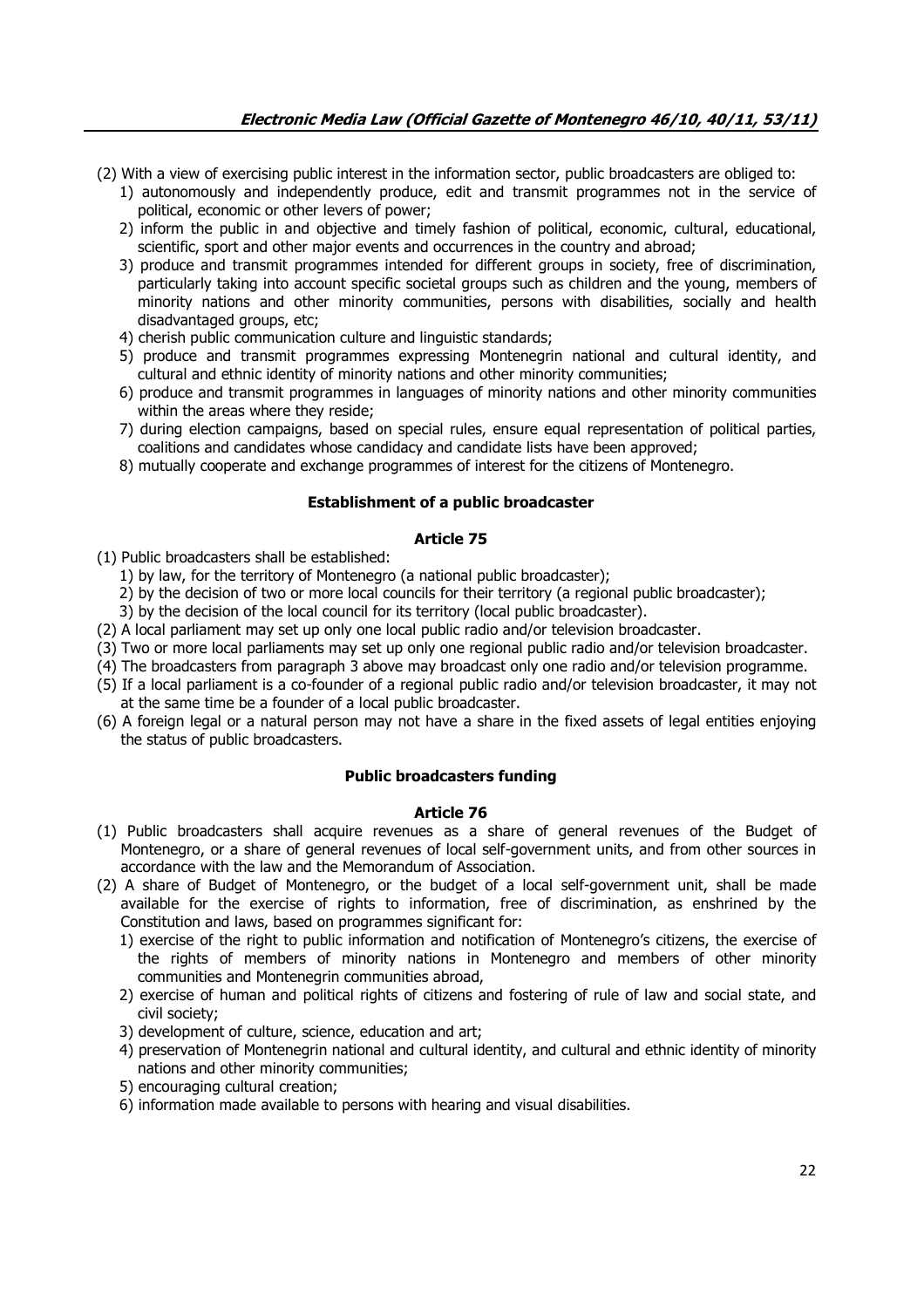- (3) With a view of exercising the rights from paragraph 2 above, a share of funds shall be made available in the Budget of Montenegro, or the local self-government unit budget, for programmes in Albanian and Romani languages.
- (4) The state administration body responsible for media, on behalf of the Government, or the competent local authority, and the public broadcaster shall regulate mutual rights and obligations related to the use of funds from paragraphs 2 and 3 above by an agreement.
- (5) The manner and conditions for provision of funds from paragraphs 2 and 3 above must not affect the editorial independence and autonomy of a public broadcaster.
- (6) The agreement form paragraph 4 above shall be published in the manner stipulated by the public broadcaster's Memorandum of Association and made available to AEM.
- (7) Budget of Montenegro, or the budget of a local self-government unit, shall make available the funds to cover the transmission and broadcasting costs of public broadcasters using terrestrial broadcasting systems.

## **Management bodies in public broadcasters**

### **Article 77**

(1) Public broadcasters shall have the following management bodies: 1) public broadcaster's Council, and

2) Director.

- (2) Public broadcaster's Memorandum of Association stipulates the manner for appointment, election, decision-making and responsibilities of bodies referred to in paragraph 1 above and other matters relevant for the work of the public broadcaster.
- (3) The provisions of this law governing the appointment procedure for Council members shall apply mutatis mutandis to the appointment and dismissal of public broadcasters' council members.

# **Council of a public broadcaster**

### **Article 78**

- (1) The public broadcaster's council shall represent the interests of citizens of Montenegro, or the local selfgovernment unit(s) on whose territory their radio and/or television programme is broadcast.
- (2) The public broadcaster's council shall be functionally independent from any state authority, and from all legal and natural persons engaged in radio/television programme production, transmission and broadcasting or the related activities.
- (3) The national public broadcaster's council may have up to nine members, and in case of regional or local public broadcasters, up to five, provided that it is an odd number at all times.
- (4) Public broadcaster's council members are entitled to remuneration in accordance with the Memorandum of Association.

# **Public broadcaster's broadcasting licence**

# **Article 79**

- (1) A public broadcaster shall acquire the right to radio and/or television broadcasting based on the application for a broadcasting licence.
- (2) Public broadcasters are exempted from payment of broadcasting licence fees.

# **Financial audit of public broadcasters**

# **Article 80**

 All revenues and expenditures of public broadcasters shall be subject to annual audit by an independent certified auditor commissioned by the public broadcaster's council.

# **2. On-demand AVM services**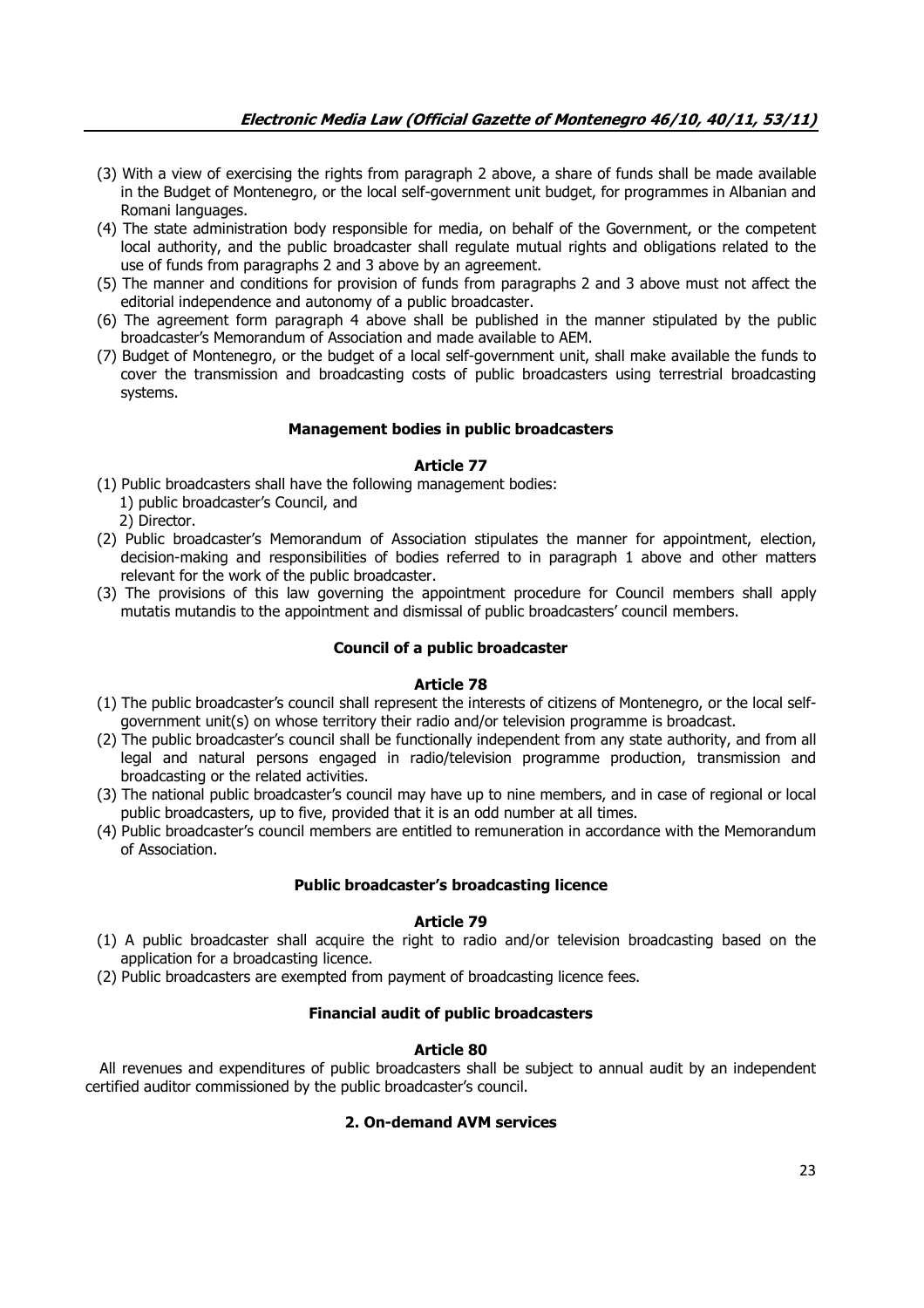# **Status of on-demand AVM service providers**

# **Article 81**

 A licence holder for provision of on-demand AVM services may be a legal or a natural person registered with the competent authority, or with the competent court, for pursuing telecommunication activities.

### **Obligations of on-demand AVM service providers**

### **Article 82**

- (1) An on-demand AVM service provider is obliged to make available a service which may impair the physical, mental or moral development of minors only in the manner ensuring that minors will not normally hear or see such broadcasts.
- (2) The modalities for actions by AVM service providers from paragraph 1 above shall be set by Council.
- (3) An on-demand AVM service provider is obliged to promote production of and access to European works in the following manner:
	- 1) by financial contribution to the production or rights acquisition of European works;
	- 2) by inclusion and/or prominence of European works in the catalogue of programmes offered.
- (4) An on-demand AVM service provider is obliged to perform the obligations from paragraph 3 above in compliance with the criteria set by Council and make available to AEM, at its demand, the data verifying such compliance.
- (5) AEM is obliged to report to the European Commission no later than 31 December 2014 and every four years thereafter on the implementation of paragraph 4 above.
- (6) An on-demand AVM service provider is obliged, within three months from being granted the pertinent licence, to set up and keep separate accounting for on-demand AVM services in line with the law governing accounting practices.

## **Copyright and related rights**

### **Article 83**

- (1) Before including any one radio or television programme into the catalogue and beginning of its distribution, an on-demand AVM service provider is obliged to obtain prior written approval of the rights holder which shall, for the sake of record-keeping, be furnished to AEM.
- (2) An on-demand AVM service provider is obliged to distribute radio and/or television programmes concurrently, wholly and without any changes, in compliance with the approval obtained.
- (3) An on-demand AVM service provider may perform distribution of encoded satellite programmes only if having entered into a distribution agreement with the right holder over such programmes allowing decoding for further retransmission.
- (4) An on-demand AVM service provider shall not be deemed to have acquired the right to distribute programmes from paragraph 3 above by procuring a decoding card intended for individual subscriber use.
- (5) An on-demand AVM service provider is obliged to distribute programmes of:
	- 1) national public broadcasters in the whole service zone;
	- 2) regional and local public broadcasters within the territory of their founding local self-government units.
- (6) Broadcasters are obliged to inform on-demand AVM service providers in a timely fashion if they do not hold the right to transmit certain programmes using a certain platform.
- (7) In case of paragraph 6 above, on-demand AVM service provider shall not distribute such programmes.

## **Obligations of on-demand AVM service providers related to distribution of radio and television programmes**

### **Article 84**

(1) An on-demand AVM service provider is obliged to:

1) adhere to the list of radio or television programmes included in the catalogue;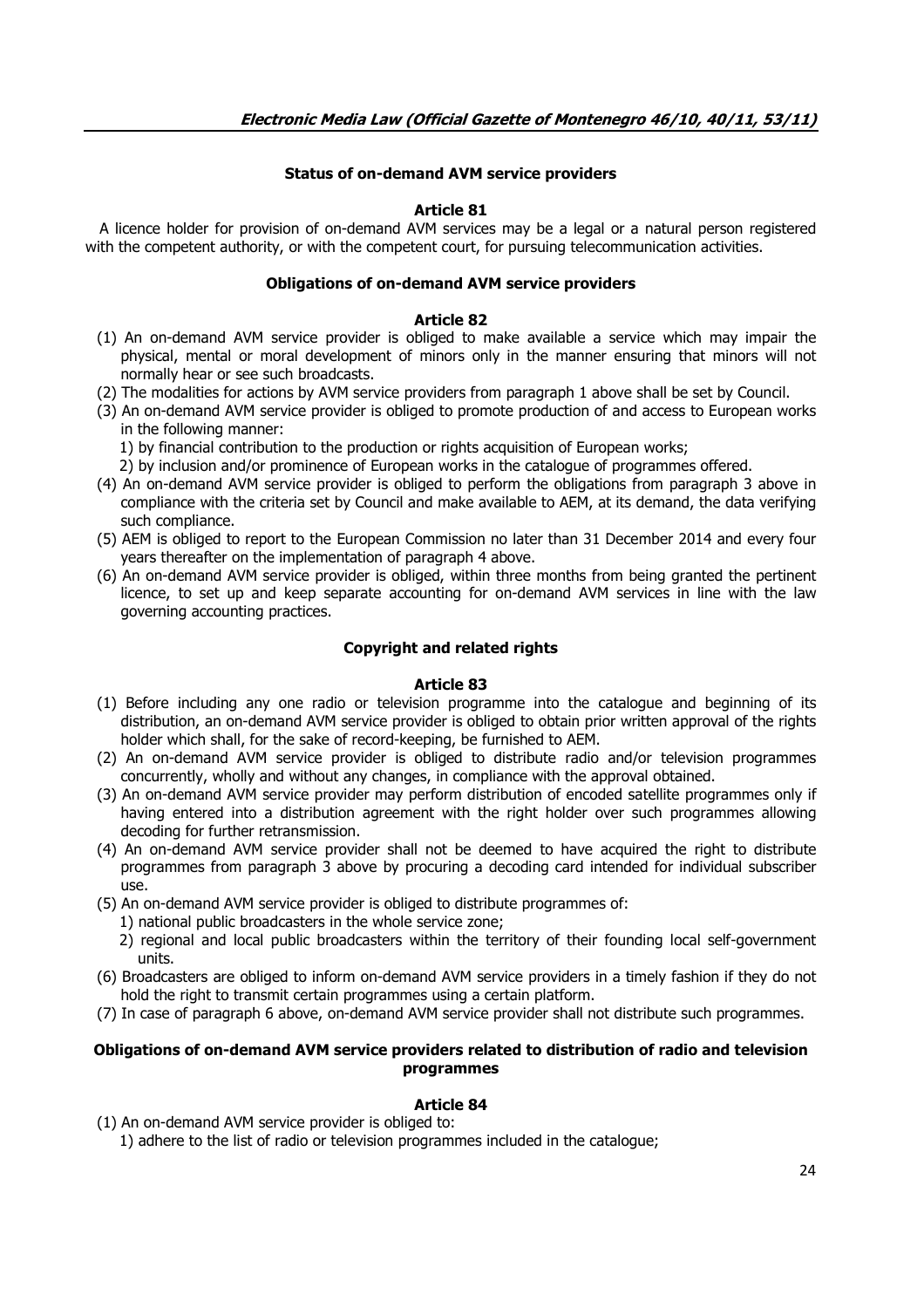- 2) notify AEM beforehand, in writing, of any change in the catalogue of radio or television programmes, and any change in the number and structure of programme packages;
- 3) distribute programmes in compliance with programme standards set by Council.
- (2) An on-demand AVM service provider may distribute radio and television programmes within the territory of Montenegro solely by means of a registered electronic communication network.
- (3) A licence for on-demand AVM service provision does not give any right to the licence holder to distribute radio and television programmes using reception systems with shared antenna device which constitute a cable and antenna structure installed as a standard amenity of residential units and which are used for reception of programmes distributed by means of land transmitters, as well as other electronic networks which do not make part of registered electronic communication networks, except when approved by the regulatory body for electronic communication for such distribution.
- (4) In case an on-demand AVM service provider should hold an approval for provision of on-demand AVM service using digital terrestrial broadcasting systems, it is obliged to distribute programmes of broadcasters who have acquired the right of access to the digital terrestrial broadcasting multiplex in accordance with this Law.
- (5) Should an on-demand AVM service provider provide the service of distribution of radio and television programmes which constitute the prevailing mode of reception in a certain service zone, AEM may obligate that on-demand AVM service provider to transmit specific programmes or contents, upon broadcaster's request.

# **3. Audiovisual commercial communication**

# **a) Obligations for all forms of audiovisual commercial communication**

## **Prohibited activities related to audiovisual commercial communication**

- (1) Surreptitious and fraudulent audiovisual commercial communication shall be prohibited.
- (2) Audiovisual commercial communication shall not send messages which might affect the subconsciousness and which constitute manipulation or are damaging in social and emotional terms.
- (3) Audiovisual commercial communication shall not:
	- 1) prejudice respect for human dignity;
	- 2) promote discrimination based on sex, race, ethnic origin, religion or belief, disability, age or sexual orientation;
	- 3) encourage behaviour prejudicial to health or safety;
	- 4) encourage behaviour grossly prejudicial to the protection of the environment;
	- 5) use visual and audio forms, contents or elements recognisable as major news or announcements (news, headlines, etc.);
	- 6) use recognisability of certain programmes with the intention to mislead the viewer or listener into believing to actually be watching or listening to that programme;
	- 7) discredit or disparage competitors, their products or services;
	- 8) present the competitor programme or service as an imitation or reproduction;
	- 9) use parts of some programmes (headline, logo, music theme, etc.);
	- 10) copy advertising content of some other advertiser, their activity, product or service;
	- 11) enable unauthorised use of trademark or other feature by which a competitor is recognisable;
	- 12) use scenes of death, infliction of injuries, violence or destruction of buildings and nature.
- (4) Advertising sale and purchase of human organs or tissues for transplantation or transfusion shall be prohibited.
- (5) All forms of audiovisual commercial communication promoting tobacco and tobacco products, narcotic drugs, weapons, ammunition and pyrotechnic devices and marketing of goods and services prohibited by law shall be prohibited.
- (6) Audiovisual commercial communications for alcoholic beverages shall not be aimed at minors and shall not encourage consumption of such beverages.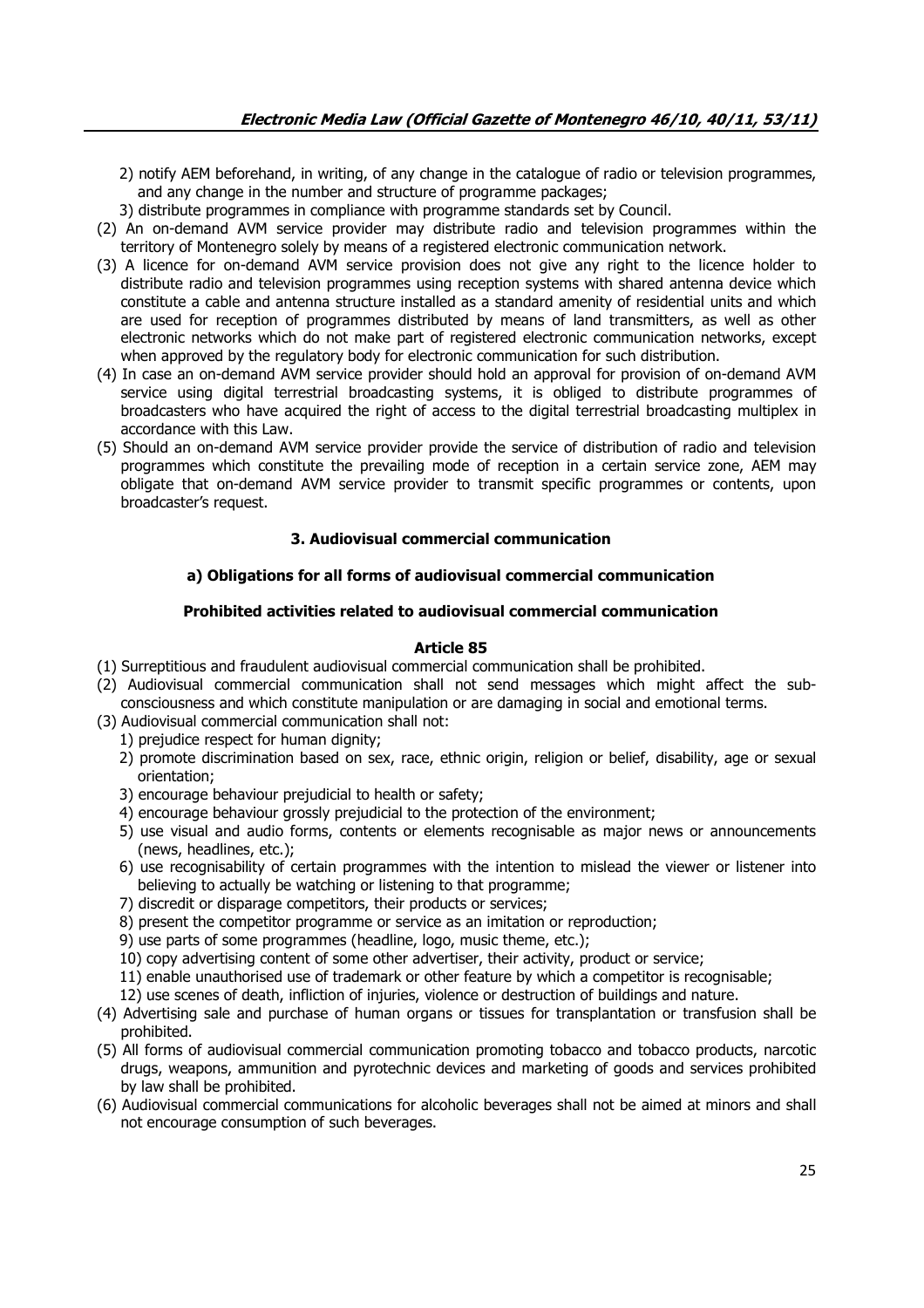(7) Audiovisual commercial communication for medicinal products available only on prescription or medical procedures and treatment not compliant to law governing health care shall be prohibited.

# **Protection of minors**

# **Article 86**

Audiovisual commercial communication shall not:

- 1) cause tangible or intangible detriment to minors;
- 2) directly exhort minors to buy or hire a product or a service by exploiting their inexperience or credulity;
- 3) directly encourage minors to persuade their parents or others to purchase the goods or services being advertised;
- 4) exploit the special trust minors place in parents, teachers or other persons;
- 5) unreasonably show minors in dangerous situations.

## **Obligation to provide audiovisual commercial communication**

## **Article 87**

 The denial to provide audiovisual commercial service shall be prohibited if such denial creates or maintains a monopolistic or other dominant market position or establishes unfair competition.

# **Forms of audiovisual commercial communication**

## **Article 88**

Audiovisual commercial communication must be readily recognisable and may take the form of:

- 1) radio and television advertising;
- 2) teleshopping;
- 3) sponsorship;
- 4) product placement.

# **b) Radio and television advertising and teleshopping**

# **Obligations for all forms of radio and television advertising and teleshopping**

### **Article 89**

- (1) Radio and television advertising (hereinafter: advertising) and teleshopping shall be readily recognisable and distinct from other parts of the programme by optical and acoustic means.
- (2) An advertiser shall not exercise any editorial influence on the contents of programmes.
- (3) The use of data which may be misleading as regards the advertiser's identity, activities, features, quality, origin or other data regarding the product or service shall be prohibited.
- (4) As a general rule, advertising and teleshopping shall be broadcast in blocks.
- (5) Exceptionally to paragraph 4 above, isolated advertising and teleshopping spots may be aired during transmissions of sport events.
- (6) The length of advertising and teleshopping shall be determined for the period between 0 and 24 hours.
- (7) Teleshopping may last at least 15 minutes uninterrupted.
- (8) The following shall not be deemed as advertising:
	- 1) free of charge announcements of public works and charity events;
	- 2) free of charge presentation of works of art;
	- 3) free of charge publication of data on producers, organisers, sponsors or donors of works of art, culture and art events and charity events;
	- 4) information about and promotion of own programmes.

# **Advertising ordering party**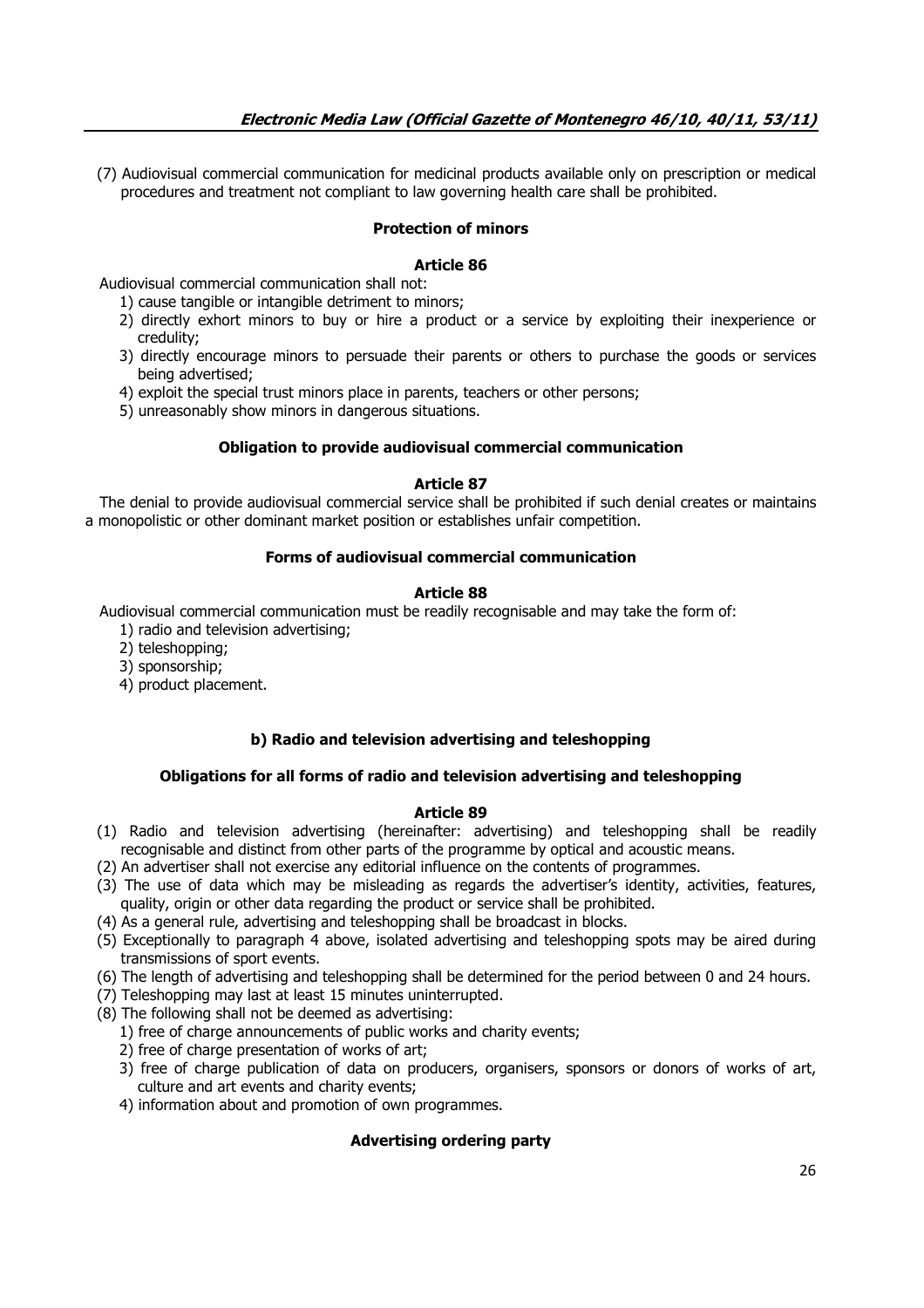# **Article 90**

(1) Advertising shall clearly identify the ordering party.

(2) The ordering party shall be responsible for the veracity and accuracy of advertising, and the broadcaster is responsible for their compliance with this Law and the law governing media.

### **Advertising and teleshopping of alcoholic beverages**

### **Article 91**

 In addition to prohibitions stipulated in Article 85 of this Law, advertising and teleshopping for alcoholic beverages shall comply with the following criteria:

- 1) it shall not create the impression that the consumption of alcohol may enhance physical performance or driving;
- 2) it shall not create the impression that the consumption of alcohol contributes towards social or sexual success;
- 3) it shall not claim that alcohol has therapeutic qualities or that it is a stimulant, a sedative or a means for resolving personal conflicts;
- 4) it shall not encourage immoderate consumption of alcohol or present abstinence or moderation in a negative light;
- 5) it shall not place emphasis on high alcoholic content as being a positive quality of the beverages.

### **Duration of advertising and teleshopping in programmes of public broadcasters**

### **Article 92**

- (1) The proportion of advertising spots in programmes of public broadcasters within a given clock hour shall not exceed 10% (six minutes).
- (2) The proportion of advertising spots and teleshopping spots in programmes of public broadcasters within a given clock hour during the day shall not exceed 15% (nine minutes).

### **Duration of advertising and teleshopping in programmes of commercial broadcasters**

#### **Article 93**

- (1) The proportion of advertising spots in programmes of commercial broadcasters within a given clock hour shall not exceed 15% (nine minutes).
- (2) The proportion of advertising spots and teleshopping spots in programmes of commercial broadcasters within a given clock hour during the day shall not exceed 20% (twelve minutes).

### **Contents prohibited in advertising**

#### **Article 94**

The following shall not be included in advertising:

- 1) religious contents;
- 2) formal ceremonies (inaugurations etc.);
- 3) programmes related to tragic events of wider scope;
- 4) programmes lasting 30 minutes or shorter.

### **c. Sponsorship**

### **Article 95**

(1) AVM services and programmes that are sponsored shall meet the following requirements:

- 1) the sponsor shall not affect the contents or scheduling of services or programmes sponsored or the responsibility or editorial independence of the AVM service provider;
- 2) they shall not directly encourage the purchase or rental of goods or services, in particular by making special promotional references to those goods or services;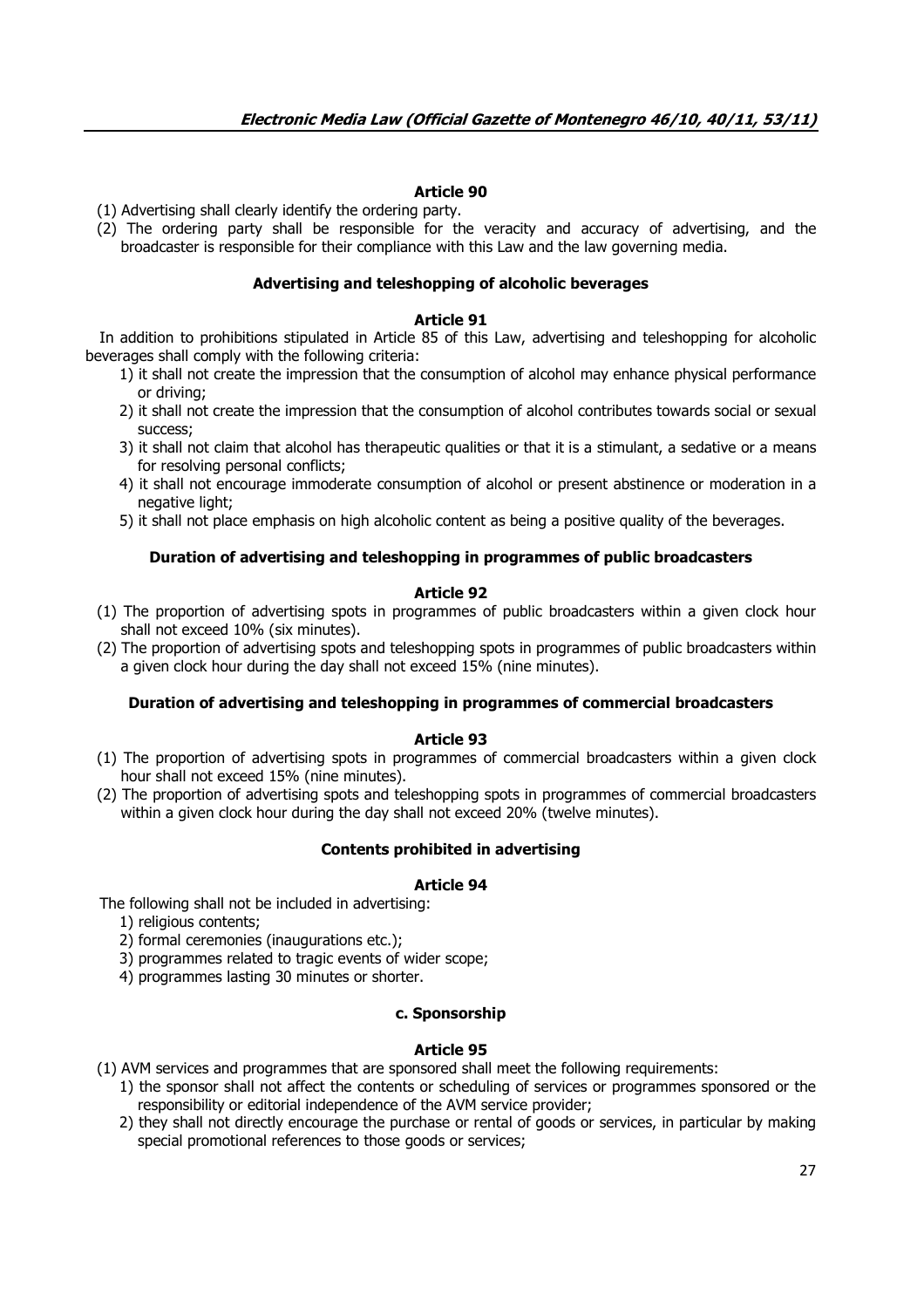- 3) sponsored services and programmes shall be clearly identified as such;
- 4) wholly or partly sponsored programmes shall be clearly identified by the name, logo and/or other symbol of the sponsor such as a reference to its product(s) or service(s) or a distinctive sign thereof in an appropriate way for programmes at the beginning, during and/or at the end of the programmes.
- (2) The AVM services or programmes shall not be sponsored by legal or natural persons whose principal activity is the manufacture or sale of products or provision of services whose advertising is prohibited by law.
- (3) The sponsorship of audiovisual media services or programmes by legal and natural persons whose activities include the manufacture or sale of medicinal products and medical procedures and treatment may promote the name or the image of the sponsoring legal or natural person, but shall not promote specific medicinal products available only on prescription or medical procedures and treatments which are not compliant with a separate law governing health care.
- (4) In sport, culture and art programmes, sponsor identification may be shown only at the beginning and the end of natural breaks.
- (5) News and current affairs programmes shall not be sponsored.
- (6) Political parties, coalitions and other political organisations may not sponsor programmes.
- (7) Showing of a sponsorship logo during children's programmes and religious programmes is not allowed.
- (8) The provisions of this Article shall apply mutatis mutandis to radio programmes.

# **d. Product placement**

## **Article 96**

- (1) Product placement shall be prohibited.
- (2) By way of derogation from paragraph 1, product placement shall be admissible:
	- 1) in cinematographic works, films and series made for AVM services, sports programmes and entertainment programmes not including programmes intended for children;
	- 2) where there is no payment but only the provision of certain goods or services free of charge, such as production props and prizes, with a view to their inclusion in a programme.
- (3) Product or service placement, in accordance wth item 2 of paragraph 2 above, shall be deemed to mean inclusion into programmes solely of goods or services of substantial value.
- (4) By a separate document, Council shall regulate the manner for determining the substantial value of goods or services placed, taking into account that value is determined in relation to the production costs or costs payable for placing gods or services into the programme.
- (5) Programmes that contain product placement shall meet the following requirements:
	- 1) their content, and their scheduling shall in no circumstances be influenced in such a way as to affect the responsibility and editorial independence of the AVM service provider;
	- 2) they shall not directly encourage the purchase or rental of goods or services, in particular by making special promotional references to those goods or services or by giving prominence to the product;
	- 3) viewers shall be clearly informed of the existence of product placement by appropriate identification at the start and the end of the programme and after an advertising break, in order to avoid any confusion on the part of the viewer.
- (6) By way of exception, the provision of item 3 paragraph 5 above shall not apply to programmes placing products either produced or commissioned by the AVM service provider or an entity affiliated to the AVM service provider in accordance with Article 130 of this Law.

# **IV. LICENCE FOR AVM SERVICE PROVISION**

### **Types of licences for AVM service provision**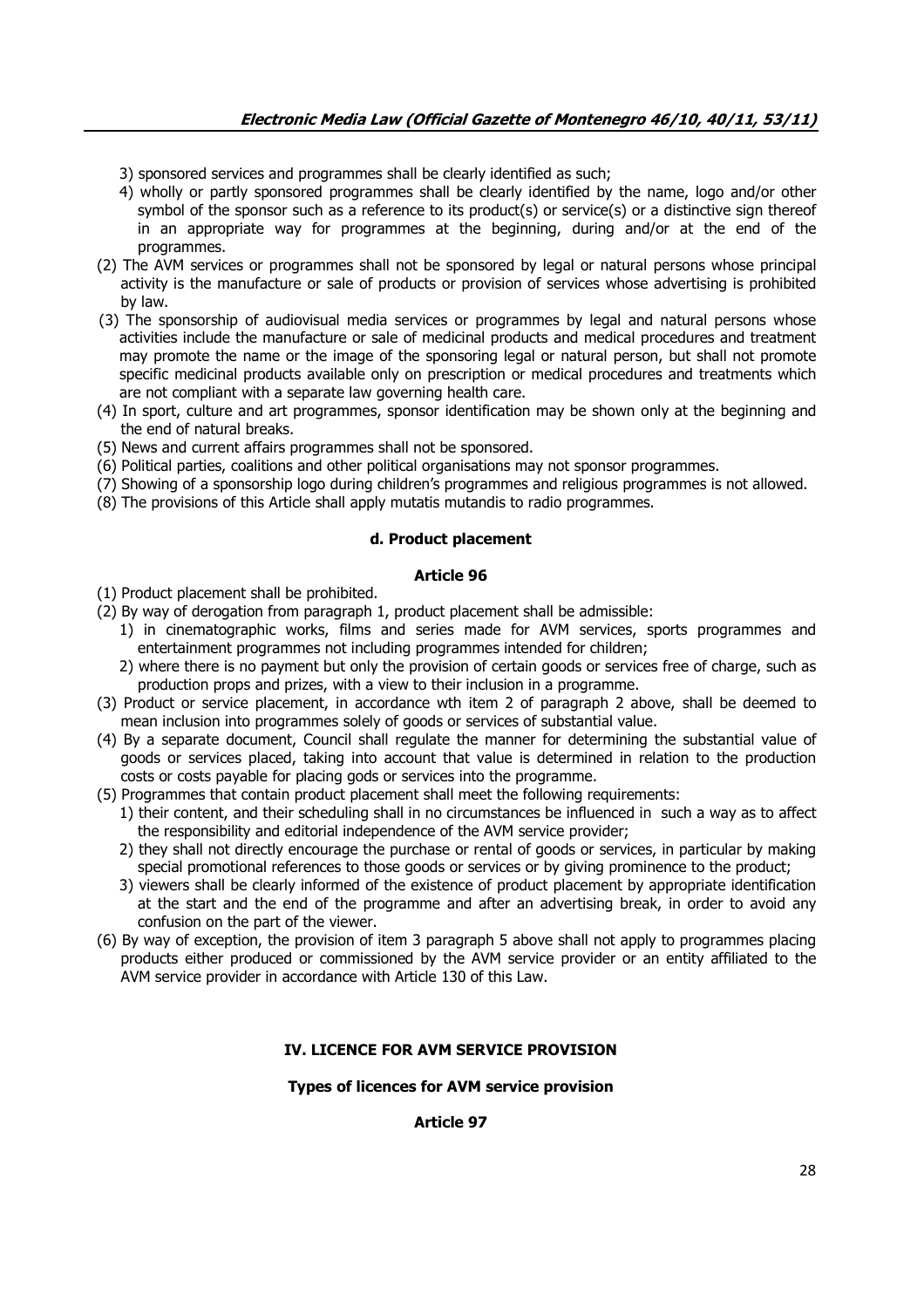- (1) Licences for AVM services provisions shall be granted by AEM following the procedure and the criteria set by this Law.
- (2) The licence from paragraph 1 shall be granted in the form of:
	- 1) a broadcasting licence;
		- 2) a licence for provision of on-demand AVM services.

# **1. Broadcasting licence**

## **Granting broadcasting licence**

### **Article 98**

- (1) AEM shall grant broadcasting licences for digital or analogue terrestrial, cable, internet or satellite transmission.
- (2) By way of derogation from paragraph 1 above, Internet webcasting shall not be subject to licensing.
- (3) AEM shall grant broadcasting licences based on:
	- 1) public competitions;
	- 2) applications for broadcasting licence.

# **Public competition for granting broadcasting licences**

# **Article 99**

- (1) AEM is obliged to announce pubic competition for granting broadcasting rights in case when a legal or a natural person intends to broadcast using frequencies envisaged by the Frequency Allocation Plan for analogue broadcasting or in case when it intends to obtain access to digital terrestrial broadcasting multiplex (hereinafter: public competition for granting broadcasting rights).
- (2) Before announcing public competition, the AEM is obliged to obtain data from the regulatory body responsible for electronic communications on availability of frequencies or free resources within digital terrestrial broadcasting multiplex intended for AVM services.

# **Contents of the public competition for granting broadcasting rights**

- (1) Public competition for granting broadcasting rights shall contain at least:
	- 1) the scope of public competition (information on the service zone and the pertaining frequencies and/or the number of radio and television programmes for which the right to broadcast in multiplex is granted and the information on the service zone covered by multiplex);
	- 2) selection criteria with scoring methodology;
	- 3) technical requirements for radio and/or television programme production and transmission;
	- 4) application fee;
	- 5) amount of deposit which may not exceed one quarter of annual broadcasting fee;
	- 6) broadcasting licence validity period;
	- 7) application submission deadline, which may not be shorter than 30 days from the public announcement;
	- 8) deadline for decision, which may not be longer than 60 days from the expiry of the application submission deadline;
	- 9) list of supporting documents;
	- 10) other application requirements.
- (2) The criteria from item 2 paragraph 1 above shall be objective, measurable and non-discriminatory and shall refer to:
	- 1) the scope and structure of applicant's programmes (diversity, share of own production, European audiovisual works, independent production);
	- 2) financial data related to the ability for profitable operation and market viability.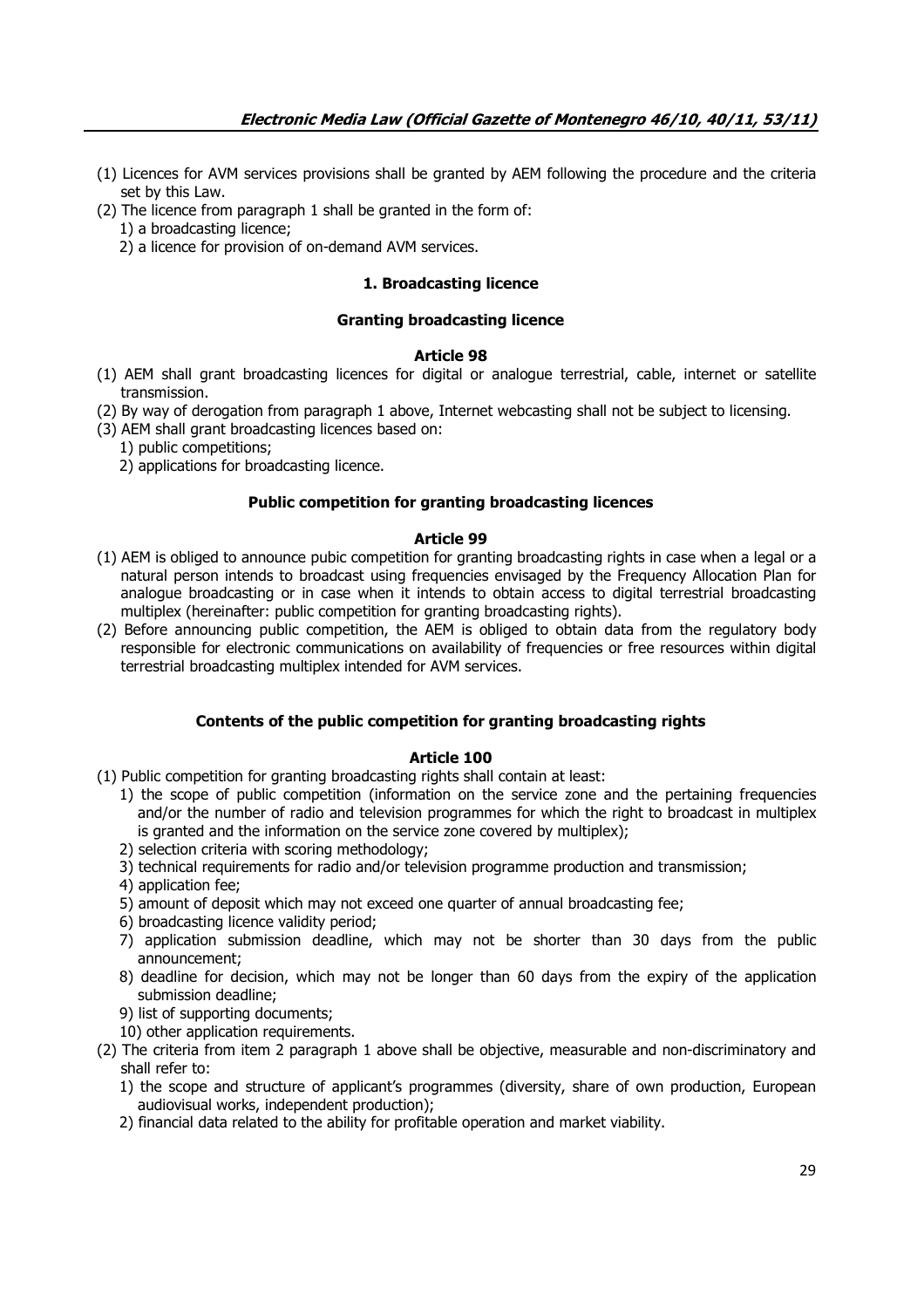- (3) Should several eligible persons apply to the public competition for using the same frequency or multiplex capacity, the advantage shall be given to the applicant offering better guarantees of fostering quality and programme diversity in the area where the programme is to be broadcast.
- (4) Should an applicant already be engaged in radio and/or television broadcasting at the time of public announcement for granting broadcasting rights, Council is obliged to take into account the contribution of such applicant to the exercise of the principles promoted by Article 3 herein.
- (5) The public competition from paragraph 1 above shall be published in the Official Gazette of Montenegro, posted on the AEM's website and published in at least one daily in Montenegro.

# **Procedure as per the public competition**

# **Article 101**

- (1) The procedure for granting broadcasting rights shall be a one-instance administrative procedure.
- (2) The competent authority for granting broadcasting rights shall be the Council.
- (3) In the procedure for granting broadcasting rights, Council shall decide by a written decision, which shall be final.
- (4) An administrative dispute may be instigated against the decision from paragraph 3 above.
- (5) Council is obliged:
	- 1) within 10 days from the expiry of the deadline for applying to the public competition to post on AEM's website the list of applicants with orderly and timely applications;
	- 2) dismiss incomplete and untimely applications;
	- 3) pass the decision on granting broadcasting rights as per the public competition within the set timeframe;
	- 4) publicly announce the decision as per the competition, in the same way as when announcing the public competition.

(6) AEM director is obliged, following the public competition for granting broadcasting rights to:

- 1) publicly announce, in the same way as when announcing the public competition, the list of persons being granted broadcasting licence;
- 2) submit to the regulatory body for electronic communications a copy of the broadcasting licence issued.

# **Granting licence for on-demand services**

- (1) AEM shall grant licences for on-demand broadcasting on basis of an application filed by:
	- 1) a legal or a natural person registered with the competent authority, or with the competent court, for pursuing the activity of radio or television broadcasting and which intends to use electronic communication networks without using radio frequencies for such broadcasts;
	- 2) a public broadcaster.
- (2) The following supporting documents shall be filed with the application from paragraph 1 above:
	- 1) a valid evidence of entry into the register of the competent authority, or competent court, for pursuing the activity of radio or television broadcasting;
	- 2) a certified copy of the Memorandum and the Articles of Association;
	- 3) an organisational chart and job systematisation with which the applicant intends to meet the technical and programme requirements for the programme production and transmission;
	- 4) a programme base with the data on the scope and structure of programmes (diversity, a share of own production, of European audiovisual works, of independent production) and the identification sign;
	- 5) proof of no pending proceedings before the competent court against the applicant, or the responsible person within the applicant for misuse of official authorities or economic crimes or for offences punishable by imprisonment;
	- 6) studio technology design.
- (3) The application for granting broadcasting rights from paragraphs 1 and 2 above shall be decided upon by the AEM director by a decision passed within 15 days from the application filing date.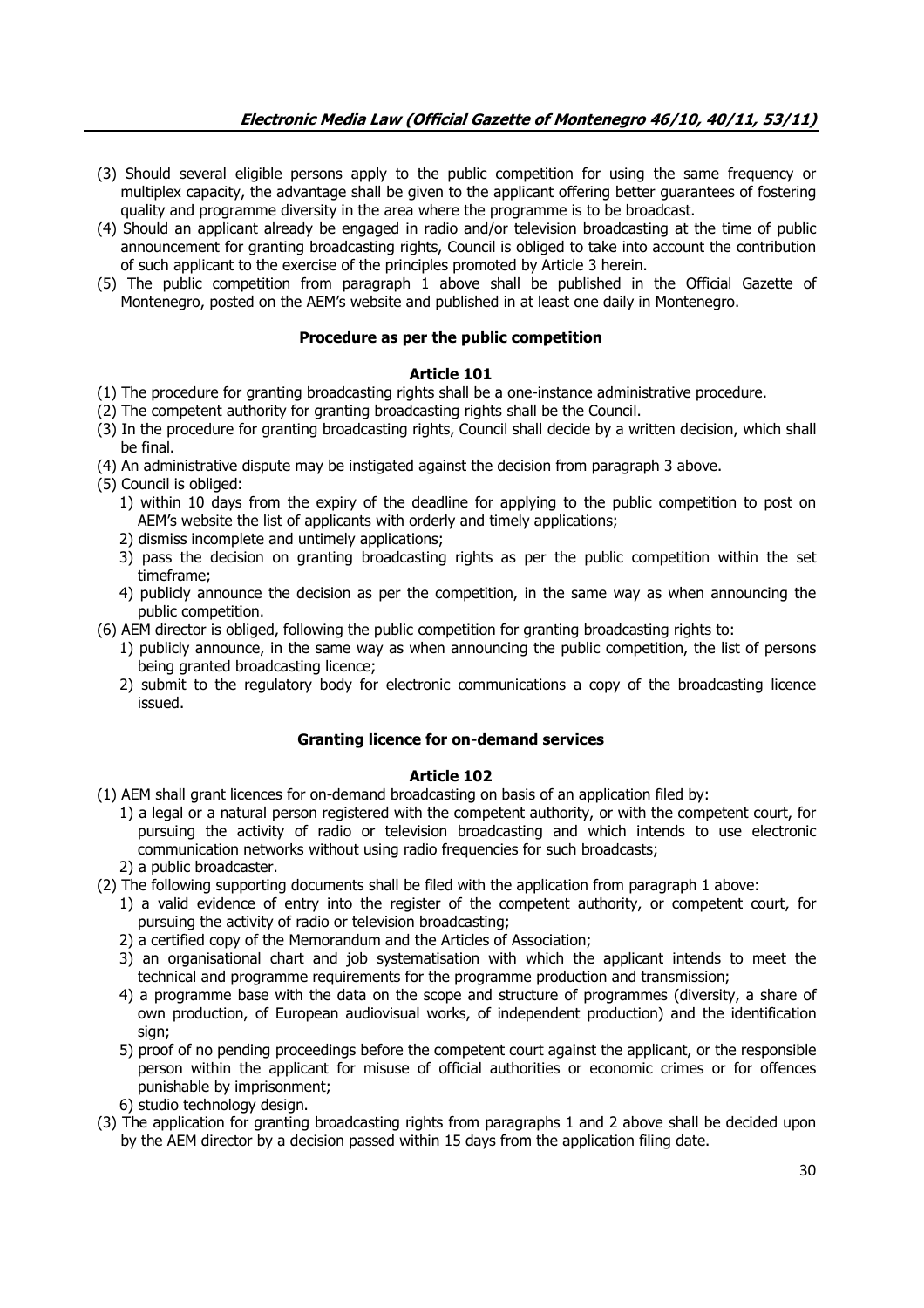- (4) the decision from paragraph 3 above may be appealed against before Council within 15 days from the delivery of the decision.
- (5) The appeal from paragraph 4 above shall be decided upon by Council by a written decision, within 15 days from receiving the appeal.
- (6) The Council's decision from paragraph 5 above shall be final and contestable by an administrative dispute.

### **Requirements for granting broadcasting licence**

## **Article 103**

 More detailed requirements for granting broadcasting licence, both as per the public competition procedure and the application for granting broadcasting licences, shell be set by Council.

### **Contents of broadcasting licence**

### **Article 104**

- (1) Broadcasting licence shall contain the data on:
	- 1) the licence holder;
	- 2) the name of the radio or television programme;
	- 3) the programme structure and other programme requirements in terms with the application filed per the public competition or the request for granting the licence;
	- 4) type of electronic communication networks for distribution of radio and/or television programme;
	- 5) radio frequencies granted as per the public competition, when analogue broadcasting systems are used for provision of AVM service of radio and/or television broadcasts;
	- 6) access of AVM service providers to movable capacities of separate radio or television programmes within a multiplex, when digital broadcasting systems are used for provision of AVM service of radio and/or television broadcasts;
	- 7) identification sign of the radio or television programme;
	- 8) deadline for commencing broadcasting;
	- 9) licence validity period;
	- 10) fee amount and payment modalities;
	- 11) other rights and obligations of licence holders.
- (2) Broadcasting licence may not, on temporary or permanent basis, be assigned, leased or otherwise transferred without Council's approval.

### **Restrictions for broadcasting licence holders**

### **Article 105**

 A political party, organisation or coalition, or a legal entity founded by a political party, organisation or coalition may not be a broadcaster.

### **Return of deposit**

- (1) A person who has not acquired the right to broadcast as per the public competition for granting broadcasting rights shall be returned the deposit paid within seven days from passing the final decision as per the competition.
- (2) For the person who has acquired the right to broadcast as per the public competition for granting broadcasting rights the deposit amount shall be factored into the broadcasting fee amount.
- (3) The deposit is not refundable to the broadcasting licence holder who:
	- 1) in writing, before the deadline set for commencing broadcasting, notifies the AEM that they would not broadcast or use radio frequency(ies) granted as per the licence;
	- 2) fails to commence broadcasting within the time stipulated.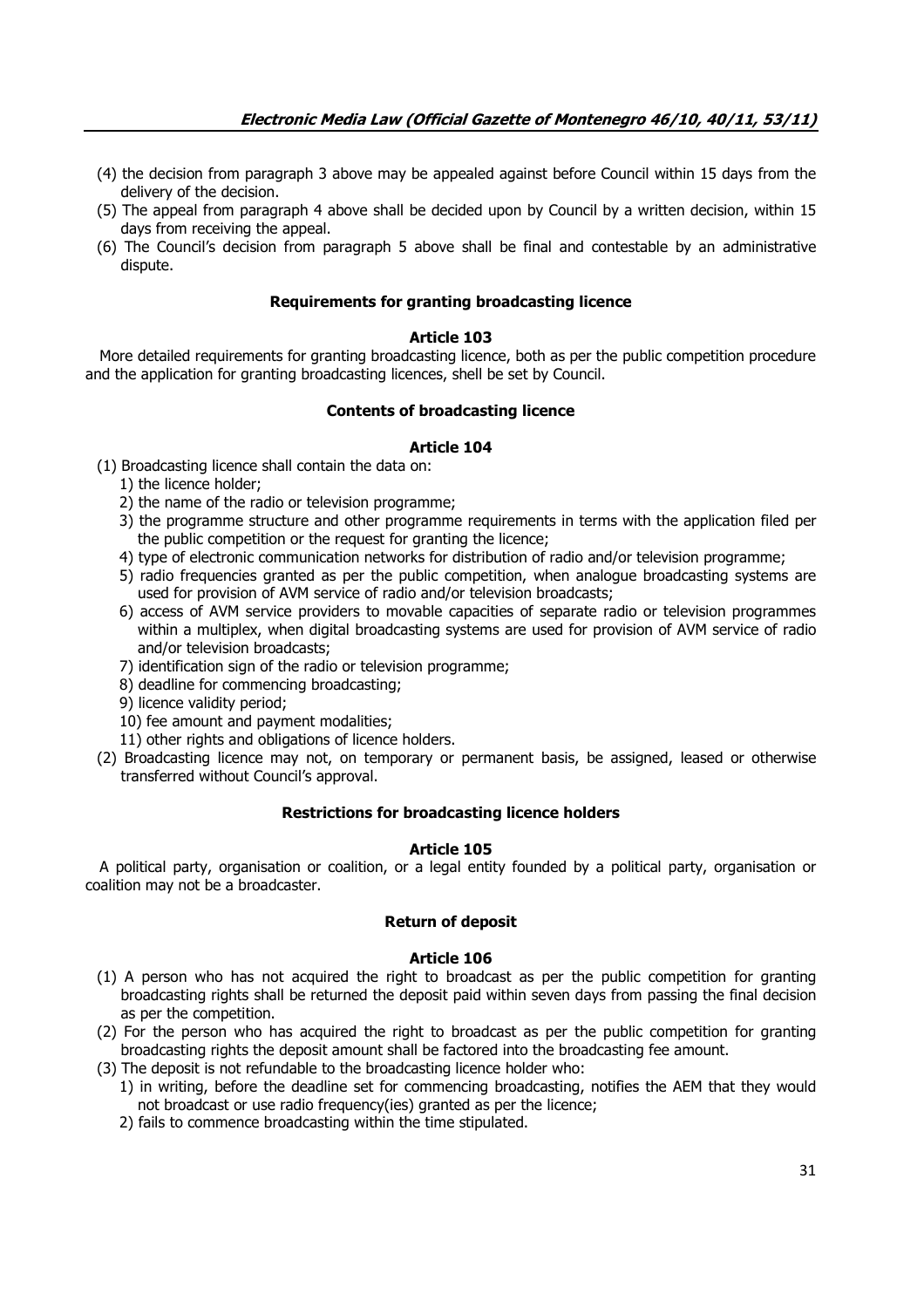# **Licence validity period**

## **Article 107**

- (1) Broadcasting licence shall be issued for the period of 15 years.
- (2) By way of exception from paragraph 1 above, for the sake of timely switchover from analogue to digital terrestrial broadcasting systems, the licence may be granted with shorter validity period, which may not be shorter than two years.

### **Renewal of broadcasting licence**

## **Article 108**

- (1) The broadcasting licence granted as per the request shall be renewable if the licence holder files a licence renewal request with the AEM not later than six months before the expiry of the current licence.
- (2) In case when the broadcasting licence was granted as per the public competition, taking into account the conduct of the licence holder for the period of licence validity, following the public competition the AEM:
	- 1) shall grant the licence renewal, with the current licence holder being giving precedence providing he meets the public competition requirements, or
	- 2) shall not grant the licence renewal.

### **Termination of broadcasting licence**

## **Article 109**

The broadcasting licence shall cease to be valid:

- 1) with the expiry of the time period to which it was granted;
- 2) upon the written request of the licence holder;
- 3) by revoking the licence;
- 4) in case of broadcasters liquidation.

### **Revocation of broadcasting licence**

# **Article 110**

(1) AEM director shall revoke the licence, by written decision, if:

- 1) the broadcaster fails to pay the fee in line with the licence;
- 2) the broadcaster fails to rectify the irregularities regarding unlawful media concentration within the time stipulated;
- 3) due to the violation of this Law, the broadcaster was pronounced on two consecutive occasions the measure of temporary revocation of licence;
- 4) when filing the application for granting the licence, the broadcaster presented false data or failed to provide data relevant for decision-making;
- 5) the broadcaster failed to broadcast within the time period cited in the licence;
- 6) within 30 days from being granted the licence the broadcaster failed to make available the contract with an operator of at least one electronic communications network;
- 7) for unjustified reasons, the broadcaster interrupts broadcasting for more than 10 days in a row or 15 days with interruptions within one calendar year;
- 8) the regulatory body for electronic media revoked the licence for the use of radio frequencies from the broadcaster if terrestrial broadcasting systems were the only electronic communications network for radio or television broadcasting;
- 9) in other cases envisaged by this Law.
- (2) An appeal against the decision from paragraph 1 above may be lodged with the Council within 15 days from the day of the decision delivery.
- (3) Council is obliged to decide as per the appeal from paragraph 2 above within 15 days from the day of its receipt by a written decision.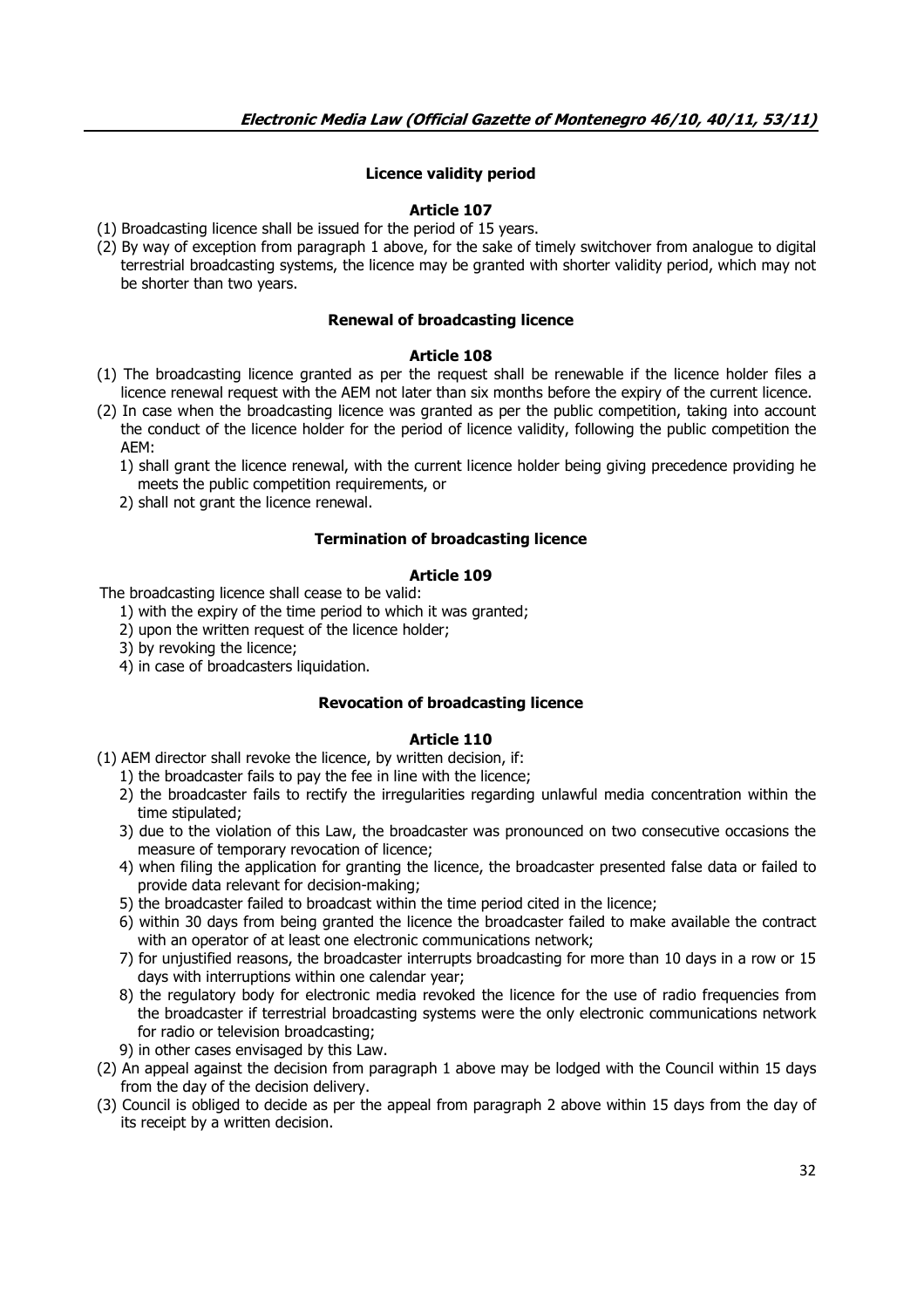(4) The decision from paragraph 3 above shall be final and may be contested in an administrative dispute proceedings.

# **Approval for programme networking of electronic media**

# **Article 111**

- (1) For the sake of simultaneous broadcasting of two or more radio or television programmes, lasting up to three hours a day continuously or cumulatively, programme networking shall be allowed provided that it does not interfere with the AVM service provision by other broadcasters.
- (2) The approval for programme networking from paragraph 1 above shall be given by Council within 15 days from submission of a written request to that effect.
- (3) Broadcasting of programmes violating provisions on media concentration envisaged by this Law or the antimonopoly provisions envisaged by separate regulations shall be prohibited.

## **Television and radio programmes networking**

## **Article 112**

(1) Broadcasters may, upon Council's approval, link into regional or national networks if:

- 1) networked broadcasters pass the joint programme base and make an agreement as to the shared programme base execution and furnish both documents to Council for approval;
- 2) networked broadcasters appoint the editor-in-chief of the joint programme and furnish the appointment decision to Council 15 days before starting broadcasting the joint programme;
- 3) any of the networked broadcasters broadcasts within the area he has been licensed for at least one hour of own production a day between 07 and 22 hours;
- 4) joint own production of networked broadcasters, excluding programmes from item 2 paragraph 1 above, amounts to 10% of programmes transmitted over the network a day.
- (2) A regional or a national network, within the meaning of paragraph 1 above, shall be regarded as a single radio or television broadcast as regards programme requirements and restrictions from this Law.

# **Beginning of broadcasting by means of radio frequencies**

### **Article 113**

- (1) A broadcaster being granted broadcasting licence for the first time is obliged to start transmission on all frequencies allocated within the time stipulated in the licence, and not later than 120 days from the licence issuance date.
- (2) A broadcaster who, pursuant to a pubic competition extends his service zone is obliged to start broadcasting on the allocated frequencies within the time stipulated, and not later than 60 days from the licence issuance date.
- (3) In case of failure to comply with the deadlines from paragraphs 1 and 2 above, AEM director shall revoke the licence.

### **Starting broadcasting without the use of radio frequencies**

### **Article 114**

- (1) A broadcaster who has been granted licence to broadcast by means of electronic communication networks without relying on radio frequencies is obliged, not later than within 30 days from the licence issuance date. to enter into and furnish AEM with a copy of a contract with the operator of such a network.
- (2) Any contract with operators of electronic communications networks concluded after the expiry of the deadline from paragraph 1 above shall be furnished to AEM not later than 15 days after entering into such agreements.

# **Ban on multiple coverage of the same service zone by radio frequencies**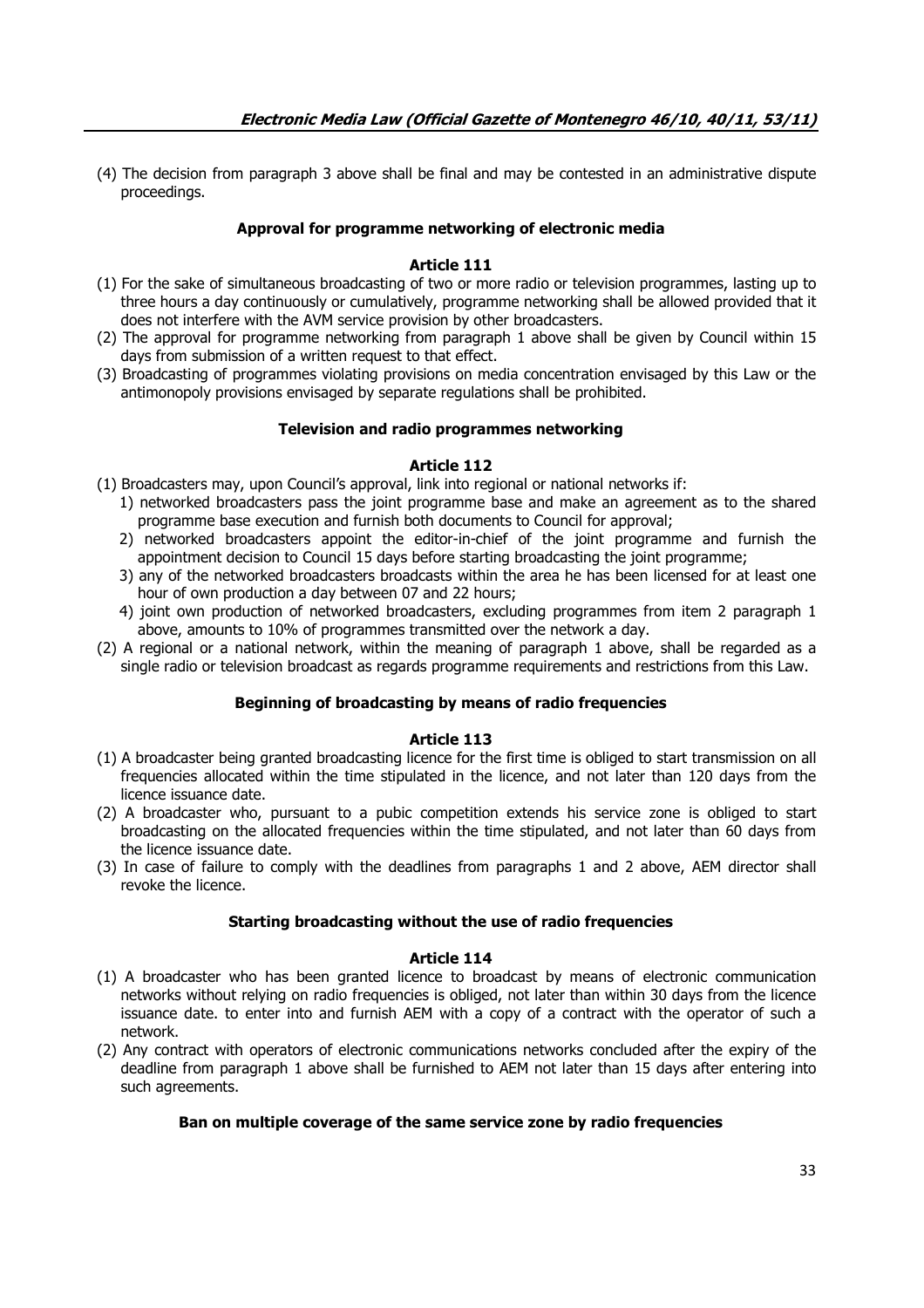# **Article 115**

 If the coverage of the approved service zone of the electronic media has already been established through one radio frequency or within a digital terrestrial broadcasting multiplex, the same broadcaster may not be issued a broadcasting licence for another frequency or for using another digital terrestrial broadcasting multiplex to cover a larger part of or the whole of the same service zone.

# **2. Licence for provision of on-demand AVM services**

## **Granting licence for provision of on-demand AVM services**

## **Article 116**

- (1) A licence for provision of on-demand AVM services shall be obtained based on:
	- 1) a public competition, when the on-demand AVM service provider intends to use terrestrial radio frequencies for provision of AVM services;
	- 2) a request, when the on-demand AVM service provider intends to use electronic communications networks for the provision of AVM service without relying on terrestrial broadcasting frequencies.
- (2) Before inviting a public competition from paragraph 1 above, AEM is obliged to obtain from the regulatory body for electronic communications the data on available frequencies or available capacities on digital terrestrial broadcasting multiplex intended for AVM services.

## **Contents of the public competition for the provision of on-demand AVM services**

## **Article 117**

- (1) Public competition for provision of AVM services shall contain:
	- 1) information on radio frequencies offered at the public competition and intended for use by ondemand AVM service providers and areas or sites where such frequencies should be used;
	- 2) information on the envisaged number of radio and television programmes for which the right to access digital broadcasting multiplex is granted via the public competition from Article 100 of this Law;
	- 3) eligibility criteria;
	- 4) selection criteria with scoring methodology;
	- 5) application fee;
	- 6) amount of deposit which may not exceed one quarter of annual fee for provision of on-demand AVM services;
	- 7) licence validity period;
	- 8) application submission deadline, which may not be shorter than 30 days from the public announcement;
	- 9) deadline for decision, which may not be longer than 60 days from the expiry of the application submission deadline;
	- 10) list of supporting documents.
- (2) The selection criteria shall be non-discriminatory, objective and measurable and shall refer to:
	- 1) scope and structure of applicant's programme package (diversity, share of Montenegrin radio and TV programmes, etc) that the on-demand AVM service provider intends to distribute;
	- 2) financial data related to ability for profitable operation and market viability.

# **Contents of the licence for provision of on-demand AVM services**

- (1) The licence for provision of on-demand AVM services shall contain the data on:
	- 1) the licence holder;
	- 2) the name of the on-demand AVM service;
	- 3) service zone, or zone for on-demand AVM service provision;
	- 4) catalogue of programmes and other contents;
	- 5) annual fee amount and payment modalities;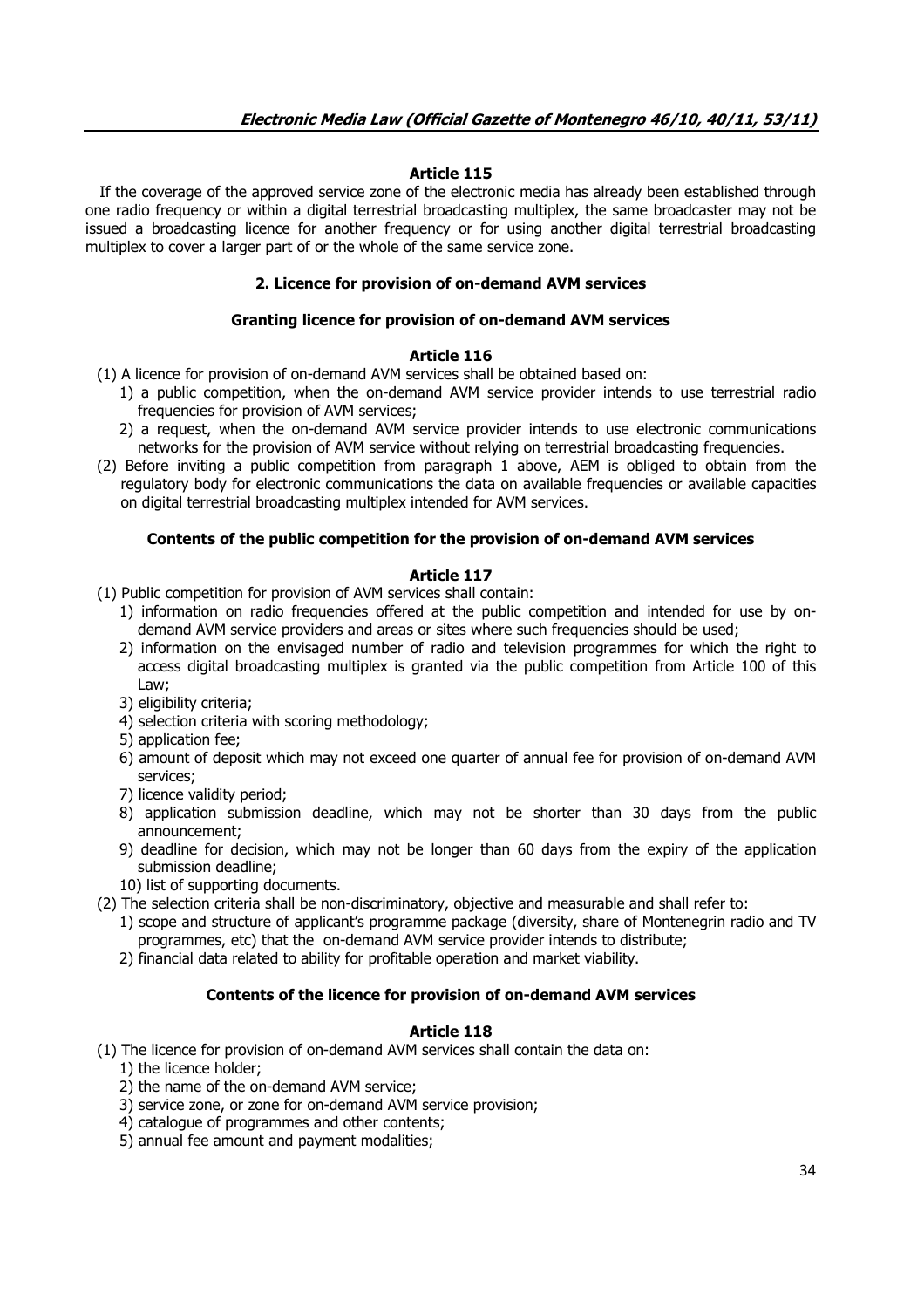- 6) licence validity period;
- 7) deadline for commencing broadcasting;
- 8) other rights and obligations of the licence holder.
- (2) The licence from paragraph 1 above may not, on temporary or permanent basis, be assigned, leased or otherwise transferred without Council's approval.

### **Contract with electronic communications network operators**

### **Article 119**

- (1) An on-demand AVM service provider who has been granted licence for provision of on-demand AVM services using the electronic communications network is obliged, not later than within 90 days from the licence issuance date, to furnish to AEM:
	- 1) a contract concluded with the operator of at least one such network;
	- 2) proof of entry into the Register of Operators maintained by the regulatory body for electronic communications.
- (2) Any contract with operators of electronic communications networks concluded after the expiry of the deadline from paragraph 1 above shall be furnished to AEM not later than 15 days after entering into such contracts.

### **Requirements and procedure for granting and revoking licence for on-demand AVM service provision**

## **Article 120**

- (1) More detailed conditions for granting a licence for on-demand AVM service provision shall be set by Council.
- (2) The provisions of this Law governing the procedure for granting and revocation of broadcasting licence shall apply mutatis mutandis to the procedure for granting and revoking the licence for provision of ondemand AVM services.

## **Subscription contract**

#### **Article 121**

- (1) An on-demand AVM service provider is obliged to enter into a contract with the end user governing the manner and terms of provision of the service of radio and television programme distribution and other on-demand AVM services.
- (2) The contract from paragraph 1 above shall contain in particular the provisions on:
	- 1) access fee amount and payment modality;
	- 2) monthly fee amount and payment modality;
	- 3) catalogue of programmes included in the distribution service;
	- 4) terms and procedure for filing a complaint related to the work of an on-demand AVM service provider.

#### **Ban to deny connection**

#### **Article 122**

An on-demand AVM service provider shall not:

- 1) deny connection to an interested user should there be technical capacities in place;
- 2) condition subscriber's access to catalogue of programmes by renouncing the right to use the same or other services offered by another on-demand AVM service provider;
- 3) condition subscriber's access to catalogue of programmes with direct purchase of his reception equipment although the same or similar equipment may be purchased domestically.

# **V. ENCRYPTED SERVICES**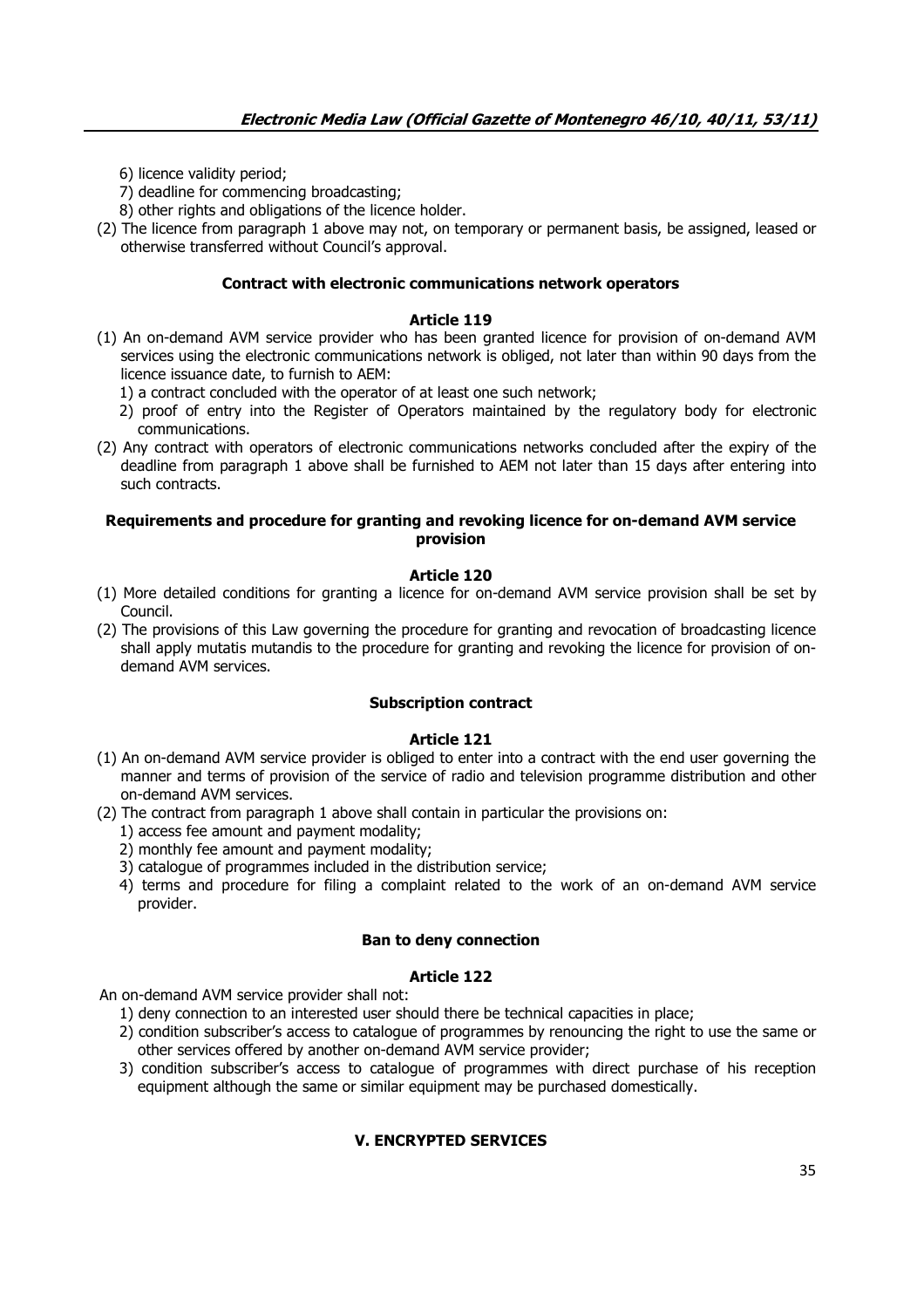# **Judicial protection for encrypted services providers**

## **Article 123**

An encrypted service provider shall be entitled to judicial protection.

### **Prohibited activities related to encrypted services**

### **Article 124**

- (1) The production, import, marketing, leasing, advertising or keeping for commercial purposes the devices or software primarily designed, manufactured or adapted to enable or facilitate circumventing any measure of conditional access to an encrypted service and having no other significant purpose except this shall be prohibited.
- (2) Mounting, maintenance or replacement of devices from paragraph 1 above for commercial purposes shall be prohibited.
- (3) Circumventing any measure of conditional access or provision of service that enables or facilitates that shall be prohibited.
- (4) Broadcasting or distribution of any form of audiovisual communications on activities or services from paragraph 1, 2 and 3 above shall be prohibited.

# **VI. ELECTRONIC PUBLICATIONS**

## **Obligations of electronic publication providers**

## **Article 125**

 Provisions of Articles 46, 47, 48 and paragraphs 1 and 2 of Article 55 herein shall apply to the electronic publication identification, the right to correction and reply, and the obligations regarding their contents.

## **Obligation to register an electronic publication**

### **Article 126**

 A natural and a legal person is obliged, before starting publishing an electronic publication, to apply with AEM for entry into the register of electronic publication service providers.

### **VII. REGISTERS**

### **Registers of AVM service and electronic publication providers**

### **Article 127**

(1) AEM shall keep a register of licences for AVM service provision and electronic publications register.

(2) The contents of the application from Article 126 herein and the contents and method of keeping a register from paragraph 1 above shall be set by Council.

# **Entry into media records**

# **Article 128**

 AEM is obliged to provide to the state administration authority responsible for media the data from the register from Article 127 herein for the sake of entry into media records.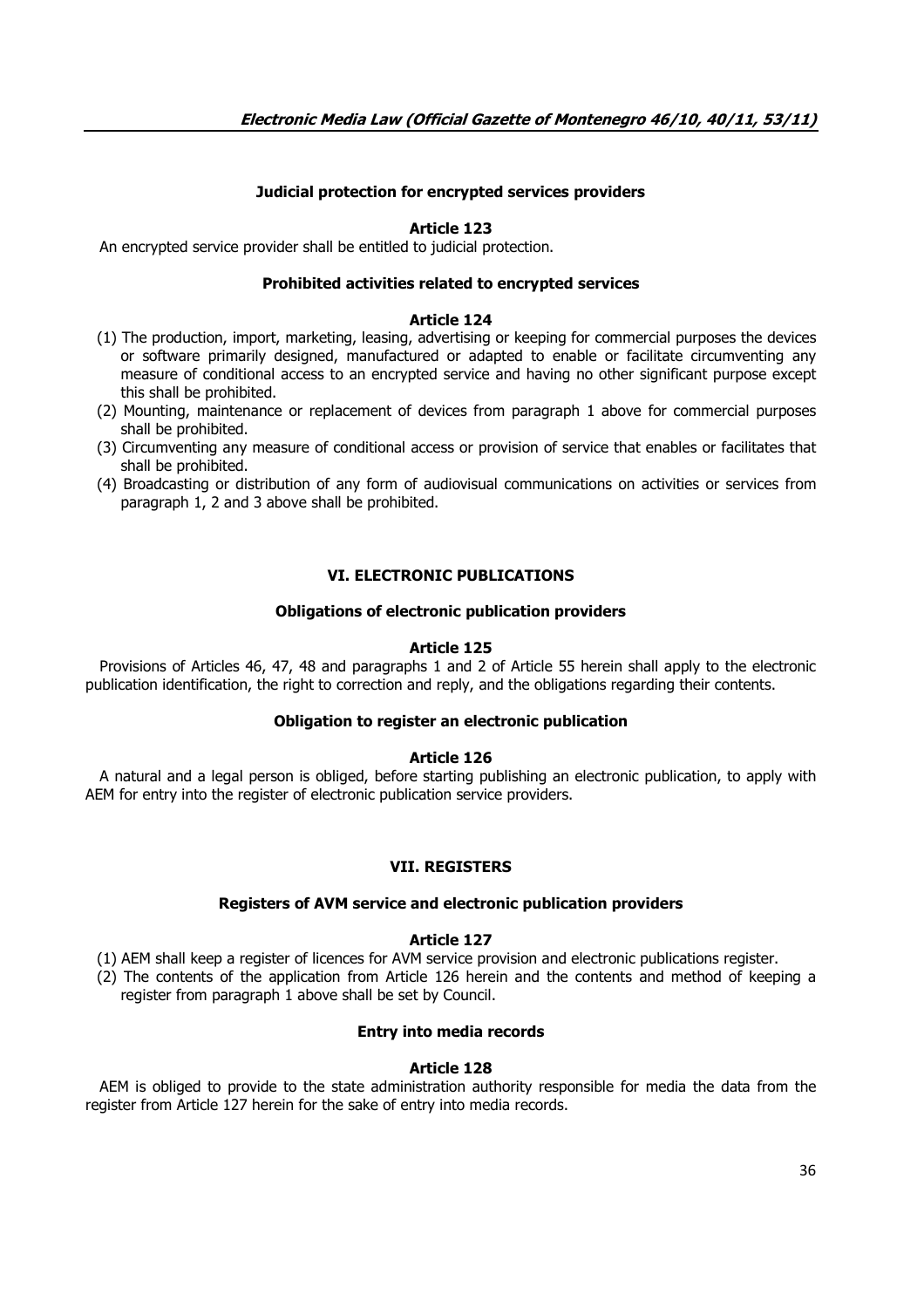# **VIII. PROTECTION OF ELECTRONIC MEDIA PLURALISM AND DIVERSITY**

# **Ownership transparency among AVM service providers**

### **Article 129**

- (1) An AVM service provider is obliged, by 31 December of the current year, to provide to AEM the data on natural and legal persons (name, head office/residence) that over the year have directly or indirectly become holders of share or a stake in the given AVM service provider, giving details of the actual percentage of such a share or stake.
- (2) An AVM service provider is obliged, by 31 December of the current year, to provide to AEM the data on: 1) own ownership stake in other legal entities providing AVM services;
	- 2) more than 10% share held by its owners in other legal entities providing AVM services.
- (3) AEM is obliged to publish the data from paragraphs 1 and 2 above in the Official Gazette of Montenegro.
- (4) Data on share and stake holders up to 1% of capital value shall be published collectively.

### **Related persons**

## **Article 130**

- (1) Related persons, within the meaning of this Law, shall be the persons mutually linked by management, capital or in some other way which enables them to jointly set business policy, operate in accord with the intention of attaining shared goals, or so that one person has the possibility of guiding another or to substantially affect their financial and business decisions, or decision on programme base of electronic media.
- (2) Related persons, within the meaning of this Law, shall be:
	- 1) closer family members (parents, children, siblings, adoptive parents and children);
	- 2) persons related by marriage or common law marriage;
	- 3) in-laws as close family members of the spouse;
	- 4) holders of a stake or share in business or other titles that give them right to participate in management of another entity with at least 20% of voting rights;
	- 5) the same person holds a stake or share in business or other titles that give them right to participate in management of another entity with at least 20% of voting rights in both legal entities;
	- 6) through a marketing or other agreement, when over three months or longer within one year they receive over 30% of advertising revenues;
	- 7) by being members of management bodies of a legal entity in which they perform this function and persons deemed as related persons with members of management bodies of that legal entity in the manner envisaged by this paragraph.

# **Existence of media concentration**

- (1) Media concentration shall exist when a broadcaster:
	- 1) has a share in the founding capital of another broadcaster, a legal entity publishing a daily newspaper or a legal person performing the activity of an information agency or vice versa;
	- 2) concurrently holds several broadcasting licences;
	- 3) concurrently broadcasts radio and television programme;
	- 4) concurrently broadcasts radio and/or television programme and publishes daily newspapers distributed within the area of the said radio and/or television programme coverage;
	- 5) concurrently broadcasts radio and/or television programme and pursues the activity of news agencies.
- (2) Media concentration shall also exist when broadcaster's founders are natural or legal persons who are at the same time:
	- 1) founders of another broadcaster;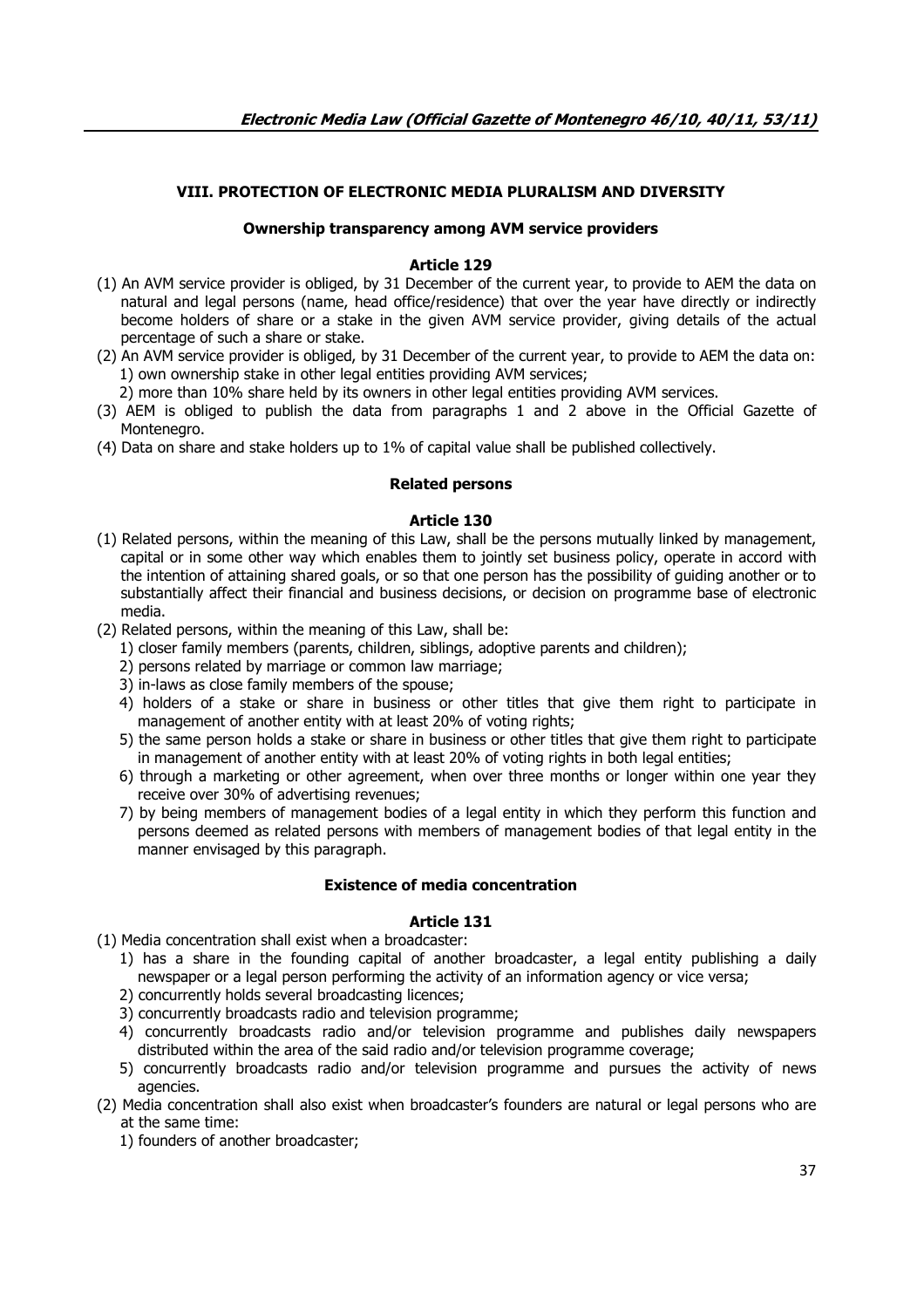- 2) founders of a legal person publishing a daily printed media within the area of radio or television programme coverage;
- 3) founders of an information agency;
- 4) spouses and common law spouses up t0 the second degree in the direct or side line of natural persons referred to in paragraph 2 indents 1, 2 and 3 above.
- (3) A broadcaster holding several licences for provision of AVM services is obliged to keep separate accounting in compliance with the law governing accounting practices.

# **Unlawful media concentration**

# **Article 132**

Unlawful media concentration shall exist when a broadcaster:

1) holding a licence for national coverage broadcasting:

- holds a stake in the founding capital of another broadcaster with such licence with more than 25% share of capital or voting rights,
- holds more than a 10% stake in the founding capital of a legal entity publishing daily print media with the circulation exceeding 3,000 copies, or vice versa,
- holds more than a 10% stake in the founding capital of a legal entity performing the activity of a news agency and vice versa,
- concurrently publishes the daily print media with the circulation exceeding 3,000 copies;
- 2) except the national public broadcaster, broadcasts over the same area more than one television and one radio programme with the same or similar programme base;
- 3) radio or television programme licensed for broadcasting with local or regional coverage:
	- holds more than 30% stake in the founding capital of another broadcaster with regional or local coverage over the same area
	- concurrently, over the same or in neighbouring areas, publishes local daily print media.

# **Special cases of unlawful media concentration**

# **Article 133**

 It shall be deemed that unlawful media concentration exists even when in cases from Article 132 of this Law a natural person who is a founder of a broadcaster or a person who are his relatives in direct line up to the second degree or his spouse holds a stake in the founding capital of another broadcaster, founder of a daily print media or news agency.

# **Granting licences and unlawful media concentration**

### **Article 134**

- (1) AEM shall not grant a broadcasting licence if it is established that its granting would lead to unlawful media concentration within the meaning of this Law.
- (2) An applicant for broadcasting licence is obliged, together with the application to the public competition for granting broadcasting rights or the request for granting a broadcasting licence, to submit a certified statement that no unlawful media concentration would occur with possible granting of the licence.
- (3) Should AEM establish that, following granting of a broadcasting licence, unlawful media concentration occurred, it would order the broadcaster, not later than within three months from establishing such a fact, to rectify the irregularities regarding unlawful media concentration.
- (4) Should a broadcaster, though no justifiable reason, fail to act in accordance with paragraph 3 above, AEM shall revoke his licence.

# **Changes in ownership structure of broadcasters**

# **Article 135**

(1) A broadcaster is obliged to notify AEM in writing of any changes in its ownership structure.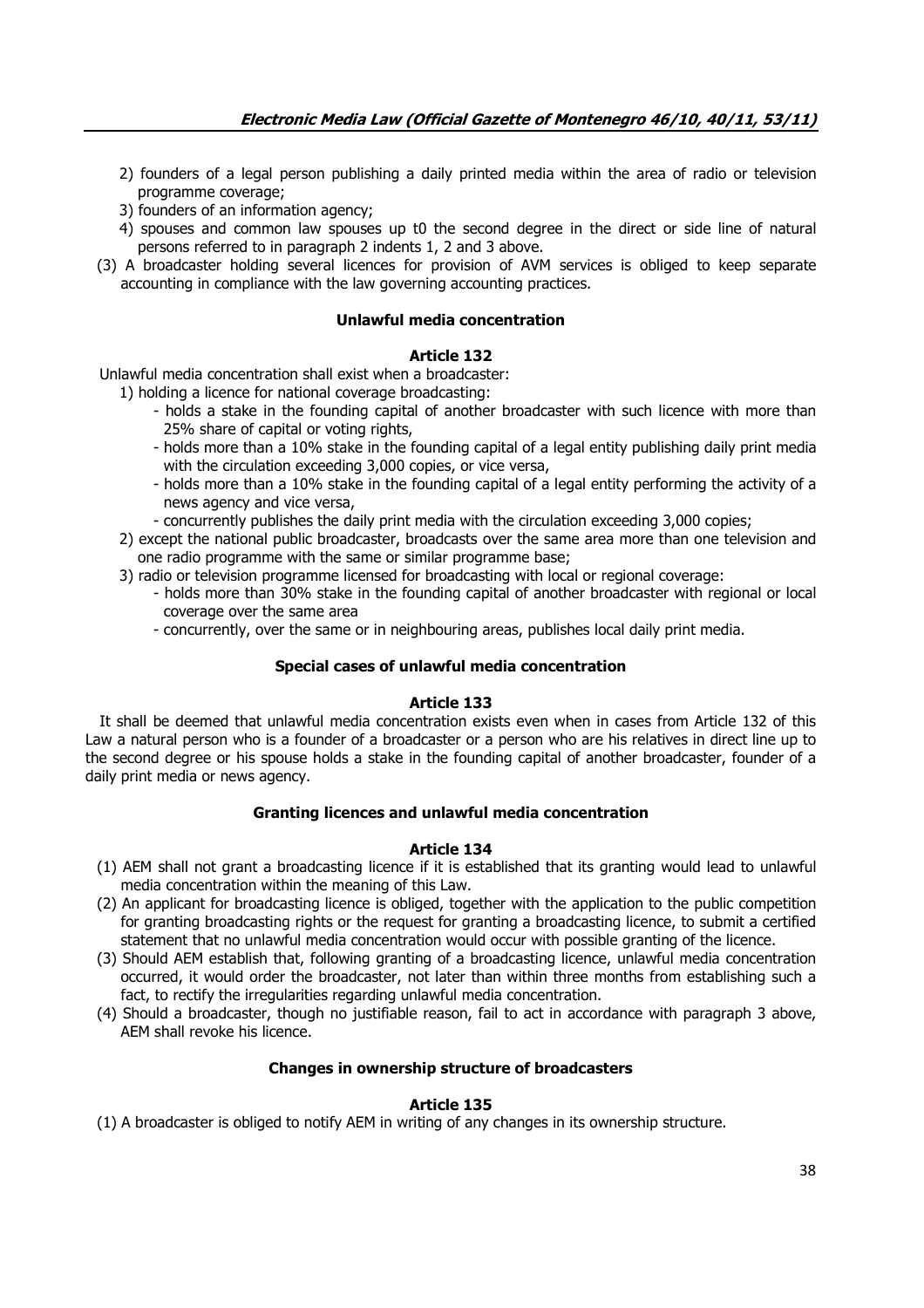- (2) A broadcaster shall procure a prior written approval of Council for any change in ownership structure exceeding a 10% share.
- (3) A domestic legal person having as its founders also foreign legal persons incorporated in countries in which it is not possible to establish the origin of founding capital shall not be eligible as a licence holder.
- (4) Should it be established, following licence granting, that one of the co-owners of the broadcaster is a foreign legal person from paragraph 3 above, the licence shall be revoked.

## **Fostering media pluralism**

## **Article 136**

- (1) In order to foster media pluralism, commercial broadcaster production and preservation of the diversity of electronic media in Montenegro, funds shall be provided from a share of games of chance revenues in the amount and in the manner laid down by a separate law governing games of chance.
- (2) The funds from paragraph 1 above shall be used to foster production of commercial broadcaster programmes of public interest, which are particularly significant for:
	- 1) members of minority nations and other minority communities in Montenegro;
	- 2) promotion, prevention and combating all forms of discrimination;
	- 3) fostering and promotion of social integration of persons with disabilities;
	- 4) foster AVM service providers to make their services gradually accessible to persons with a hearing or visual disability;
	- 5) promotion of preservation of nature, environment and health;
	- 6) foster the culture of public dialogue;
	- 7) foster cultural creation;
	- 8) development of education, science and arts;
	- 9) preservation of Montenegrin national and cultural identity;
	- 10) fostering and promotion of human rights exercise and safeguarding;
	- 11) foster raising awareness of gender equality.

# **Criteria for awarding funds**

# **Article 137**

- (1) The criteria for awarding funds from Article 136 of this Law shall be the following:
	- 1) complexity of programme production (professional standards adhered to, author and editor creativity, meeting the technical requirement, use of human and technical resources);
	- 2) the programme importance with a view of attaining the goals from Article 136 herein;
	- 3) programme economy and durability.
- (2) The funds from Article 136 of this Law shall not be awarded for:
	- 1) retransmission of other stations' programmes;
	- 2) purchased programmes;
	- 3) reruns of own production;
	- 4) programmes of own production for which broadcasters have provided coverage of costs from own revenues, donations, sponsorship or grants by domestic and foreign institutions;
	- 5) programmes already co-financed on any grounds from the Budget of Montenegro or budgets of local self-government units.
- (3) By way of derogation from paragraph 2 above, investigative, review or documentary programmes partly co-financed by some institution or organisation shall be treated as coproduction.

# **IX. SUPERVISION**

# **Supervision over the enforcement of obligations of AVM service providers**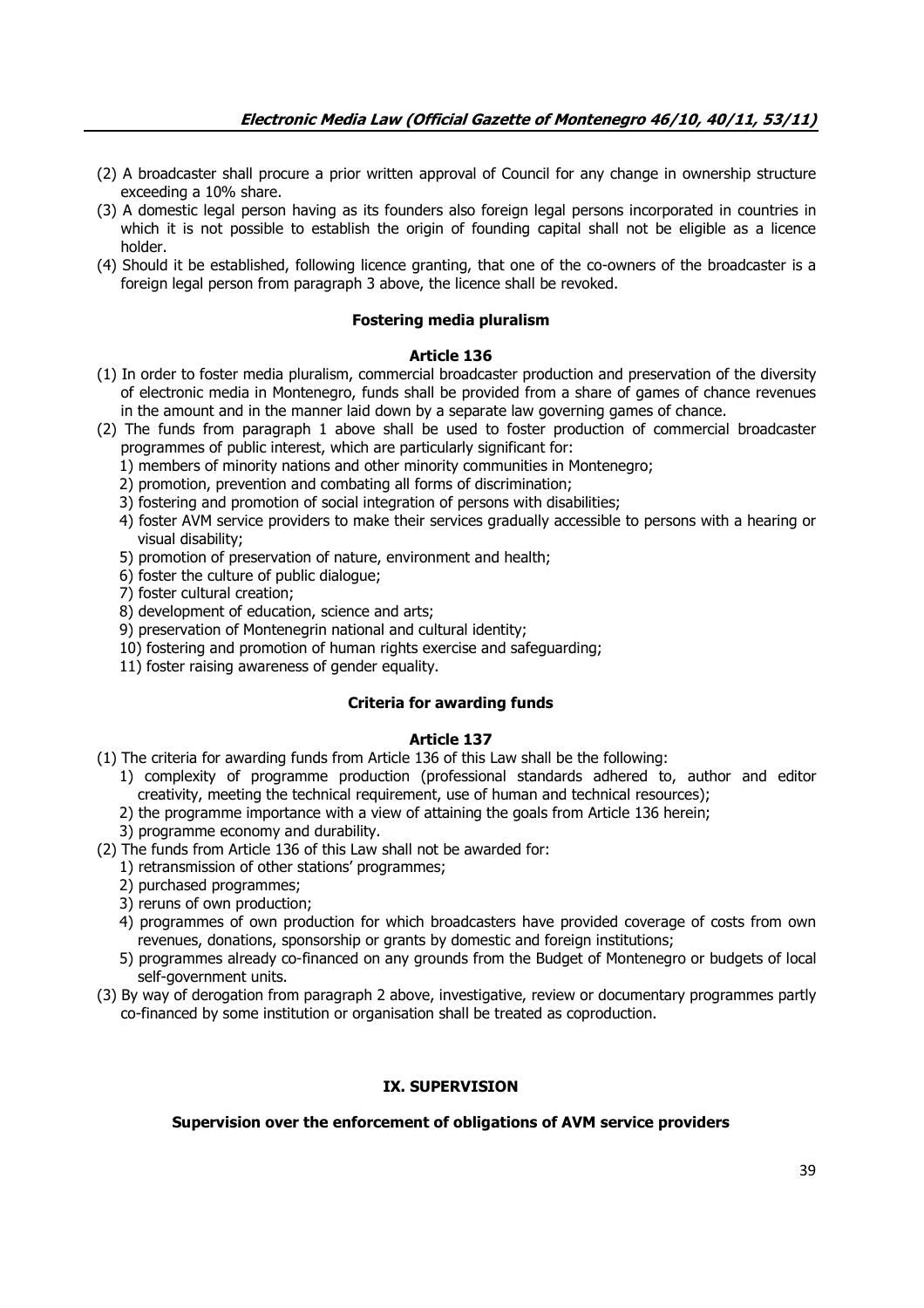## **Article 138**

- (1) Supervision over the implementation of this Law shall be exercised by AEM though its authorised person in compliance with the law governing inspection supervision.
- (2) AEM shall particularly supervise whether AVM service providers adhere in all respects with the requirements from the licence.
- (3) With a view of implementing the competences envisaged by law, an AVM service provider is obliged, at AEM request, to make available all data, information and documents needed for performing the regulatory function in this field, within the time set by AEM, which may not be shorter than 7 days.

### **Compliance orders for AVM service providers**

#### **Article 139**

(1) In exercising its supervisory functions, AEM may order:

- 1) a broadcaster to:
	- duly post a warning designating programmes that may jeopardise the health, moral, intellectual, emotional and social development of a child,
	- show the name, symbol or short identification sign of a radio or television programme in compliance with the law,
	- harmonise radio or television broadcasting with the licence granted,
	- enable the exercise of the right to short news in compliance with this law,
	- put a stop to prohibited political advertising,
	- clearly indicate the ordering party in political advertising;
- 2) an on-demand AVM service provider:
	- stop distributing programmes for which it does not hold an approval/contract,
	- distribute radio and/or television programmes concurrently, wholly and unchanged, in compliance with the licence for on-demand AVM service provision and the approval of the programme right holder,
	- adhere to the list of programmes included in the catalogue,
	- stop distributing programmes violating programme standards set by Council,
	- enable users access to network under equal terms.

### **Administrative supervision measures**

#### **Article 140**

- (1) With a view of rectifying the irregularities noted, AEM may issue a warning to the AVM service provider, and may also, temporarily or permanently, revoke broadcasting licence or licence for provision of ondemand AVM service in the manner laid down by this Law.
- (2) AEM is obliged to post on its website the decision on the measure pronounced.
- (3) An AVM service provider is obliged to publish the information on the measure from paragraph 1 above in an appropriate manner within the service it offers.

### **Warning**

#### **Article 141**

 A warning shall be issued to an AVM service provider for violation of an obligation stipulated by this Law, by AEM's legal act or in the licence granted.

### **Temporary and permanent revocation of licence for AVM service provision**

### **Article 142**

(1) Licence for provision of an AVM service shall be temporarily, for 30 days, revoked if the AVM service provider:

1) failed to start providing service in the time stipulated;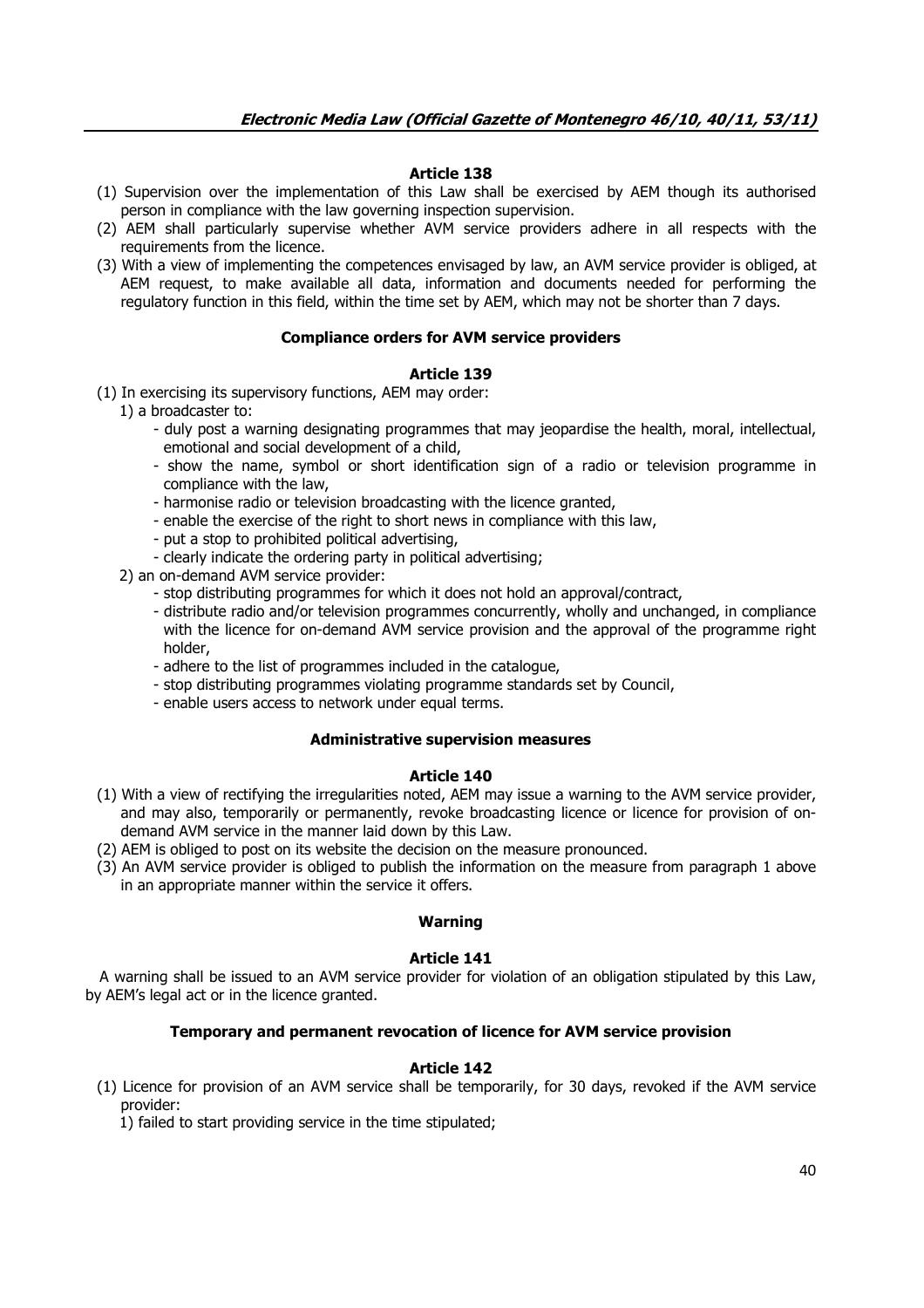- 2) failed to act in accordance with AEM's orders as regards compliance with the provisions of this Law governing unlawful media concentration;
- 3) even after being issued a warning and pronounced a fine continues to violate provisions of this Law on programme standards;
- 4) even after being issued a warning fails to settle the annual licence fee;
- 5) as a non-for-profit broadcaster changes its status or if broadcasting audiovisual commercial communications in contravention to this Law.
- (2) Should an AVM service provider previously been pronounced the measure of temporary licence revocation twice, the licence shall be revoked permanently.

## **Appeal against administrative supervision measures**

# **Article 143**

- (1) An AVM provider who has been pronounced a supervision measure in accordance with this Law shall have the right, within 15 days from being given the decision, to lodge an appeal with the Council that defers its execution.
- (2) A representative of the AVM service provider shall have the right to attend the Council session considering the appeal against the decision on temporary or permanent revocation of licence.
- (3) The AVM service provider is obliged, without delay, to execute the final Council decision from paragraph 1 above, and in case of failure to do so the involuntary enforcement procedure shall be conducted.
- (4) An administrative dispute may be instigated against the Council decision upon appeal.

## **Complaint procedure**

## **Article 144**

- (1) a responsible official shall decide, within 30 days from complaint lodging, upon the complaint of a natural or a legal person regarding the operation of a provider of AVM service or electronic publication.
- (2) An appeal may be lodged with Council against the decision from paragraph 1 above within 15 days from the decision delivery.
- (3) Council is obliged to pass the decision on appeal from paragraph 2 above within 15 days from it being lodged.
- (4) An administrative dispute may be instigated against the decision from paragraph 3 above.

# **Mutatis mutandis application of administrative procedure rules**

# **Article 145**

 The law governing administrative procedure shall apply mutatis mutandis to the procedures not governed by this Law.

### **X. PUNITIVE PROVISIONS**

### **Misdemeanour offences**

### **Article 146**

(1) A legal person shall be punishable by a fine ranging from 500 to 6,000 euros if it:

- 1) denies to a service user access to data on the name of AVM service provider, the registered office, or address, e-mail address or web page of the AVM service provider, or responsible body within the AVM service provider or competent regulatory body (Art. 46 para 2);
- 2) fails to conduct prize competitions with fair publication of set rules (Article 49 para 1);
- 3) fails to transmit cinematographic works in line with the Law and concluded contract with the copyright and related rights holder (Art. 50);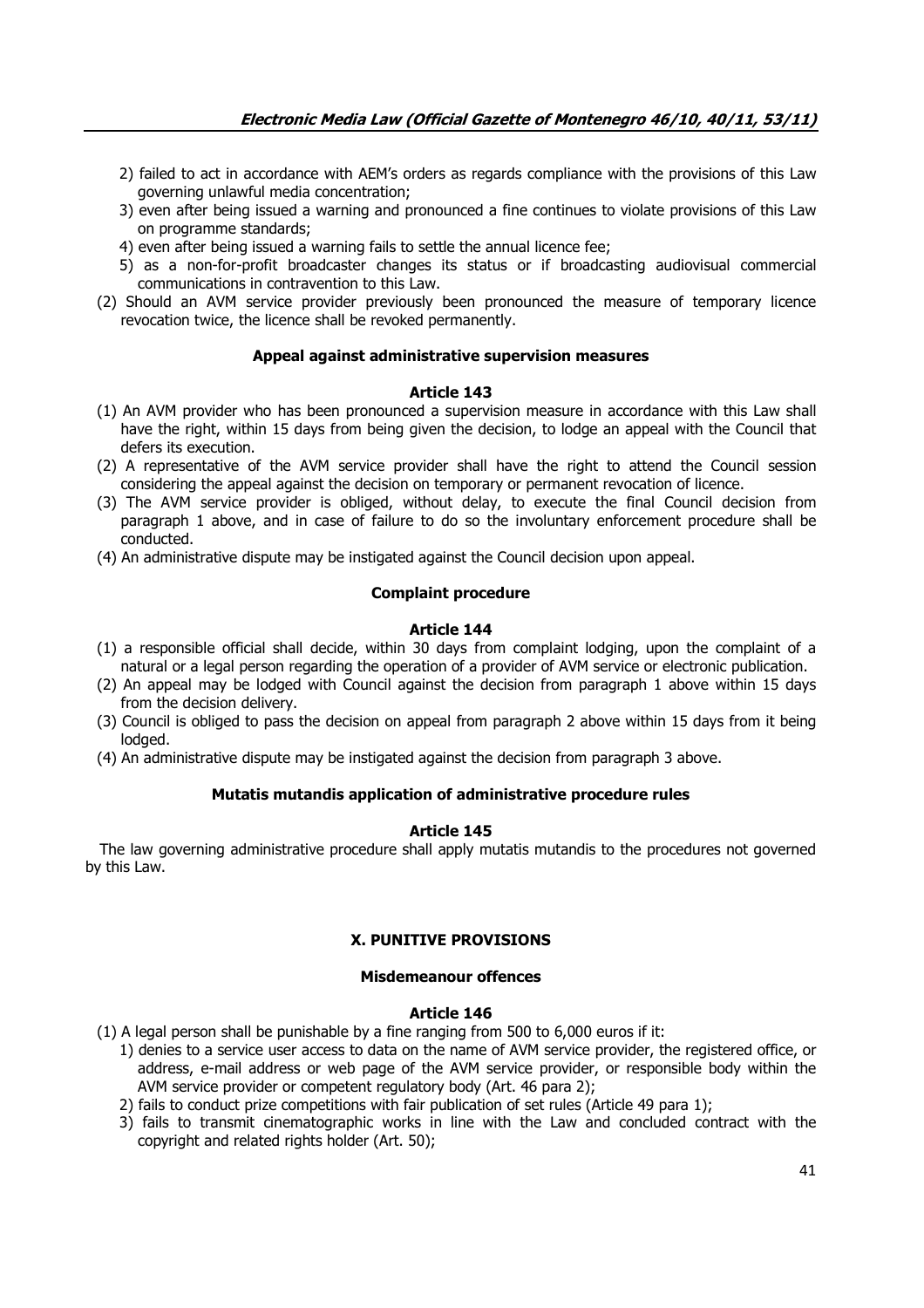- 4) fails to provide a due warning for programmes which may impair physical, health, moral, mental, intellectual, emotional and social development of minors or clearly identify such programmes by the presence of a visual symbol throughout their duration or to broadcast such programmes at the time and in the manner in which it is least likely that minors will normally hear or see it (Art. 55 para 2);
- 5) transmits programmes which may impair physical, health, moral, mental, intellectual, emotional and social development of minors outside the watershed (Art. 55 para 3);
- 6) transmits programmes containing pornography or whose content emphasise and support violence, drug addiction or similar forms of criminal conduct, or transmits programmes exploiting credulity of viewers or listeners (Art. 55 para 4);
- 7) fails to continuously display name, symbol or short identification sign of an electronic media throughout the television broadcasts or fails to state at least once every hour of the programme during radio broadcasts (Art. 57 para 1);
- 8) uses the name, symbol or short identification sign which does not correspond to the registered name of the electronic media (Art. 57 para 2);
- 9) fails to display name, symbol or short identification sign of an electronic media when retransmitting programmes of other broadcasters, or fails to state the name at the beginning and/or the end when broadcasting programmes of independent producers (Art. 57 para 3);
- 10) without prior AEM's approval, commences radio or television broadcasting with significantly changed structure (Art. 58 para 1);
- 11) fails to broadcast at least 12 hours a day (Art. 59 para 3);
- 12) fails to devote at least 10% of total weekly programme to news and current affairs from the coverage zone (Art. 59 para 4);
- 13) fails to broadcast news programme lasting at least 30 minutes or within it at least one news not shorter than 20 minutes (Art. 59 para 5);
- 14) fails to ensure European audiovisual works to make up at least 51% of its annual transmission time (Art. 61 para 1);
- 15) fails to provide more than 10% share of audiovisual works of independent producers in annual transmission time or that at least half of such works are produced in the last five years (Art. 63 st. 1 i 4);
- 16) fails to clearly mark radio or television programme reruns (Art. 65 para 3);
- 17) uses exclusive rights purchased after entry into force of this Law in such a way that a substantial proportion of the public in an EU Member State or a state party to the international treaty binding Montenegro is deprived of the possibility of following events of major importance for the society and which are in line with its domestic legislation designated for whole or partial live coverage, or where necessary or appropriate for objective reasons in the public interest, whole or partial deferred coverage on free television (Art. 66 para 1);
- 18) uses short extracts for programmes other than general news programmes, or offers the same programme in on-demand AVM services not on a deferred basis (Art. 68 para 5);
- 19) fails to enable non-recurrent use of the event footage to another broadcaster unable to shoot the event or seeking disproportionate compensation of actually incurred costs (Art. 69 para 5);
- 20) in the capacity of a non-for-profit broadcaster violates the provisions of this Law pertaining to programme-related obligations (Art. 72 para 5);
- 21) in the capacity of a non-for-profit broadcaster, does not use profits from radio and/or television programme production and transmission solely to improve and develop own activity (Art. 72 para 8);
- 22) provides an on-demand AVM service which may impair the physical, mental or moral development of minors without ensuring that minors will not normally hear or see such broadcasts (Art. 82 para 1);
- 23) at AEM's demand, fails to furnish data on meeting the requirements of Art. 82 para 3 of this Law (Art. 82 paras 3 and 4);
- 24) within three months from being granted a pertinent licence, fails to set up and keep accounting for on-demand AVM services separate from the accounting for other activities (Art. 83 para 6);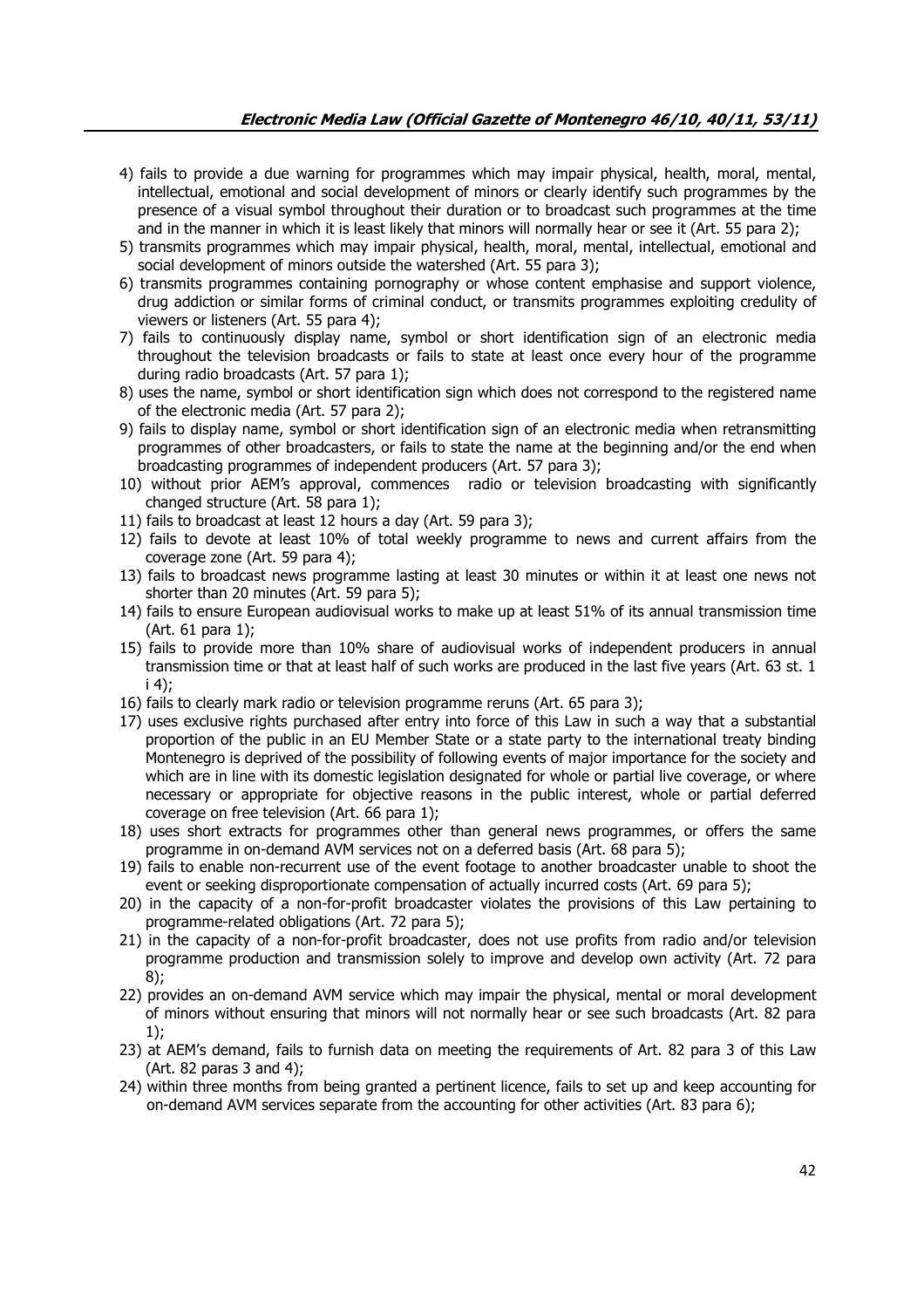- 25) before including any one radio or television programme into the catalogue and beginning of its distribution, fails to obtain prior written approval of the rights holder and furnish it to AEM for recoding purposes (Art. 83 para 1);
- 26) fails to distribute radio and/or television programmes concurrently, wholly and without any changes, in compliance with the licence granted (Art. 83 para 2);
- 27) performs distribution of encoded satellite programmes without having entered into a distribution agreement with the right holder over such programmes allowing encoding for further retransmission or distributes such programmes by procuring a decoding card intended for individual use of a given subscriber (Art. 83 paras 3 and 4);
- 28) fails to distribute, free of charge, programmes of national public broadcasters in the whole service zone and regional and local public broadcasters in the territory of their founding local selfgovernment units (Art. 83 para 5);
- 29) fails to notify on-demand AVM service providers in a timely fashion of not holding the right to transmit certain programmes using a certain platform (Art. 83 para 6);
- 30) distributes programmes for which the broadcaster does not hold a broadcasting right using a certain platform (Art. 83 para 7);
- 31) in the capacity of an AVM service provider, fails to adhere to the list of radio or television programmes included in the catalogue; to notify AEM beforehand, in writing, of any change in the catalogue of radio or television programmes, and any change in the number and structure of programme packages; or to distribute programmes in compliance with programme standards set by Council (Art. 84 para 1);
- 32) distributes radio and television programmes within the territory of Montenegro via an unregistered electronic communication network (Art. 84 para 2);
- 33) holds a licence for provision of on-demand AVM service using digital terrestrial broadcasting systems, and fails to distribute programmes of broadcasters who have acquired the right of access to the digital terrestrial broadcasting multiplex (Art. 84 para 4);
- 34) shows surreptitious and fraudulent audiovisual commercial communication (Art. 85 para 1);
- 35) uses audiovisual commercial communication to send messages which might affect the subconsciousness and which constitute manipulation or are damaging in social and emotional terms (Art. 85 para 2);
- 36) broadcasts audiovisual commercial communication which: uses visual and audio forms, contents or elements recognisable as major news or announcements (news, headlines, etc.); uses recognisability of certain programmes with the intention to mislead the viewer or listener into believing to actually be watching or listening to that programme; discredits or disparages competitors, their products or services; presents competitor programme or service as an imitation or reproduction; uses parts of some programme (headline, logo, music theme, etc.); copies the advertising of some other advertiser, their activity, product or service; or uses scenes of death, infliction of injuries, violence or destruction of buildings and nature (Art. 85 para 3 items 5, 6, 7 , 8, 9, 10 and 12);
- 37) broadcasts audiovisual commercial communication which promotes sale and purchase of human organs or tissues for transplantation or transfusion (Art. 85 para 4);
- 38) broadcasts audiovisual commercial communication which promotes tobacco and tobacco products, narcotic drugs, weapons, ammunition and pyrotechnic devices and marketing of goods and services prohibited by law (Art. 85 para 5);
- 39) broadcasts audiovisual commercial communication which promotes alcoholic beverages aimed at minors or encourage consumption of such beverages (Art. 85 para 6);
- 40) broadcasts audiovisual commercial communication which promotes medicinal products available only on prescription or medical procedures and treatment not compliant with the law governing health care (Art. 85 para 7);
- 41) broadcasts audiovisual commercial communication which: causes tangible or intangible detriment to minors, directly exhorts minors to buy or hire a product or a service by exploiting their inexperience or credulity, directly encourages minors to persuade their parents or others to purchase the goods or services being advertised, exploits the special trust minors place in parents, teachers or other persons, or unreasonably show minors in dangerous situations (Art. 86 para 1);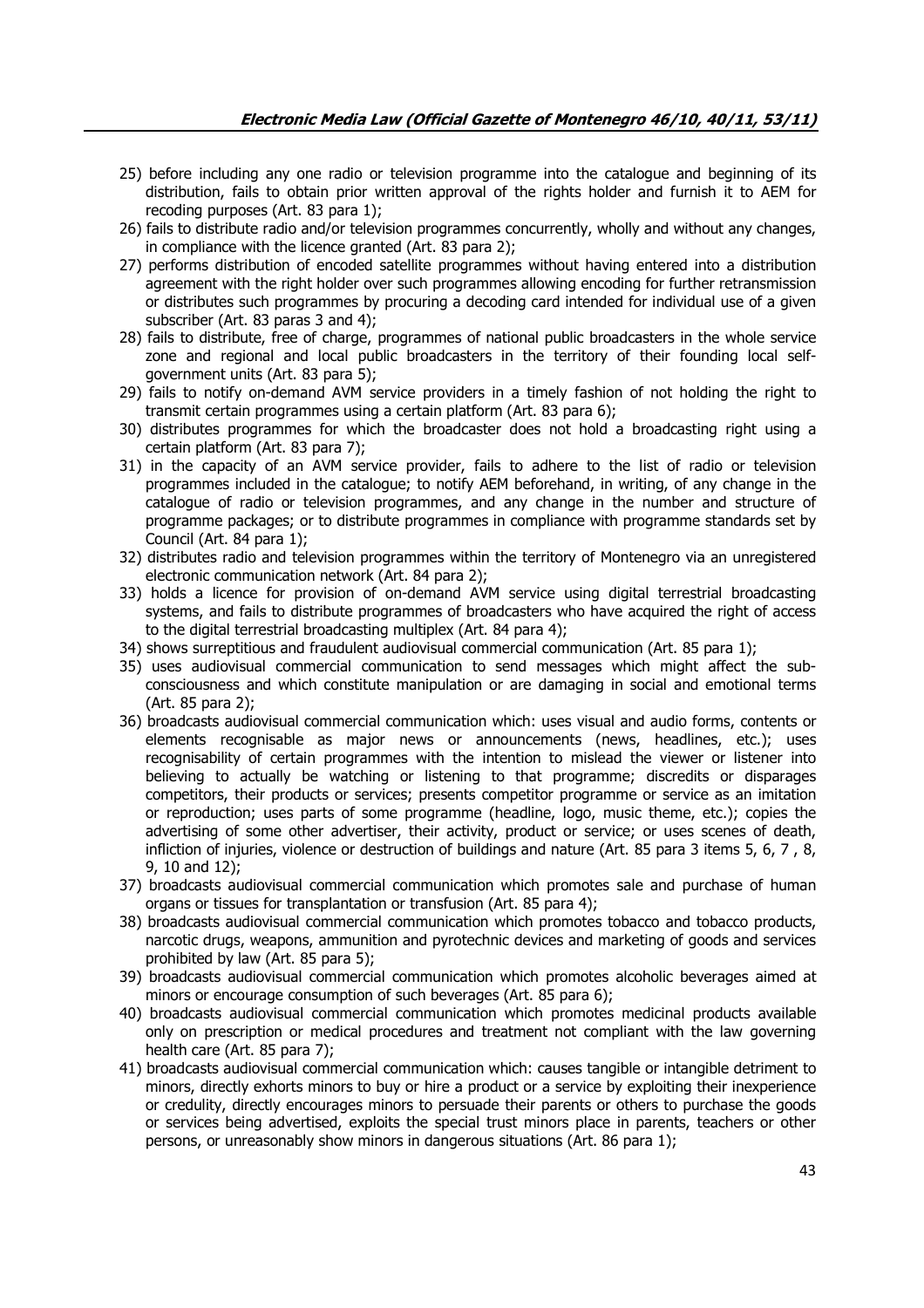- 42) denies to provide audiovisual commercial service if such denial creates or maintains a monopolistic or other dominant market position or establishes unfair competition (Art. 87);
- 43) broadcasts audiovisual commercial communication which is not readily recognisable as such (Art. 88);
- 44) broadcasts radio and television advertising or teleshopping which are not readily recognisable as such and distinct from other parts of the programme by optical and acoustic means (Art. 89 para 1);
- 45) in the capacity of an advertiser, exercises any editorial influence on the contents of programmes (Art. 89 para 2);
- 46) uses data which may be misleading as regards the advertiser's identity, activities, features, quality, origin or other data regarding the product or service (Art. 89 para 3);
- 47) fails to clearly identify the ordering party in advertising (Art. 90 para 1);
- 48) shows advertising or teleshopping of alcoholic beverages which: associates consumption of alcohol with enhanced physical performance or driving; creates the impression that the consumption of alcohol contributes towards social or sexual success: claims that alcohol has therapeutic qualities or that it is a stimulant, a sedative or a means for resolving personal conflicts; encourages immoderate consumption of alcohol or presents abstinence or moderation in a negative light; or places emphasis on high alcoholic content as being a positive quality of the beverages (Art. 91);
- 49) in the capacity of a public broadcaster, the proportion of advertising spots exceeds 10% per clock hour, or if the proportion of advertising and teleshopping spots exceeds nine minutes within one clock hour during the day (Art. 92 paras 1 and 2);
- 50) in the capacity of a commercial broadcaster, the proportion of advertising spots exceeds 15% per clock hour, or if the proportion of advertising and teleshopping spots exceeds 20% within one clock hour during the day (Art. 93 paras 1 and 2);
- 51) shows advertising spots within religious contents, formal ceremonies, programmes related to tragic events of wide scope or programmes lasting 30 minutes or shorter (Art. 94);
- 52) broadcasts sponsored AVM services or programmes with their content or scheduling influenced by the sponsor or the sponsor affecting responsibility or editorial independence of the AVM service provider (Art. 95 para 1 item 1);
- 53) broadcasts sponsored AVM services or programmes directly encouraging the purchase or rental of goods or services, in particular by making special promotional references to those goods or services (Art. 95 para 1 item 2);
- 54) fails to clearly identify sponsored AVM services and programmes (Art. 95 para 1 item 3);
- 55) broadcasts wholly or partially sponsored AVM services or programmes not clearly identified by the name, logo and/or other symbol of the sponsor such as a reference to its product(s) or service(s) or a distinctive sign thereof in an appropriate way for programmes at the beginning, during and/or at the end of the programmes (Art. 95 para 1 item 4);
- 56) broadcasts AVM services or programmes sponsored by legal and natural persons whose principal activity is the manufacture or sale of products or provision of services whose advertising is prohibited by law (Art. 95 para 2);
- 57) broadcasts AVM services or programmes sponsored by legal and natural persons whose activities include the manufacture or sale of medicinal products available only on prescription or medical procedures or treatments which are not compliant with a separate law governing health care (Art. 95 para 3);
- 58) broadcasts sponsored news or current affairs programmes (Art. 95 para 5);
- 59) broadcasts programmes sponsored by political parties, coalitions or other political organisations (Art. 95 para 6);
- 60) shows a sponsorship logo during children's programmes and religious programmes (Art. 95 para 7);
- 61) broadcasts audiovisual programmes containing product placement without meeting the requirements of Art. 96 para 2 of this Law (Art. 96 para 1);
- 62) broadcasts programmes with product placement with their content or scheduling influenced by the person placing the product or such a person affecting responsibility or editorial independence of the AVM service provider (Art. 96 para 5 item 1);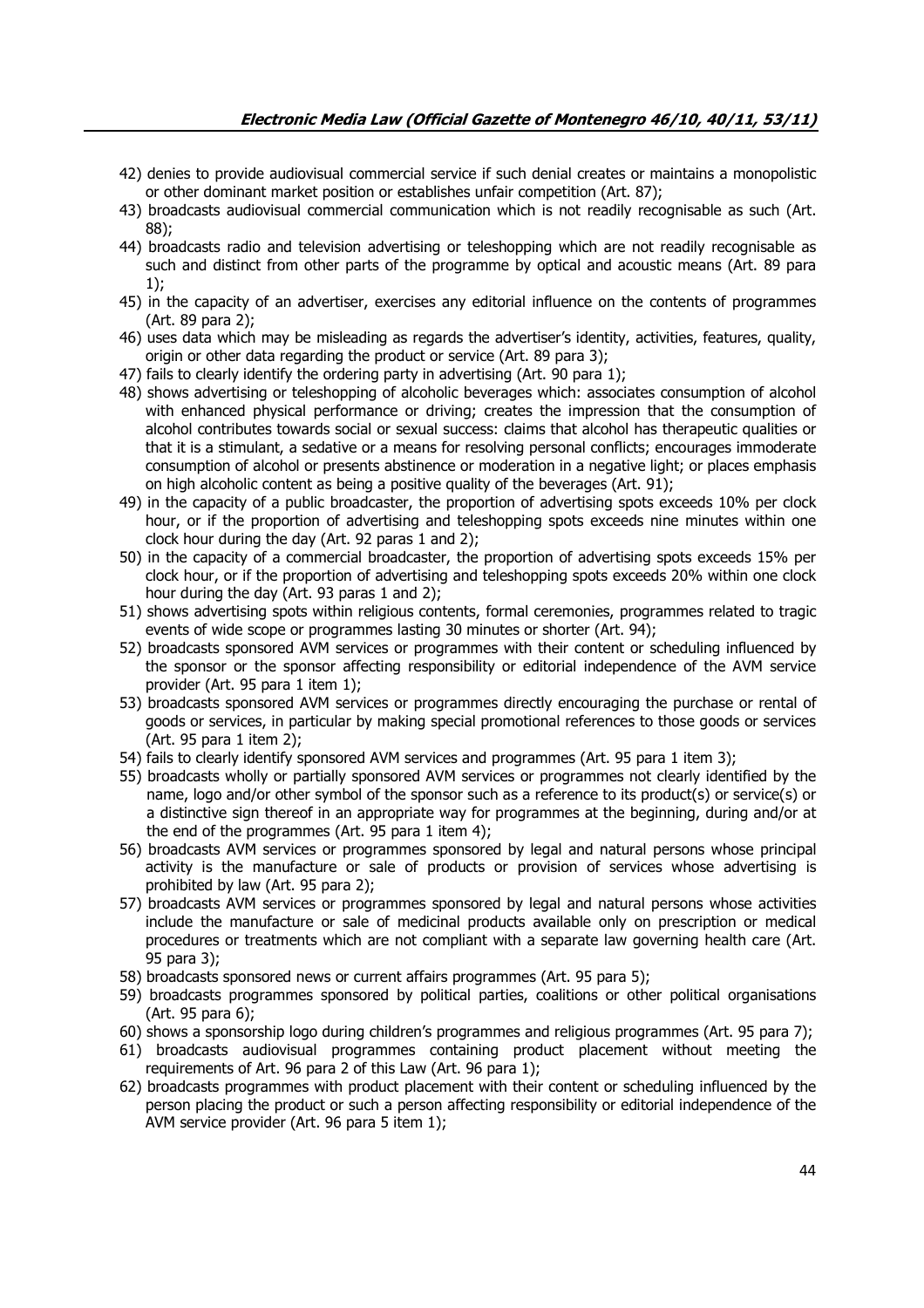- 63) broadcasts programmes with product placement which directly encourage the purchase or rental of goods or services, in particular by making special promotional references to those goods or services or by giving prominence to the product (Art. 96 para 5 item 2);
- 64) broadcasts programmes with product placement without clearly informing viewers of product placement (Art. 96 para 5 item 3);
- 65) temporarily or permanently assigns, leases or in any other way transfers the licence for AVM service provision, without Council's approval (Art. 104 para 2 and Art. 118 para 2);
- 66) in the capacity of a broadcaster who has been granted the broadcasting licence using electronic communication networks without relying on radio frequencies fails, not later than within 30 days from the licence issuance date to enter into and furnish AEM with a copy of a contract with the operator of at least one such network or fails to furnish to AEM any contract with operators of electronic communications networks concluded after the expiry of the deadline not later than 15 days after entering into such agreements (Art. 114);
- 67) fails to furnish to the AEM, not later than within 90 days from the issuance of licence for provision of on-demand AVM services using the electronic communications network, a contract concluded with the operator of at least one such network or proof of entry into the Register of Operators maintained by the regulatory body for electronic communications (Art. 119 para 1);
- 68) fails to furnish to the AEM, not later than within 15 days after signature date, concluded contracts with operators of electronic communications networks (Art. 119 para 2);
- 69) denies connection to an interested user should there be technical capacities in place or conditions subscriber's access to catalogue of programmes by renouncing the right to use the same or other services offered by another on-demand AVM service provider or conditions subscriber's access to catalogue of programmes with direct purchase of his reception equipment although the same or similar equipment may be purchased domestically (Art. 122);
- 70) produces, imports, markets, leases, advertises or keeps for commercial purposes the devices or software primarily designed, manufactured or adapted to enable or facilitate circumventing any measure of conditional access to encrypted services and having no other significant purpose, mounts, performs maintenance or replacement of such devices, or circumvents any measure of conditional access or provision of service that enables or facilitates or transmits or distributes any type of audiovisual commercial communication on activities or services from Article 124(1)(2) and (3) above (Art. 124);
- 71) by 31 December of the current year fails to furnish AEM with the data on natural and legal persons who have in the course of the year directly or indirectly become holders of shares or a stake in the given AVM service provider, giving information on percentage of such share or stake (Art. 129 para 1);
- 72) by 31 December of the current year fails to furnish AEM with the data on the ownership share in other legal entities as AVM service providers and share of its owners exceeding 10% in ownership structure of legal entities AVM service providers (Art. 129 para 2);
- 73) fails to notify AEM in writing of change in ownership structure (Art. 135 para 1).
- (2) A responsible person within a legal person shall be punishable by a fine ranging from 100 to 2,000 euros for an offence from paragraph 1 above.

### **XI. TRANSITIONAL AND FINAL PROVISIONS**

### **Alignment of public broadcasters' operation**

#### **Art. 147**

 Existing public broadcasters are obliged to align their organisation and operation with the provisions of this Law within six months from this Law entering into force.

#### **Alignment of the work of commercial broadcasters and operators**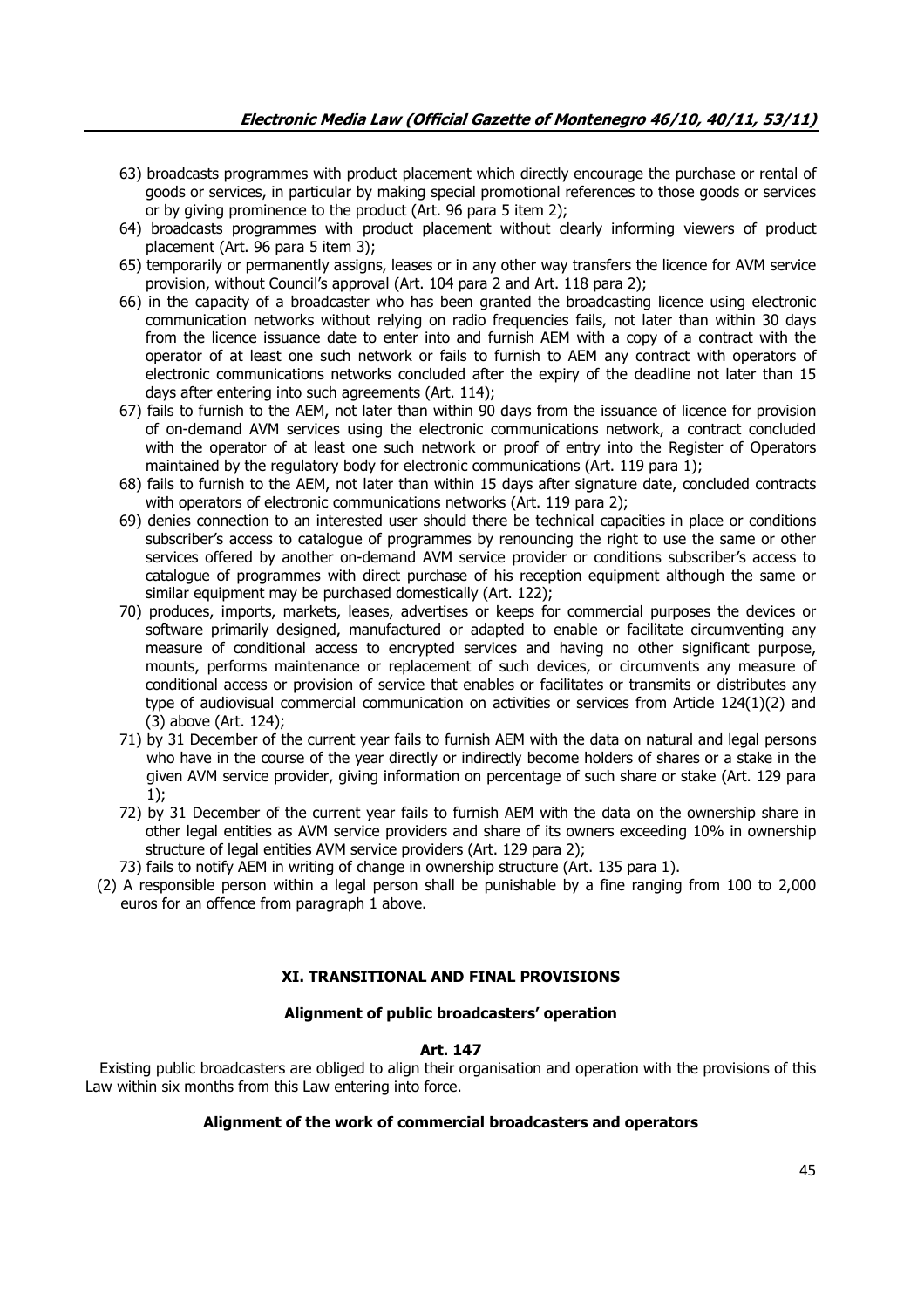### **Art. 148**

- (1) Commercial broadcaster operating based on licences for transmission and broadcasting of broadcast signals issued pursuant to the Broadcasting Law and decisions on approvals for the use of broadcasting frequencies, issued pursuant to the Law on Electronic Communication, AEM shall issue broadcasting licences within six months from this Law entering into force.
- (2) Operators operating under licences for construction and use of distribution systems (cable, MMDS and satellite systems and public land telecommunication lines), issued under the Broadcasting Law and the decisions on entry into the Register of Operators, issued under the Law on Electronic Communication, AEM shall issue licences for provision of on-demand AVM service within six months from this Law entering into force.
- (3) Broadcasting licence and licence for provision of on-demand AVM service from paragraphs 1 and 2 above shall be issued with the validity corresponding to the one for licences issued under the Broadcasting Law.

#### **Art. 149**

- (1) The Broadcasting Agency shall continue operation as the Agency for Electronic Media (AEM).
- (2) AEM shall take over the staff, funds, equipment and rights and obligations of the Broadcasting Agency.
- (3) The Government of Montenegro shall, within 60 days from this Law entering into force, provide the office space needed for AEM's operation.

#### **Public call for nominations to authorised nominators**

#### **Art. 150**

 The Parliamentary Committee shall, within eight days from this Law entering into force, issue a public call to authorised nominators from Art. 19(1) of this Law for submitting nominations for Council members.

#### **Deadline for appointment of Council members**

#### **Art. 151**

 The Parliament shall pass a decision on the List of Nominees for Council Members within 60 days from the expiry of the deadline for nomination of Council members as per the public competition referred to in Art. 150 above.

### **Termination of office for members of the Council of the Broadcasting Agency**

### **Art. 152**

 With the appointment of the Council members, the term in office of the members of the Council to the Broadcasting Agency shall be terminated.

#### **Council constitution**

#### **Art. 153**

(1) Council shall be constituted within 15 days from entry into force of Parliament's decision on the list of nominations for the Council members.

(2) Council shall elect the chair at its constitutional session.

#### **Adoption of Articles of Association**

### **Art. 154**

 The Council shall adopt the AEM Articles of Association within30 days from appointing the Council members.

### **Appointment of the AEM director**